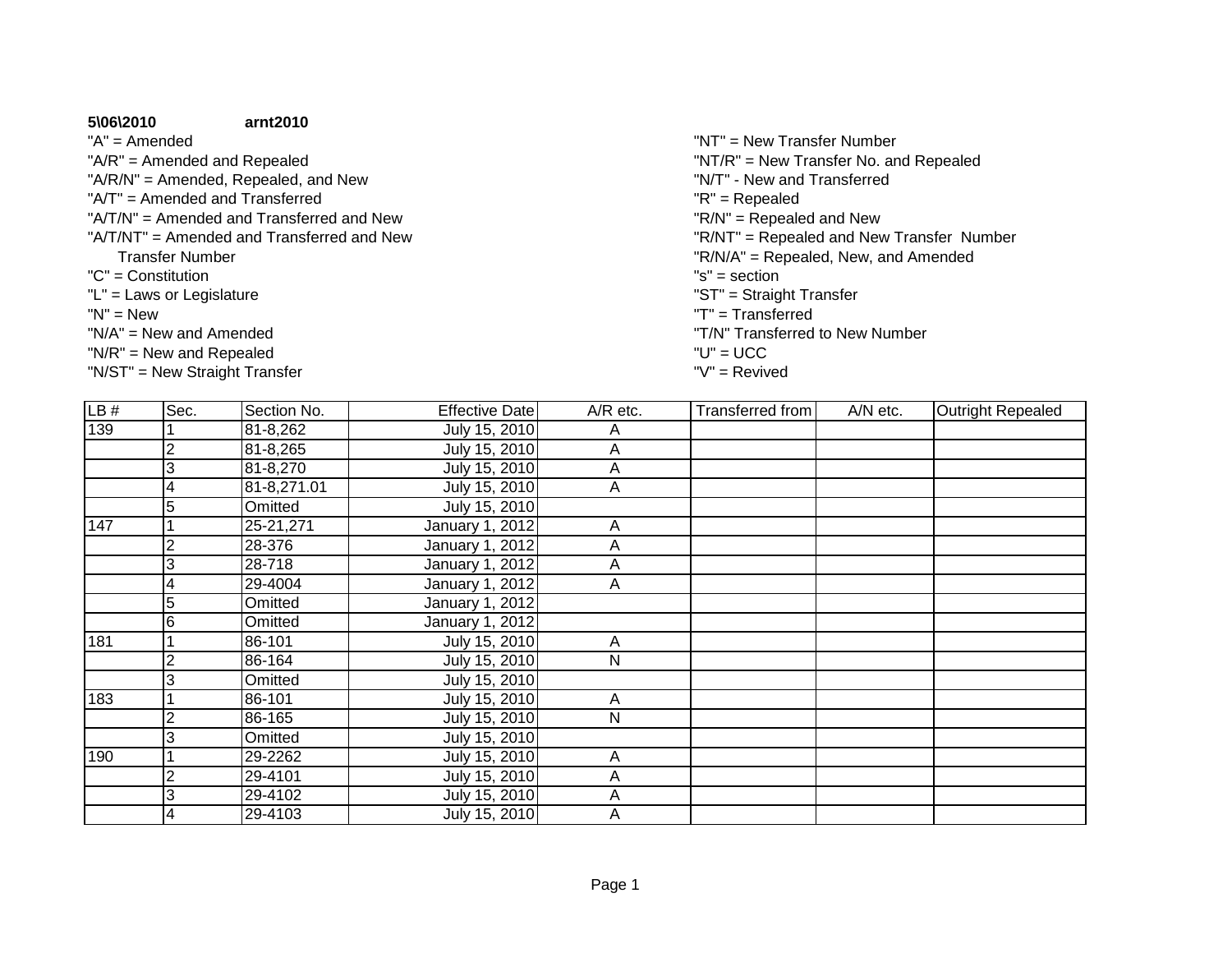| LB#  | Sec.            | Section No.  | <b>Effective Date</b> | A/R etc.                | Transferred from | A/N etc. | <b>Outright Repealed</b> |
|------|-----------------|--------------|-----------------------|-------------------------|------------------|----------|--------------------------|
|      | 5               | 29-4106      | July 15, 2010         | Α                       |                  |          |                          |
|      | 6               | 29-4115.01   | July 15, 2010         | $\overline{N}$          |                  |          |                          |
|      | 7               | 59-1608.04   | July 15, 2010         | $\overline{A}$          |                  |          |                          |
|      | œ               | Omitted      | July 15, 2010         |                         |                  |          |                          |
| 190A |                 | Omitted      | July 15, 2010         |                         |                  |          |                          |
| 197  | 1               | 77-2716      | July 1, 2010          | $\overline{A}$          |                  |          |                          |
|      | $\overline{2}$  | 85-1801      | July 1, 2010          | A                       |                  |          |                          |
|      | 3               | 85-1802      | July 1, 2010          | A                       |                  |          |                          |
|      | 4               | 85-1804      | July 1, 2010          | A                       |                  |          |                          |
|      | 5               | 85-1807      | July 1, 2010          | А                       |                  |          |                          |
|      | œ               | 85-1808      | July 1, 2010          | A                       |                  |          |                          |
|      | $\overline{7}$  | 85-1813      | July 1, 2010          | A                       |                  |          |                          |
|      | $\bf{8}$        | 90-520       | July 1, 2010          | $\overline{N}$          |                  |          |                          |
|      | $\overline{9}$  | Omitted      | July 1, 2010          |                         |                  |          |                          |
|      | $\overline{10}$ | Omitted      | July 1, 2010          |                         |                  |          |                          |
|      | 11              | Omitted      | July 1, 2010          | $\mathsf{R}$            |                  |          |                          |
|      | 11              |              | July 1, 2010          | $\overline{R}$          |                  |          | 85-1803                  |
|      | 12              | Omitted      | July 1, 2010          |                         |                  |          |                          |
| 210  | 1               | 77-27,137.02 | July 1, 2010          | $\mathsf{A}$            |                  |          |                          |
|      | $\overline{2}$  | Omitted      | July 1, 2010          |                         |                  |          |                          |
|      | 3               | Omitted      | July 1, 2010          |                         |                  |          |                          |
|      | 4               | Omitted      | July 1, 2010          |                         |                  |          |                          |
| 216  | $\overline{1}$  | Omitted      | July 15, 2010         | $\mathsf{R}$            |                  |          |                          |
|      | $\overline{1}$  |              | July 15, 2010         | $\overline{R}$          |                  |          | 3-129.01                 |
|      |                 |              | July 15, 2010         | $\overline{R}$          |                  |          | 25-21,237                |
|      | 1               |              | July 15, 2010         | R                       |                  |          | 25-21,238                |
| 226  | $\overline{1}$  | 30-2604      | March 4, 2010         | А                       |                  |          |                          |
|      | $\overline{2}$  | 43-2101      | March 4, 2010         | $\overline{A}$          |                  |          |                          |
|      | 3               | Omitted      | March 4, 2010         |                         |                  |          |                          |
|      | $\overline{4}$  | Omitted      | March 4, 2010         |                         |                  |          |                          |
| 235  | 1               | 72-270       | February 12, 2010     | $\overline{N}$          |                  |          |                          |
|      | $\overline{2}$  | 72-271       | February 12, 2010     | $\overline{\mathsf{N}}$ |                  |          |                          |
|      | 3               | 72-272       | February 12, 2010     | $\overline{N}$          |                  |          |                          |
|      | 4               | 72-273       | February 12, 2010     | $\mathsf{N}$            |                  |          |                          |
|      | $\overline{5}$  | 72-274       | February 12, 2010     | $\overline{\mathsf{N}}$ |                  |          |                          |
|      | 6               | Omitted      | February 12, 2010     |                         |                  |          |                          |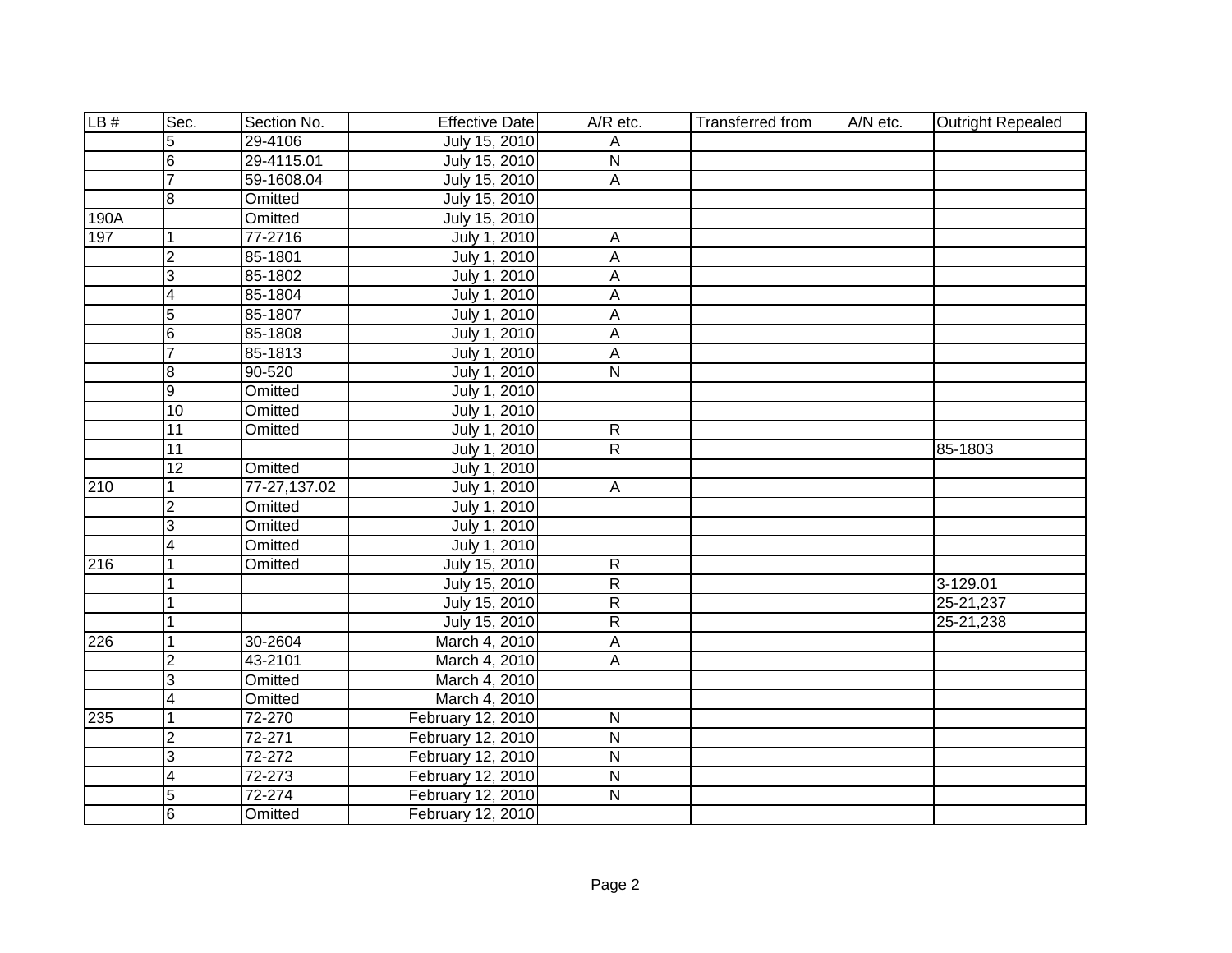| LB# | Sec.            | Section No. | <b>Effective Date</b> | A/R etc.                | <b>Transferred from</b> | A/N etc. | <b>Outright Repealed</b> |
|-----|-----------------|-------------|-----------------------|-------------------------|-------------------------|----------|--------------------------|
| 252 |                 | 28-101      | July 15, 2010         | Α                       |                         |          |                          |
|     | $\overline{2}$  | 28-1005.01  | July 15, 2010         | $\overline{\mathsf{N}}$ |                         |          |                          |
|     | $\overline{3}$  | 28-1006     | July 15, 2010         | $\overline{A}$          |                         |          |                          |
|     | $\overline{4}$  | 28-1007     | July 15, 2010         | $\overline{A}$          |                         |          |                          |
|     | $\overline{5}$  | 28-1019     | July 15, 2010         | A                       |                         |          |                          |
|     | $6\overline{6}$ | Omitted     | July 15, 2010         |                         |                         |          |                          |
| 254 | $\mathbf{1}$    | 2-2622      | May 1, 2010           | $\overline{A}$          |                         |          |                          |
|     | $\overline{2}$  | 2-2655      | May 1, 2010           | $\overline{\mathsf{N}}$ |                         |          |                          |
|     | 3               | 2-2656      | May 1, 2010           | $\overline{\mathsf{N}}$ |                         |          |                          |
|     | 4               | 2-2657      | May 1, 2010           | N                       |                         |          |                          |
|     | $\overline{5}$  | 2-2658      | May 1, 2010           | $\overline{\mathsf{N}}$ |                         |          |                          |
|     | $6\overline{6}$ | 2-2659      | May 1, 2010           | $\overline{\mathsf{N}}$ |                         |          |                          |
|     | $\overline{7}$  | 2-2626      | May 1, 2010           | $\overline{A}$          |                         |          |                          |
|     | 8               | 2-2646      | May 1, 2010           | A                       |                         |          |                          |
|     | $\overline{9}$  | Omitted     | May 1, 2010           |                         |                         |          |                          |
|     | 10              | Omitted     | May 1, 2010           |                         |                         |          |                          |
|     | 11              | Omitted     | May 1, 2010           |                         |                         |          |                          |
| 258 |                 | 53-101      | July 15, 2010         | $\overline{A}$          |                         |          |                          |
|     | $\overline{2}$  | 53-180.05   | July 15, 2010         | A                       |                         |          |                          |
|     | $\overline{3}$  | 53-181      | July 15, 2010         | $\overline{\mathsf{N}}$ |                         |          |                          |
|     | $\overline{4}$  | Omitted     | July 15, 2010         |                         |                         |          |                          |
| 261 | $\overline{1}$  | 60-4,111.01 | July 15, 2010         | $\overline{\mathsf{A}}$ |                         |          |                          |
|     | $\overline{2}$  | Omitted     | July 15, 2010         |                         |                         |          |                          |
| 279 | $\mathbf{1}$    | 14-407      | July 15, 2010         | $\overline{A}$          |                         |          |                          |
|     | $\overline{2}$  | 15-1103     | July 15, 2010         | $\overline{A}$          |                         |          |                          |
|     | 3               | 19-923      | July 15, 2010         | $\overline{A}$          |                         |          |                          |
|     | 4               | 23-114.06   | July 15, 2010         | $\overline{N}$          |                         |          |                          |
|     | $\overline{5}$  | Omitted     | July 15, 2010         |                         |                         |          |                          |
| 317 | $\mathbf{1}$    | 84-612      | July 15, 2010         | $\overline{A}$          |                         |          |                          |
|     | $\overline{2}$  | Omitted     | July 15, 2010         |                         |                         |          |                          |
| 325 | $\mathbf{1}$    | 32-328      | July 15, 2010         | $\overline{A}$          |                         |          |                          |
|     | $\overline{2}$  | 32-329      | July 15, 2010         | A                       |                         |          |                          |
|     | 3               | 32-607      | July 15, 2010         | $\mathsf{A}$            |                         |          |                          |
|     | 4               | 32-914.02   | July 15, 2010         | $\mathsf{A}$            |                         |          |                          |
|     | 5               | 32-915      | July 15, 2010         | $\overline{A}$          |                         |          |                          |
|     | $6\phantom{1}6$ | 32-930      | July 15, 2010         | A                       |                         |          |                          |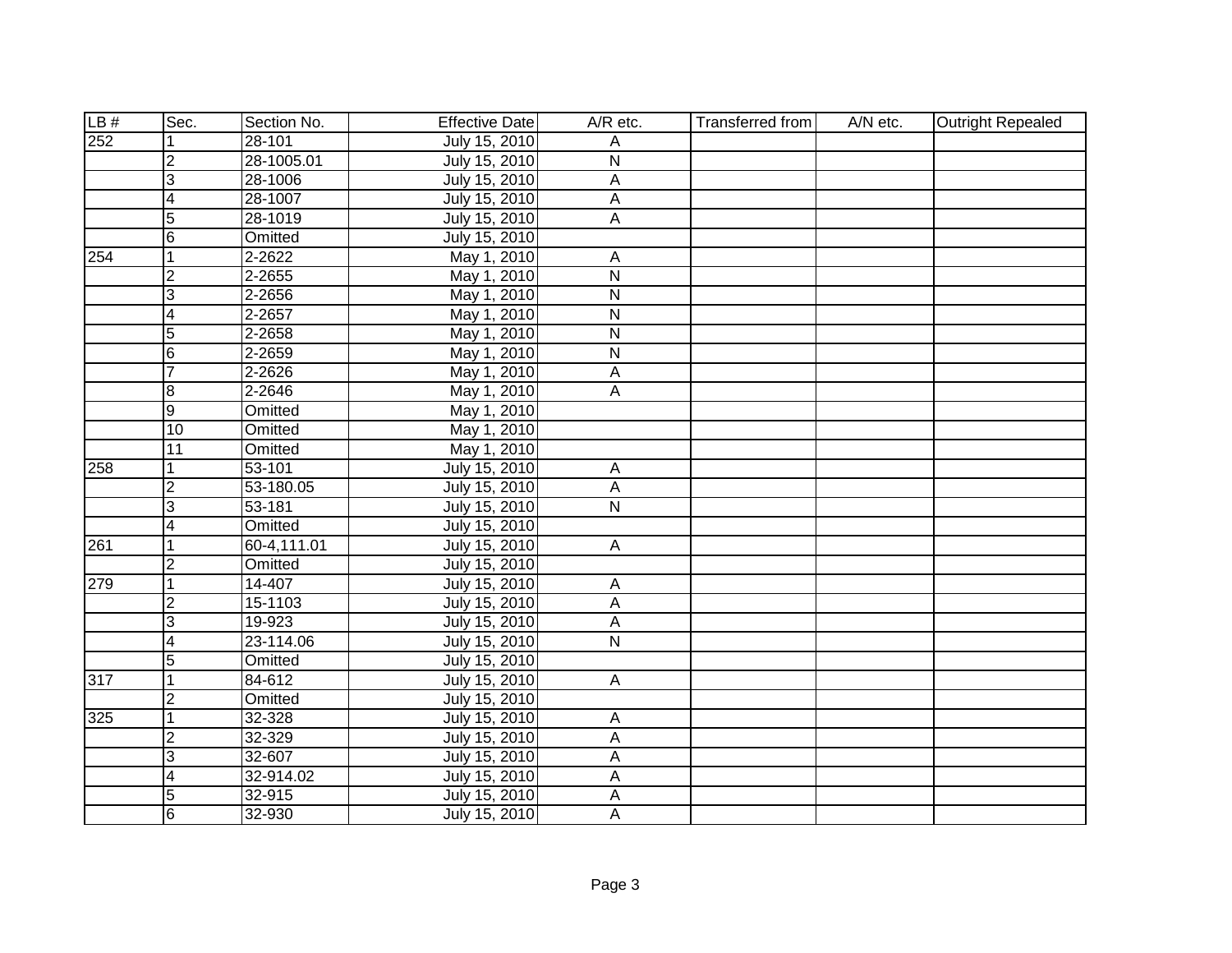| LB#  | Sec.                    | Section No. | <b>Effective Date</b> | A/R etc.                | <b>Transferred from</b> | A/N etc. | <b>Outright Repealed</b> |
|------|-------------------------|-------------|-----------------------|-------------------------|-------------------------|----------|--------------------------|
|      |                         | 32-1002     | July 15, 2010         | Α                       |                         |          |                          |
|      | $\overline{8}$          | Omitted     | July 15, 2010         |                         |                         |          |                          |
| 373  | $\overline{1}$          | 18-1723     | July 15, 2010         | $\overline{A}$          |                         |          |                          |
|      | 2                       | 35-1001     | July 15, 2010         | A                       |                         |          |                          |
|      | င                       | Omitted     | July 15, 2010         |                         |                         |          |                          |
| 411  | $\overline{1}$          | 81-2104     | July 15, 2010         | $\overline{A}$          |                         |          |                          |
|      | $\overline{2}$          | Omitted     | July 15, 2010         |                         |                         |          |                          |
| 475  | $\overline{1}$          | 23-1401     | January 1, 2011       | A                       |                         |          |                          |
|      | $\overline{2}$          | 23-3701     | January 1, 2011       | $\overline{\mathsf{N}}$ |                         |          |                          |
|      | $\overline{3}$          | Omitted     | January 1, 2011       |                         |                         |          |                          |
|      | $\overline{4}$          | Omitted     | January 1, 2011       |                         |                         |          |                          |
| 507  | $\overline{1}$          | 68-721      | April 14, 2010        | ${\sf N}$               |                         |          |                          |
|      | $\overline{2}$          | 28-323      | July 15, 2010         | $\mathsf A$             |                         |          |                          |
|      | 3                       | 28-707      | July 15, 2010         | $\mathsf{A}$            |                         |          |                          |
|      | $\overline{\mathbf{4}}$ | Omitted     | April 14, 2010        |                         |                         |          |                          |
|      | 5                       | Omitted     | July 15, 2010         |                         |                         |          |                          |
|      | 6                       | Omitted     | April 14, 2010        |                         |                         |          |                          |
| 507A |                         | Omitted     | April 14, 2010        |                         |                         |          |                          |
| 510  | 1                       | 33-157      | July 15, 2010         | ${\sf N}$               |                         |          |                          |
|      | $\overline{2}$          | 29-2207     | July 15, 2010         | Α                       |                         |          |                          |
|      | $\overline{3}$          | 29-2327     | July 15, 2010         | N                       |                         |          |                          |
|      | $\overline{4}$          | 81-1835     | July 15, 2010         | A                       |                         |          |                          |
|      | $\overline{5}$          | 83-184      | July 15, 2010         | A                       |                         |          |                          |
|      | $\overline{6}$          | 83-917      | July 15, 2010         | $\mathsf{N}$            |                         |          |                          |
|      | $\overline{7}$          | Omitted     | July 15, 2010         |                         |                         |          |                          |
|      | l8                      | Omitted     | July 15, 2010         |                         |                         |          |                          |
| 510A |                         | Omitted     | July 15, 2010         |                         |                         |          |                          |
| 512  | $\overline{1}$          | $3 - 303$   | July 15, 2010         | $\overline{A}$          |                         |          |                          |
|      | CV                      | 3-304       | July 15, 2010         | A                       |                         |          |                          |
|      | $\overline{3}$          | Omitted     | July 15, 2010         |                         |                         |          |                          |
| 522  | $\overline{1}$          | 35-901      | July 15, 2010         | $\overline{A}$          |                         |          |                          |
|      | $\overline{2}$          | Omitted     | July 15, 2010         |                         |                         |          |                          |
| 550  | $\overline{1}$          | 55-101      | July 15, 2010         | A                       |                         |          |                          |
|      | $\overline{2}$          | 55-120      | July 15, 2010         | $\mathsf A$             |                         |          |                          |
|      | င                       | $55 - 121$  | July 15, 2010         | $\mathsf A$             |                         |          |                          |
|      | 4                       | 55-125      | July 15, 2010         | A                       |                         |          |                          |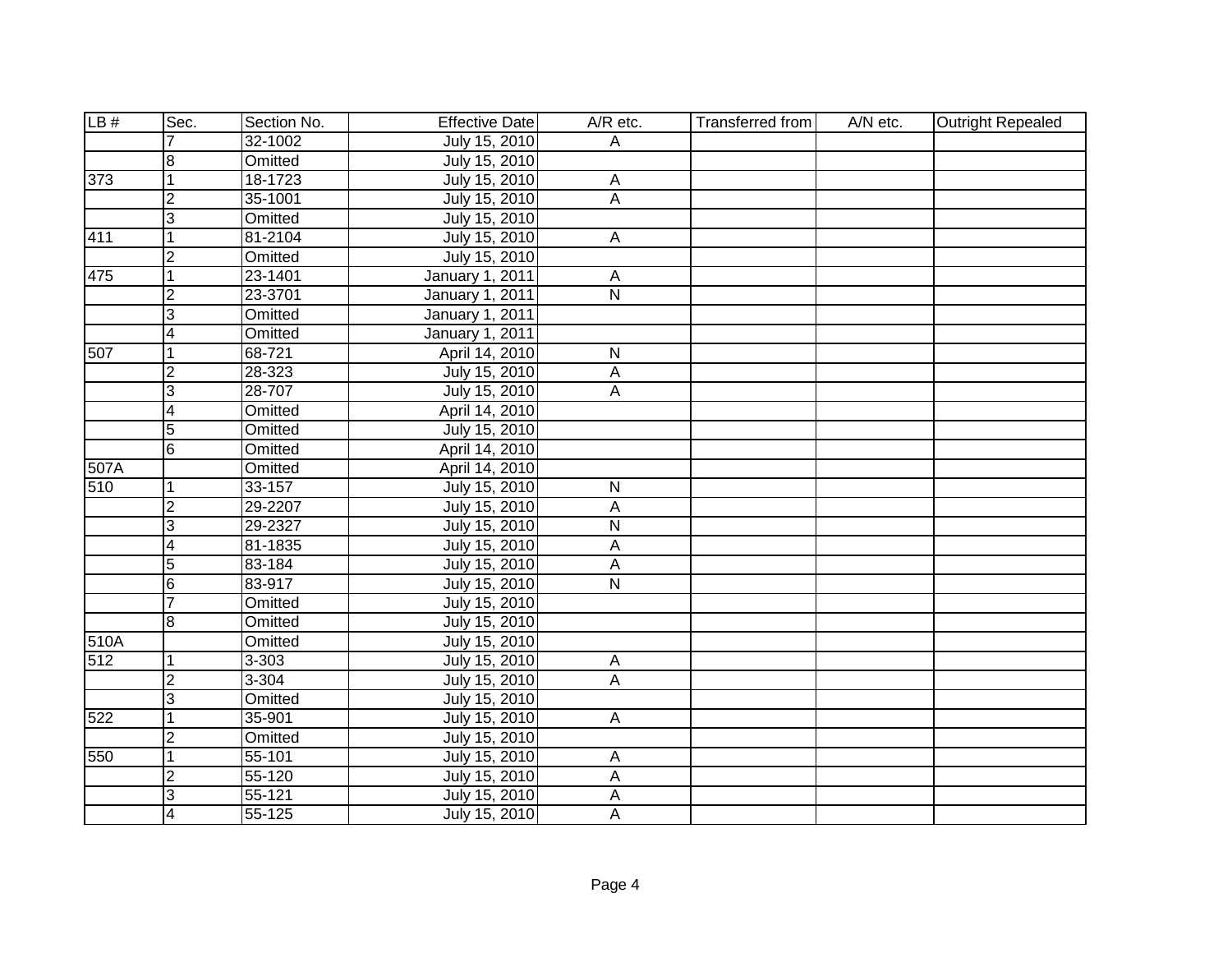| LB#  | Sec.            | Section No. | <b>Effective Date</b> | A/R etc.                | Transferred from | A/N etc. | Outright Repealed |
|------|-----------------|-------------|-----------------------|-------------------------|------------------|----------|-------------------|
|      | 5               | 55-126      | July 15, 2010         | Α                       |                  |          |                   |
|      | 6               | 55-135      | July 15, 2010         | Α                       |                  |          |                   |
|      | 7               | 55-139.01   | July 15, 2010         | $\overline{\mathsf{N}}$ |                  |          |                   |
|      | œ               | Omitted     | July 15, 2010         |                         |                  |          |                   |
| 552  | 1               | 45-1201     | October 1, 2010       | $\overline{\mathsf{N}}$ |                  |          |                   |
|      | $\overline{2}$  | 45-1202     | October 1, 2010       | $\overline{\mathsf{N}}$ |                  |          |                   |
|      | $\overline{3}$  | 45-1203     | October 1, 2010       | N                       |                  |          |                   |
|      | 4               | 45-1204     | October 1, 2010       | ${\sf N}$               |                  |          |                   |
|      | $\overline{5}$  | 45-1205     | October 1, 2010       | N                       |                  |          |                   |
|      | 6               | 45-1206     | October 1, 2010       | N                       |                  |          |                   |
|      | $\overline{7}$  | 45-1207     | October 1, 2010       | $\overline{\mathsf{N}}$ |                  |          |                   |
|      | $\overline{8}$  | 45-1208     | October 1, 2010       | $\overline{\mathsf{N}}$ |                  |          |                   |
|      | ОD              | 45-1209     | October 1, 2010       | ${\sf N}$               |                  |          |                   |
|      | 10              | 45-1210     | October 1, 2010       | $\overline{\mathsf{N}}$ |                  |          |                   |
|      | $\overline{11}$ | 81-2402     | October 1, 2010       | A                       |                  |          |                   |
|      | 12              | Omitted     | October 1, 2010       |                         |                  |          |                   |
|      | 13              | Omitted     | October 1, 2010       |                         |                  |          |                   |
| 563  | 1               | 48-2901     | July 15, 2010         | $\mathsf{N}$            |                  |          |                   |
|      | $\overline{2}$  | 48-2902     | July 15, 2010         | ${\sf N}$               |                  |          |                   |
|      | 3               | 48-2903     | July 15, 2010         | $\mathsf{N}$            |                  |          |                   |
|      | 4               | 48-2904     | July 15, 2010         | $\mathsf{N}$            |                  |          |                   |
|      | $\overline{5}$  | 48-2905     | July 15, 2010         | $\overline{N}$          |                  |          |                   |
|      | 6               | 48-2906     | July 15, 2010         | $\overline{N}$          |                  |          |                   |
|      | $\overline{7}$  | 48-2907     | July 15, 2010         | $\overline{N}$          |                  |          |                   |
|      | $\bf{8}$        | 48-2908     | July 15, 2010         | $\overline{N}$          |                  |          |                   |
|      | $\overline{9}$  | 48-2909     | July 15, 2010         | $\mathsf{N}$            |                  |          |                   |
|      | 10              | 48-2910     | July 15, 2010         | $\overline{N}$          |                  |          |                   |
|      | $\overline{11}$ | 48-2911     | July 15, 2010         | $\overline{\mathsf{N}}$ |                  |          |                   |
|      | $\overline{12}$ | 48-2912     | July 15, 2010         | N                       |                  |          |                   |
|      | 13              | 48-2115     | July 15, 2010         | A                       |                  |          |                   |
|      | $\overline{14}$ | 77-2711     | July 15, 2010         | A                       |                  |          |                   |
|      | 15              | 77-27,119   | July 15, 2010         | $\overline{A}$          |                  |          |                   |
|      | 16              | Omitted     | July 15, 2010         |                         |                  |          |                   |
| 563A |                 | Omitted     | July 15, 2010         |                         |                  |          |                   |
| 571  | 1               | 45-1101     | July 15, 2010         | ${\sf N}$               |                  |          |                   |
|      | ا C             | 45-1102     | July 15, 2010         | $\overline{N}$          |                  |          |                   |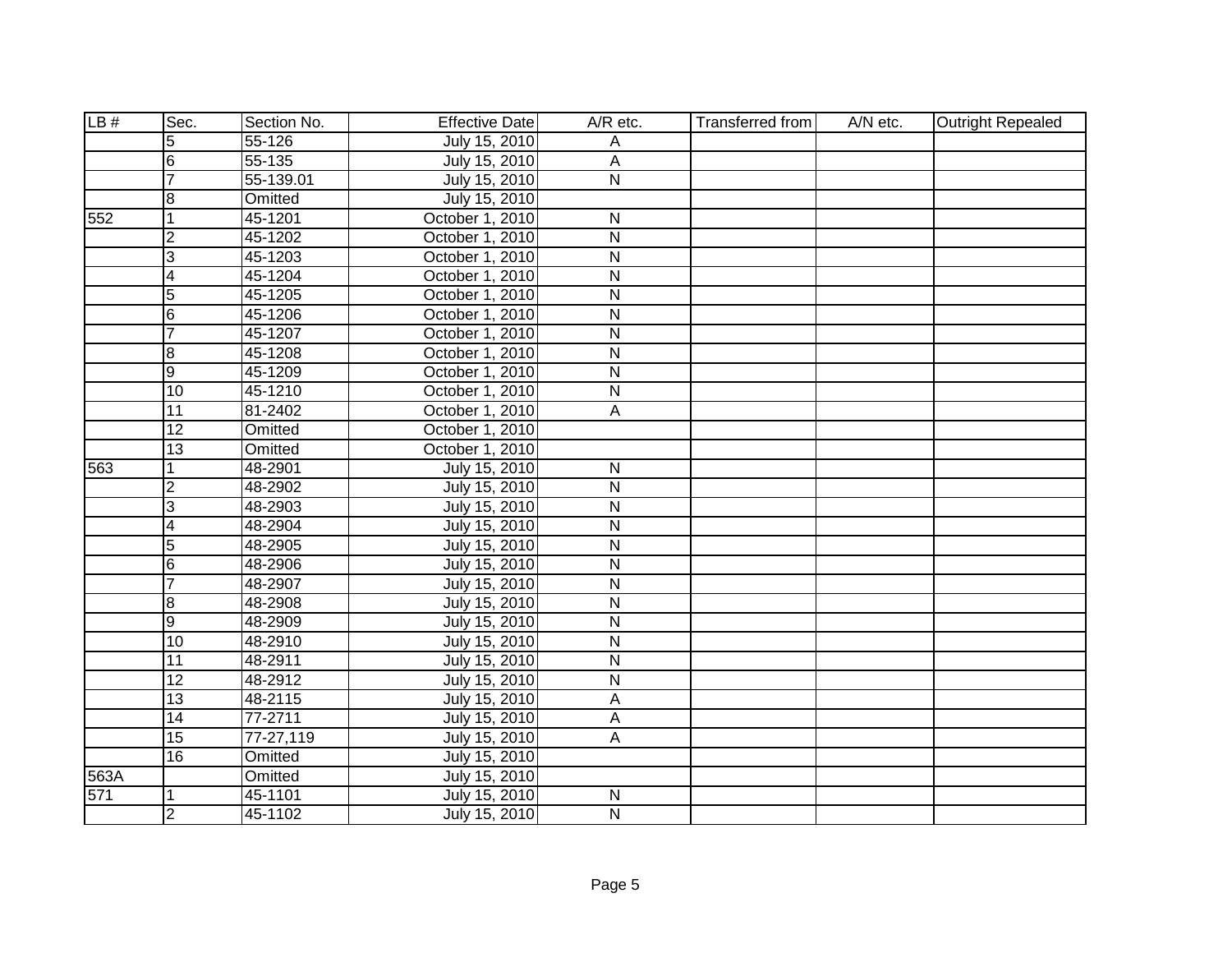| LB# | Sec.            | Section No. | <b>Effective Date</b> | A/R etc.                  | <b>Transferred from</b> | A/N etc. | <b>Outright Repealed</b> |
|-----|-----------------|-------------|-----------------------|---------------------------|-------------------------|----------|--------------------------|
|     | 3               | 45-1103     | July 15, 2010         | N                         |                         |          |                          |
|     | $\overline{4}$  | 45-1104     | July 15, 2010         | N                         |                         |          |                          |
|     | $\overline{5}$  | 45-1105     | July 15, 2010         | $\overline{\mathsf{N}}$   |                         |          |                          |
|     | $6\overline{6}$ | 45-1106     | July 15, 2010         | $\overline{\mathsf{N}}$   |                         |          |                          |
|     | $\overline{7}$  | 45-1107     | July 15, 2010         | $\overline{\mathsf{N}}$   |                         |          |                          |
|     | 8               | 45-335      | July 15, 2010         | Α                         |                         |          |                          |
|     | $\overline{9}$  | 45-336      | July 15, 2010         | A                         |                         |          |                          |
|     | $\overline{10}$ | 45-1002     | July 15, 2010         | A                         |                         |          |                          |
|     | $\overline{11}$ | 45-1024     | July 15, 2010         | $\boldsymbol{\mathsf{A}}$ |                         |          |                          |
|     | 12              | 60-1411.02  | July 15, 2010         | А                         |                         |          |                          |
|     | $\overline{13}$ | Omitted     | July 15, 2010         |                           |                         |          |                          |
| 579 | 1               | 48-2701     | January 1, 2012       | ${\sf N}$                 |                         |          |                          |
|     | $\overline{2}$  | 48-2702     | January 1, 2012       | $\overline{N}$            |                         |          |                          |
|     | 3               | 48-2703     | January 1, 2012       | ${\sf N}$                 |                         |          |                          |
|     | $\overline{4}$  | 48-2704     | January 1, 2012       | $\overline{\mathsf{N}}$   |                         |          |                          |
|     | $\overline{5}$  | 48-2705     | January 1, 2012       | $\mathsf{N}$              |                         |          |                          |
|     | $6 \overline{}$ | 48-2706     | January 1, 2012       | $\mathsf{N}$              |                         |          |                          |
|     | $\overline{7}$  | 48-2707     | January 1, 2012       | $\overline{\mathsf{N}}$   |                         |          |                          |
|     | 8               | 48-2708     | January 1, 2012       | $\mathsf{N}$              |                         |          |                          |
|     | $\overline{9}$  | 48-2709     | January 1, 2012       | $\overline{N}$            |                         |          |                          |
|     | $\overline{10}$ | 48-2710     | January 1, 2012       | $\overline{N}$            |                         |          |                          |
|     | $\overline{11}$ | 48-2711     | January 1, 2012       | $\overline{N}$            |                         |          |                          |
|     | $\overline{12}$ | 44-7504     | July 15, 2010         | A                         |                         |          |                          |
|     | 13              | 44-7515     | July 15, 2010         | A                         |                         |          |                          |
|     | $\overline{14}$ | 48-115      | July 15, 2010         | A                         |                         |          |                          |
|     | 15              | 48-144.03   | July 15, 2010         | A                         |                         |          |                          |
|     | 16              | 48-145      | July 15, 2010         | А                         |                         |          |                          |
|     | $\overline{17}$ | 48-146      | July 15, 2010         | A                         |                         |          |                          |
|     | 18              | 48-151      | July 15, 2010         | A                         |                         |          |                          |
|     | $\overline{19}$ | 48-443      | July 15, 2010         | A                         |                         |          |                          |
|     | 20              | 48-602      | July 15, 2010         | $\overline{A}$            |                         |          |                          |
|     | $\overline{21}$ | Omitted     | July 15, 2010         |                           |                         |          |                          |
|     | $\overline{22}$ | Omitted     | July 15, 2010         |                           |                         |          |                          |
|     | $\overline{23}$ | Omitted     | July 15, 2010         |                           |                         |          |                          |
| 594 |                 | 28-101      | July 15, 2010         | $\boldsymbol{\mathsf{A}}$ |                         |          |                          |
|     | $\overline{2}$  | 28-325      | July 15, 2010         | A                         |                         |          |                          |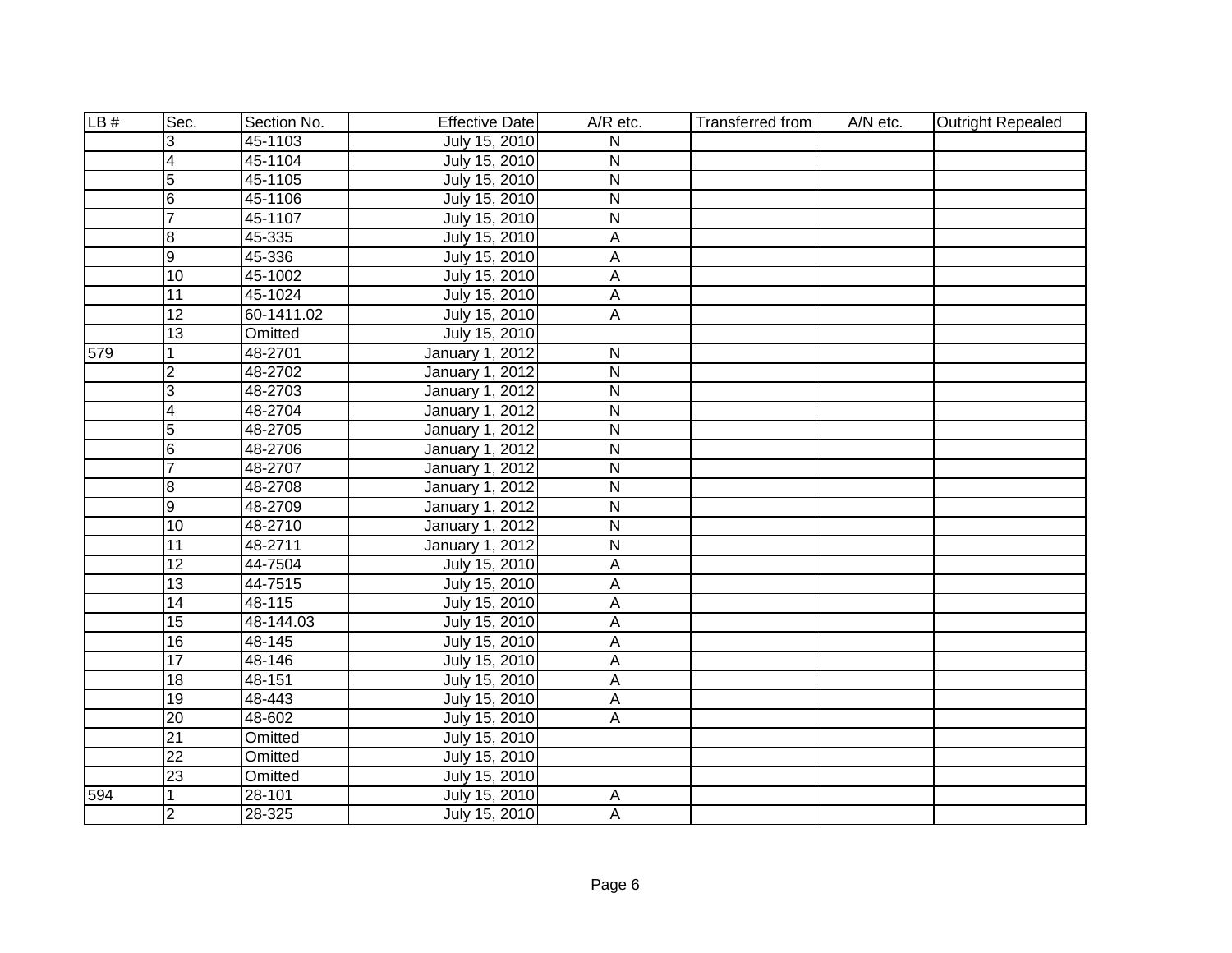| LB# | Sec.            | Section No.   | <b>Effective Date</b>  | A/R etc.                | Transferred from | A/N etc. | <b>Outright Repealed</b> |
|-----|-----------------|---------------|------------------------|-------------------------|------------------|----------|--------------------------|
|     | 3               | 28-326        | July 15, 2010          | Α                       |                  |          |                          |
|     | 4               | 28-327        | July 15, 2010          | A                       |                  |          |                          |
|     | $\overline{5}$  | 28-327.06     | July 15, 2010          | $\overline{N}$          |                  |          |                          |
|     | 6               | 28-327.07     | July 15, 2010          | $\overline{N}$          |                  |          |                          |
|     | 7               | 28-327.08     | July 15, 2010          | $\overline{\mathsf{N}}$ |                  |          |                          |
|     | œ               | 28-327.09     | July 15, 2010          | $\overline{\mathsf{N}}$ |                  |          |                          |
|     | Θ               | 28-327.10     | July 15, 2010          | N                       |                  |          |                          |
|     | 10              | 28-327.11     | July 15, 2010          | ${\sf N}$               |                  |          |                          |
|     | 11              | 28-327.12     | July 15, 2010          | $\overline{\mathsf{N}}$ |                  |          |                          |
|     | $\overline{12}$ | 28-327.01     | July 15, 2010          | А                       |                  |          |                          |
|     | 13              | 28-327.03     | July 15, 2010          | A                       |                  |          |                          |
|     | 14              | 28-327.04     | July 15, 2010          | A                       |                  |          |                          |
|     | 15              | 28-340        | July 15, 2010          | А                       |                  |          |                          |
|     | 16              | 38-2021       | July 15, 2010          | $\overline{A}$          |                  |          |                          |
|     | $\overline{17}$ | Omitted       | July 15, 2010          |                         |                  |          |                          |
|     | 18              | Omitted       | July 15, 2010          |                         |                  |          |                          |
| 643 | 1               | 70-311        | July 15, 2010          | $\mathsf{A}$            |                  |          |                          |
|     | $\overline{c}$  | Omitted       | July 15, 2010          |                         |                  |          |                          |
| 650 | $\overline{1}$  | 23-186        | January 1, 2011        | A                       |                  |          |                          |
|     | $\overline{2}$  | 30-24,125     | January 1, 2011        | A                       |                  |          |                          |
|     | 3               | 60-101        | January 1, 2011        | Α                       |                  |          |                          |
|     | 4               | 60-102        | January 1, 2011        | А                       |                  |          |                          |
|     | $\overline{5}$  | $60 - 121.01$ | January 1, 2011        | $\overline{N}$          |                  |          |                          |
|     | $6\overline{6}$ | 60-123        | January 1, 2011        | A                       |                  |          |                          |
|     | $\overline{7}$  | 60-135.01     | January 1, 2011        | $\overline{N}$          |                  |          |                          |
|     | $\overline{8}$  | 60-136        | January 1, 2011        | A                       |                  |          |                          |
|     | Θ               | 60-137        | <b>January 1, 2011</b> | A                       |                  |          |                          |
|     | $\overline{10}$ | 60-142.07     | <b>January 1, 2011</b> | $\overline{N}$          |                  |          |                          |
|     | $\overline{11}$ | 60-144        | January 1, 2011        | Α                       |                  |          |                          |
|     | 12              | 60-148        | <b>January 1, 2011</b> | A                       |                  |          |                          |
|     | $\overline{13}$ | 60-149        | January 1, 2011        | A                       |                  |          |                          |
|     | 14              | 60-153        | <b>January 1, 2011</b> | $\overline{A}$          |                  |          |                          |
|     | 15              | 60-154        | January 1, 2011        | A                       |                  |          |                          |
|     | 16              | 60-154.01     | January 1, 2011        | Α                       |                  |          |                          |
|     | 17              | 60-164        | January 1, 2011        | А                       |                  |          |                          |
|     | 18              | 60-165        | January 1, 2011        | A                       |                  |          |                          |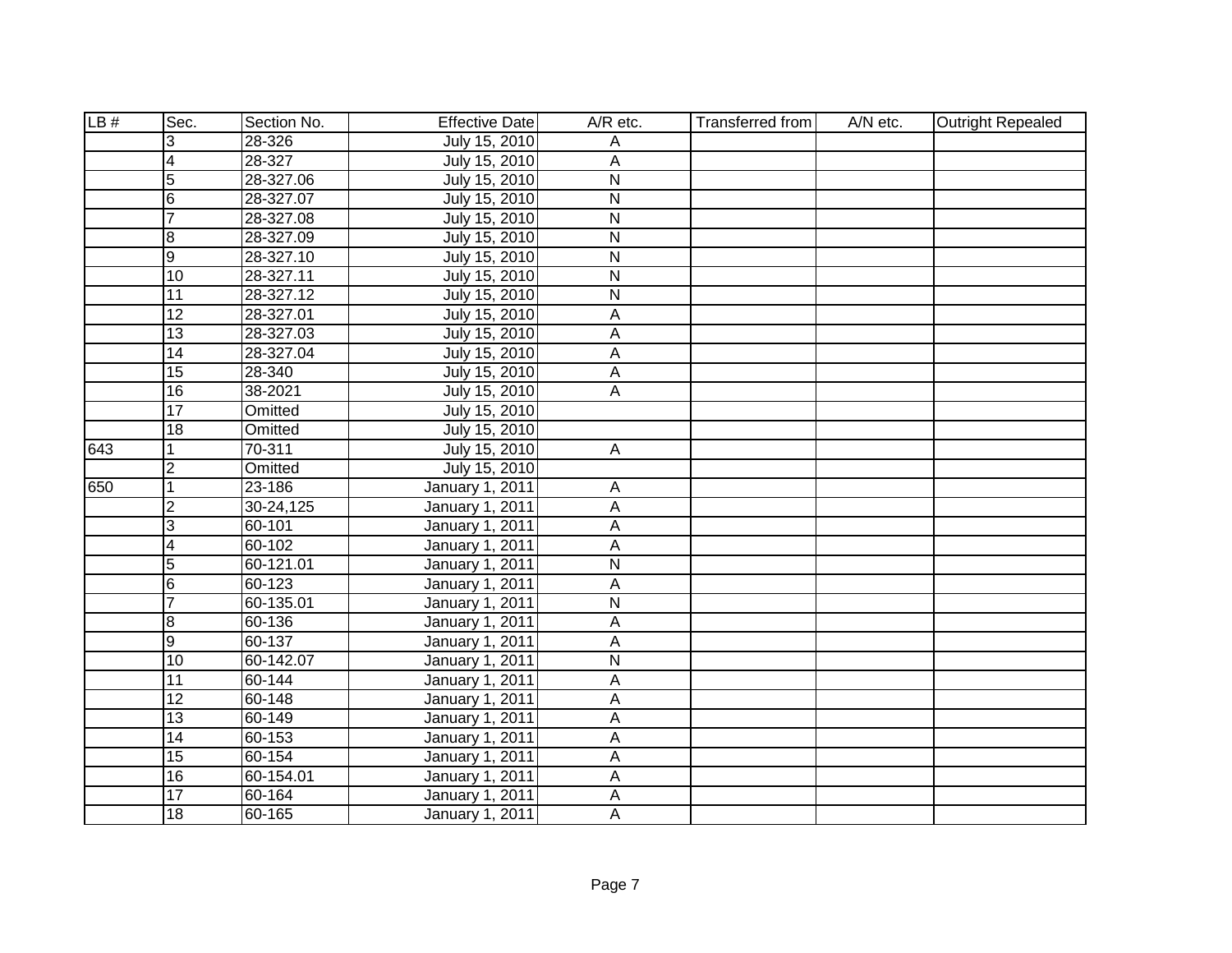| LB#  | Sec.            | Section No. | <b>Effective Date</b>  | $A/R$ etc.              | Transferred from | A/N etc. | <b>Outright Repealed</b> |
|------|-----------------|-------------|------------------------|-------------------------|------------------|----------|--------------------------|
|      | 19              | 60-171      | <b>January 1, 2011</b> | А                       |                  |          |                          |
|      | $\overline{20}$ | 60-301      | <b>January 1, 2011</b> | A                       |                  |          |                          |
|      | $\overline{21}$ | 60-302      | <b>January 1, 2011</b> | $\overline{A}$          |                  |          |                          |
|      | $\overline{22}$ | 60-337.01   | January 1, 2011        | $\overline{N}$          |                  |          |                          |
|      | 23              | 60-339      | <b>January 1, 2011</b> | $\overline{A}$          |                  |          |                          |
|      | 24              | 60-358.01   | <b>January 1, 2011</b> | $\overline{\mathsf{N}}$ |                  |          |                          |
|      | $\overline{25}$ | 60-3,100    | <b>January 1, 2011</b> | A                       |                  |          |                          |
|      | $\overline{26}$ | 60-3,104    | <b>January 1, 2011</b> | $\overline{A}$          |                  |          |                          |
|      | $\overline{27}$ | 60-383.01   | <b>January 1, 2011</b> | $\overline{\mathsf{N}}$ |                  |          |                          |
|      | 28              | 60-3,187    | <b>January 1, 2011</b> | A                       |                  |          |                          |
|      | 29              | 60-3,190    | January 1, 2011        | A                       |                  |          |                          |
|      | 30              | 60-471      | January 1, 2011        | A                       |                  |          |                          |
|      | 31              | 60-4,126    | January 1, 2011        | A                       |                  |          |                          |
|      | $\overline{32}$ | 60-501      | January 1, 2011        | Α                       |                  |          |                          |
|      | 33              | 60-520      | <b>January 1, 2011</b> | A                       |                  |          |                          |
|      | 34              | 60-547      | January 1, 2011        | A                       |                  |          |                          |
|      | 35              | 60-601      | January 1, 2011        | A                       |                  |          |                          |
|      | 36              | 60-605      | January 1, 2011        | A                       |                  |          |                          |
|      | $\overline{37}$ | 60-636.01   | January 1, 2011        | $\overline{\mathsf{N}}$ |                  |          |                          |
|      | 38              | 60-6,379    | January 1, 2011        | $\overline{\mathsf{N}}$ |                  |          |                          |
|      | 39              | 60-6,355    | January 1, 2011        | A                       |                  |          |                          |
|      | 40              | 60-6,356    | January 1, 2011        | $\overline{A}$          |                  |          |                          |
|      | 41              | 60-6,357    | January 1, 2011        | A                       |                  |          |                          |
|      | 42              | 60-6,358    | January 1, 2011        | A                       |                  |          |                          |
|      | 43              | 60-6,359    | January 1, 2011        | A                       |                  |          |                          |
|      | 44              | 60-6,360    | January 1, 2011        | A                       |                  |          |                          |
|      | 45              | 60-6,361    | January 1, 2011        | A                       |                  |          |                          |
|      | 46              | 60-1901     | January 1, 2011        | A                       |                  |          |                          |
|      | 47              | Omitted     | <b>January 1, 2011</b> |                         |                  |          |                          |
|      | 48              | Omitted     | <b>January 1, 2011</b> |                         |                  |          |                          |
| 650A |                 | Omitted     | July 15, 2010          |                         |                  |          |                          |
| 667  | 1               | 34-101      | July 15, 2010          | $\overline{N}$          |                  |          |                          |
|      | $\overline{2}$  | $34 - 102$  | July 15, 2010          | A                       |                  |          |                          |
|      | $\overline{3}$  | Omitted     | July 15, 2010          |                         |                  |          |                          |
| 682  | 1               | Omitted     | July 15, 2010          | $\mathsf{R}$            |                  |          |                          |
|      | $\mathbf 1$     |             | July 15, 2010          | $\overline{R}$          |                  |          | 61-217                   |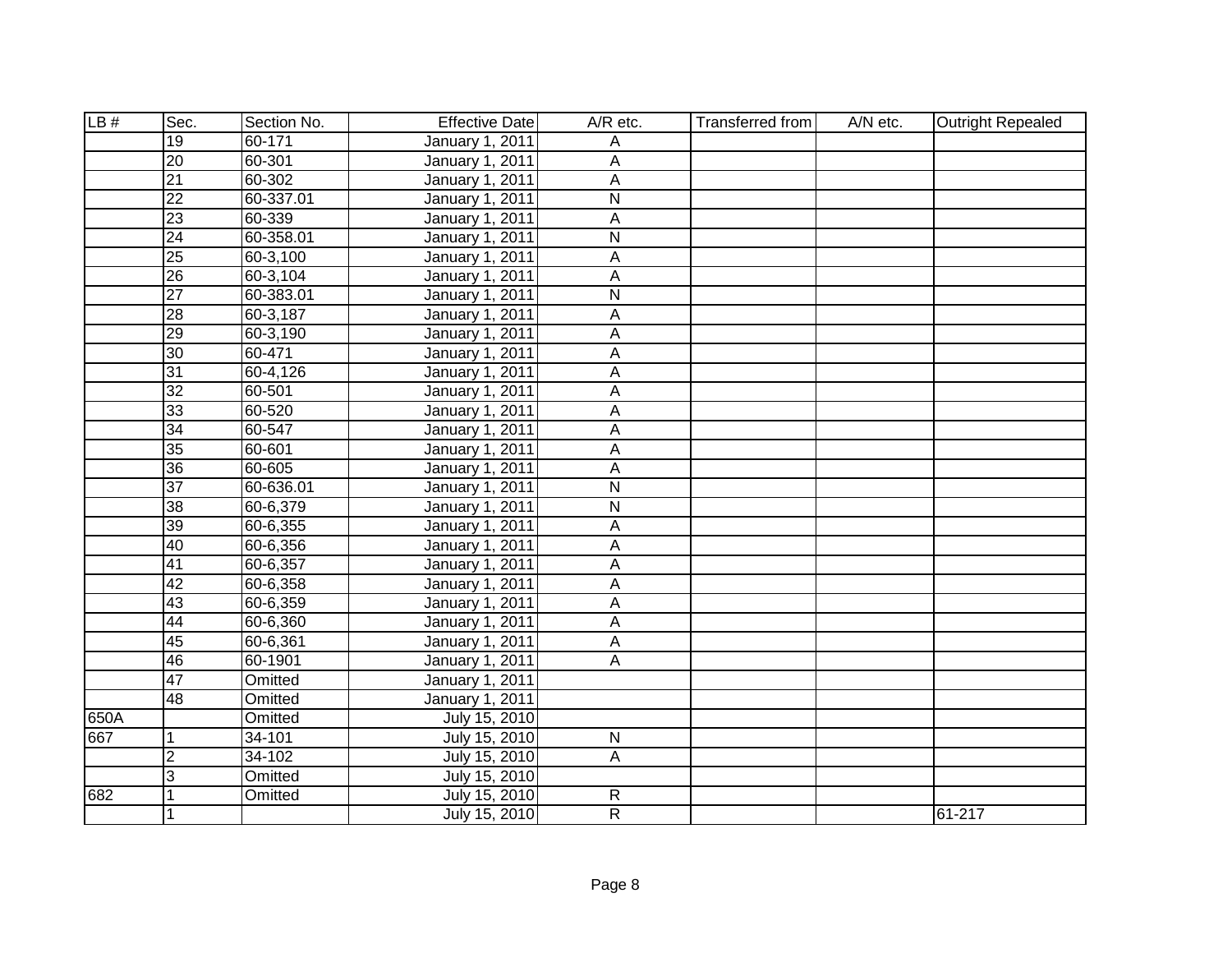| LB# | Sec.            | Section No. | <b>Effective Date</b> | A/R etc.                  | <b>Transferred from</b> | A/N etc. | Outright Repealed |
|-----|-----------------|-------------|-----------------------|---------------------------|-------------------------|----------|-------------------|
| 683 |                 | Omitted     | July 15, 2010         | R                         |                         |          |                   |
|     |                 |             | July 15, 2010         | $\overline{R}$            |                         |          | 61-219            |
| 684 | $\overline{1}$  | 68-601      | July 15, 2010         | $\overline{A}$            |                         |          |                   |
|     | 2               | 68-602      | July 15, 2010         | Α                         |                         |          |                   |
|     | င               | 68-603      | July 15, 2010         | A                         |                         |          |                   |
|     | $\overline{4}$  | 68-604      | July 15, 2010         | $\overline{A}$            |                         |          |                   |
|     | 5               | 68-605      | July 15, 2010         | A                         |                         |          |                   |
|     | $6\phantom{.}6$ | 68-608      | July 15, 2010         | Α                         |                         |          |                   |
|     | $\overline{7}$  | 68-610      | July 15, 2010         | A                         |                         |          |                   |
|     | $\overline{8}$  | 68-620      | July 15, 2010         | A                         |                         |          |                   |
|     | $\overline{9}$  | 68-621      | July 15, 2010         | $\boldsymbol{\mathsf{A}}$ |                         |          |                   |
|     | 10              | 68-622      | July 15, 2010         | $\overline{A}$            |                         |          |                   |
|     | 11              | 68-631      | July 15, 2010         | Α                         |                         |          |                   |
|     | 12              | Omitted     | July 15, 2010         |                           |                         |          |                   |
|     | 13              | Omitted     | July 15, 2010         | $\mathsf{R}$              |                         |          |                   |
|     | 13              |             | July 15, 2010         | $\overline{R}$            |                         |          | 68-612            |
|     | 13              |             | July 15, 2010         | $\overline{R}$            |                         |          | 68-613            |
| 689 | 1               | 61-218      | July 15, 2010         | A                         |                         |          |                   |
|     | $\overline{2}$  | 66-1345     | July 15, 2010         | A                         |                         |          |                   |
|     | 3               | 66-1345.01  | July 15, 2010         | A                         |                         |          |                   |
|     | 4               | 66-1345.02  | July 15, 2010         | Α                         |                         |          |                   |
|     | $\overline{5}$  | Omitted     | July 15, 2010         |                           |                         |          |                   |
| 690 | $\overline{1}$  | 87-214      | July 15, 2010         | $\overline{A}$            |                         |          |                   |
|     | $\overline{2}$  | 87-219      | July 15, 2010         | $\overline{A}$            |                         |          |                   |
|     | င               | Omitted     | July 15, 2010         |                           |                         |          |                   |
| 691 | 1               | 81-885.03   | July 15, 2010         | $\overline{A}$            |                         |          |                   |
|     | $\overline{2}$  | 81-885.10   | July 15, 2010         | A                         |                         |          |                   |
|     | င               | 81-885.25   | July 15, 2010         | $\overline{A}$            |                         |          |                   |
|     | $\overline{4}$  | 81-885.29   | July 15, 2010         | A                         |                         |          |                   |
|     | 5               | Omitted     | July 15, 2010         |                           |                         |          |                   |
| 695 | 1               | 25-2802     | July 1, 2010          | $\overline{A}$            |                         |          |                   |
|     | $\overline{2}$  | Omitted     | July 1, 2010          |                           |                         |          |                   |
|     | 3               | Omitted     | July 1, 2010          |                           |                         |          |                   |
|     | $\overline{4}$  | Omitted     | July 1, 2010          |                           |                         |          |                   |
| 696 | 1               | 13-2042     | July 15, 2010         | A                         |                         |          |                   |
|     | ا C             | 13-2042.01  | July 15, 2010         | $\overline{A}$            |                         |          |                   |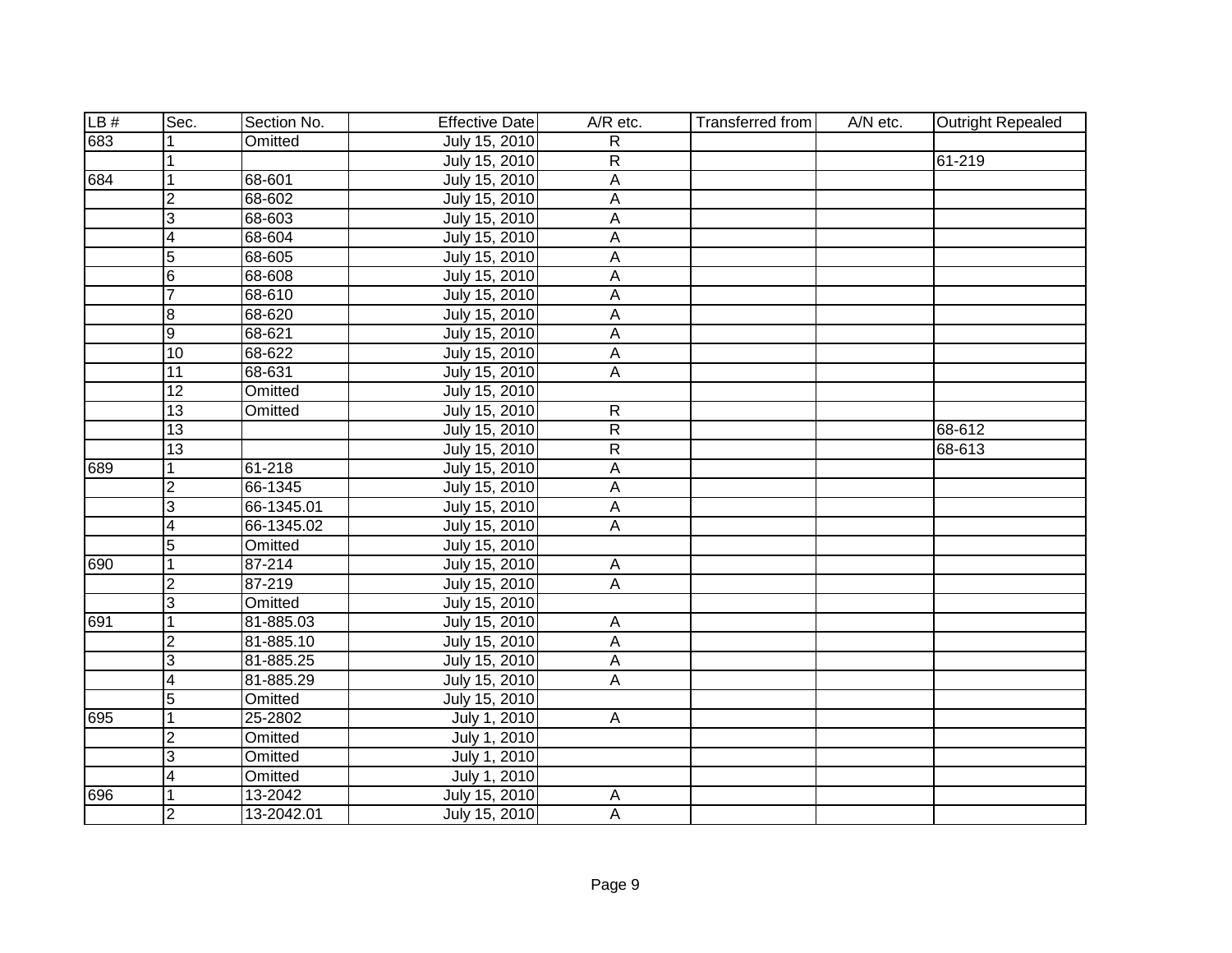| LB# | Sec.                     | Section No.             | <b>Effective Date</b> | A/R etc.                  | <b>Transferred from</b> | A/N etc. | <b>Outright Repealed</b> |
|-----|--------------------------|-------------------------|-----------------------|---------------------------|-------------------------|----------|--------------------------|
|     | 3                        | Omitted                 | July 15, 2010         |                           |                         |          |                          |
| 698 |                          | 44-32,180               | March 4, 2010         | Α                         |                         |          |                          |
|     | $\overline{2}$           | 44-4726                 | March 4, 2010         | $\overline{A}$            |                         |          |                          |
|     | $\overline{3}$           | 77-908                  | March 4, 2010         | А                         |                         |          |                          |
|     | $\overline{\mathbf{4}}$  | 77-912                  | March 4, 2010         | $\overline{A}$            |                         |          |                          |
|     | $\overline{5}$           | Omitted                 | March 4, 2010         |                           |                         |          |                          |
|     | $\overline{6}$           | Omitted                 | March 4, 2010         |                           |                         |          |                          |
| 701 | $\vert$ 1                | 68-1804                 | April 14, 2010        | A                         |                         |          |                          |
|     | $\overline{2}$           | Omitted                 | April 14, 2010        |                           |                         |          |                          |
|     | 3                        | Omitted                 | April 14, 2010        |                           |                         |          |                          |
| 705 | $\overline{1}$           | 60-3,122                | July 15, 2010         | $\boldsymbol{\mathsf{A}}$ |                         |          |                          |
|     | $\overline{2}$           | 60-3,123                | July 15, 2010         | $\mathsf A$               |                         |          |                          |
|     | င                        | 60-3,124                | July 15, 2010         | $\overline{A}$            |                         |          |                          |
|     | $\overline{\mathbf{4}}$  | Omitted                 | July 15, 2010         |                           |                         |          |                          |
| 706 | 1                        | 20-156                  | July 15, 2010         | $\overline{A}$            |                         |          |                          |
|     | $\overline{2}$           | Omitted                 | July 15, 2010         |                           |                         |          |                          |
| 708 | 1                        | 77-202.03               | January 1, 2011       | $\mathsf{A}$              |                         |          |                          |
|     | $\overline{2}$           | 77-202.09               | January 1, 2011       | A                         |                         |          |                          |
|     | 3                        | Omitted                 | January 1, 2011       |                           |                         |          |                          |
|     | $\overline{4}$           | Omitted                 | January 1, 2011       |                           |                         |          |                          |
| 711 | $\mathbf{1}$             | $\overline{79-4}$ , 108 | February 26, 2010     | Α                         |                         |          |                          |
|     | $\overline{2}$           | 79-1022                 | February 26, 2010     | A                         |                         |          |                          |
|     | $\overline{3}$           | 79-1023                 | February 26, 2010     | A                         |                         |          |                          |
|     | $\overline{4}$           | 79-1026.01              | February 26, 2010     | $\overline{A}$            |                         |          |                          |
|     | $\overline{5}$           | 79-1027                 | February 26, 2010     | $\mathsf{A}$              |                         |          |                          |
|     | 6                        | 79-1031.01              | February 26, 2010     | $\mathsf{A}$              |                         |          |                          |
|     | 7                        | Omitted                 | February 26, 2010     |                           |                         |          |                          |
|     | œ                        | Omitted                 | February 26, 2010     |                           |                         |          |                          |
| 712 | $\overline{1}$           | 25-410                  | July 15, 2010         | A                         |                         |          |                          |
|     | $\overline{2}$           | 25-1625                 | July 15, 2010         | $\overline{\mathsf{A}}$   |                         |          |                          |
|     | င                        | 25-1628                 | July 15, 2010         | A                         |                         |          |                          |
|     | $\overline{\mathcal{A}}$ | 25-2720.01              | July 15, 2010         | $\overline{A}$            |                         |          |                          |
|     | $\overline{5}$           | 25-2803                 | July 15, 2010         | $\overline{A}$            |                         |          |                          |
|     | $6\phantom{.}6$          | 25-2804                 | July 15, 2010         | $\overline{A}$            |                         |          |                          |
|     | 7                        | 28-201                  | July 15, 2010         | A                         |                         |          |                          |
|     | $\overline{8}$           | 28-502                  | July 15, 2010         | A                         |                         |          |                          |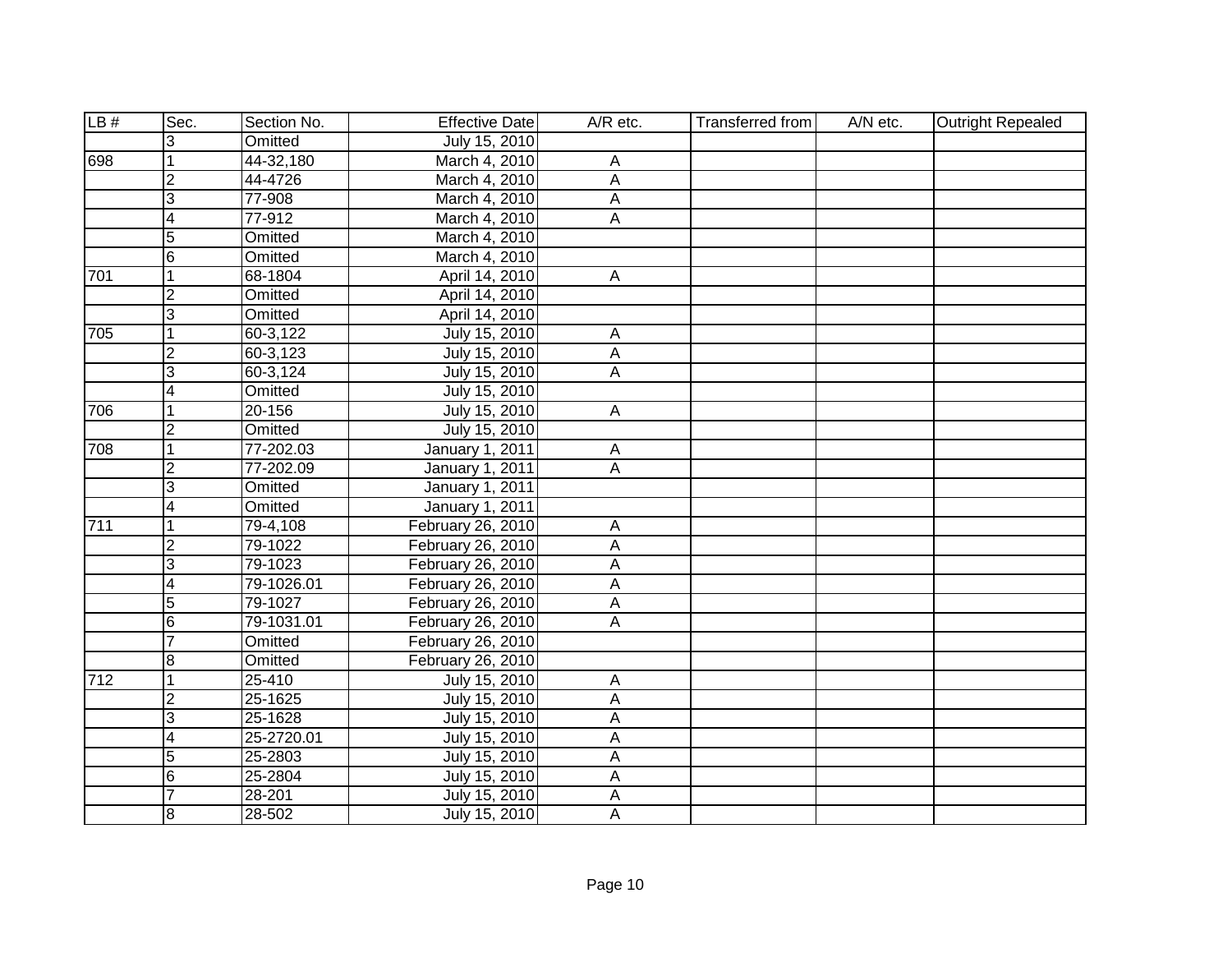| LB# | Sec.            | Section No.   | <b>Effective Date</b> | A/R etc.                  | <b>Transferred from</b> | A/N etc. | Outright Repealed |
|-----|-----------------|---------------|-----------------------|---------------------------|-------------------------|----------|-------------------|
|     | 9               | $28 - 503$    | July 15, 2010         | A                         |                         |          |                   |
|     | $\overline{10}$ | 28-504        | July 15, 2010         | А                         |                         |          |                   |
|     | 11              | 28-1006       | July 15, 2010         | A                         |                         |          |                   |
|     | $\overline{12}$ | 28-1012       | July 15, 2010         | A                         |                         |          |                   |
|     | 13              | 28-1019       | July 15, 2010         | А                         |                         |          |                   |
|     | 14              | 29-818        | July 15, 2010         | A                         |                         |          |                   |
|     | 15              | 29-1207       | July 15, 2010         | A                         |                         |          |                   |
|     | 16              | 29-1208       | July 15, 2010         | A                         |                         |          |                   |
|     | 17              | 29-2412       | July 15, 2010         | A                         |                         |          |                   |
|     | 18              | 30-2322       | July 15, 2010         | А                         |                         |          |                   |
|     | $\overline{19}$ | 30-2323       | July 15, 2010         | A                         |                         |          |                   |
|     | $\overline{20}$ | 30-2325       | July 15, 2010         | $\boldsymbol{\mathsf{A}}$ |                         |          |                   |
|     | $\overline{21}$ | 30-2664       | July 15, 2010         | $\boldsymbol{\mathsf{A}}$ |                         |          |                   |
|     | $\overline{22}$ | 30-2665.01    | July 15, 2010         | $\overline{\mathsf{N}}$   |                         |          |                   |
|     | $\overline{23}$ | 30-2715.01    | January 1, 2011       | $\mathsf{N}$              |                         |          |                   |
|     | 24              | 30-2715       | July 15, 2010         | A                         |                         |          |                   |
|     | 25              | 43-512.12     | April 14, 2010        | A                         |                         |          |                   |
|     | $\overline{26}$ | $43 - 512.15$ | April 14, 2010        | A                         |                         |          |                   |
|     | $\overline{27}$ | 43-1701       | July 15, 2010         | A                         |                         |          |                   |
|     | $\overline{28}$ | 43-1702       | July 15, 2010         | А                         |                         |          |                   |
|     | 29              | 43-1703       | July 15, 2010         | А                         |                         |          |                   |
|     | $\overline{30}$ | 43-1712.02    | July 15, 2010         | $\overline{\mathsf{N}}$   |                         |          |                   |
|     | 31              | 43-1717       | July 15, 2010         | A                         |                         |          |                   |
|     | $\overline{32}$ | 43-1718.02    | July 15, 2010         | А                         |                         |          |                   |
|     | 33              | 43-1720       | July 15, 2010         | A                         |                         |          |                   |
|     | $\overline{34}$ | 43-1722       | July 15, 2010         | A                         |                         |          |                   |
|     | 35              | 43-1723       | July 15, 2010         | А                         |                         |          |                   |
|     | 36              | 43-1724       | July 15, 2010         | A                         |                         |          |                   |
|     | $\overline{37}$ | 43-1726       | July 15, 2010         | A                         |                         |          |                   |
|     | 38              | 43-1727       | July 15, 2010         | A                         |                         |          |                   |
|     | 39              | 43-3330       | July 15, 2010         | Α                         |                         |          |                   |
|     | 40              | 47-502        | July 15, 2010         | A                         |                         |          |                   |
|     | $\overline{41}$ | 49-1501       | July 15, 2010         | A                         |                         |          |                   |
|     | 42              | 49-1562       | July 15, 2010         | $\mathsf{N}$              |                         |          |                   |
|     | 43              | 49-807        | July 15, 2010         | ${\sf N}$                 |                         |          |                   |
|     | 44              | 69-2304       | July 15, 2010         | $\overline{A}$            |                         |          |                   |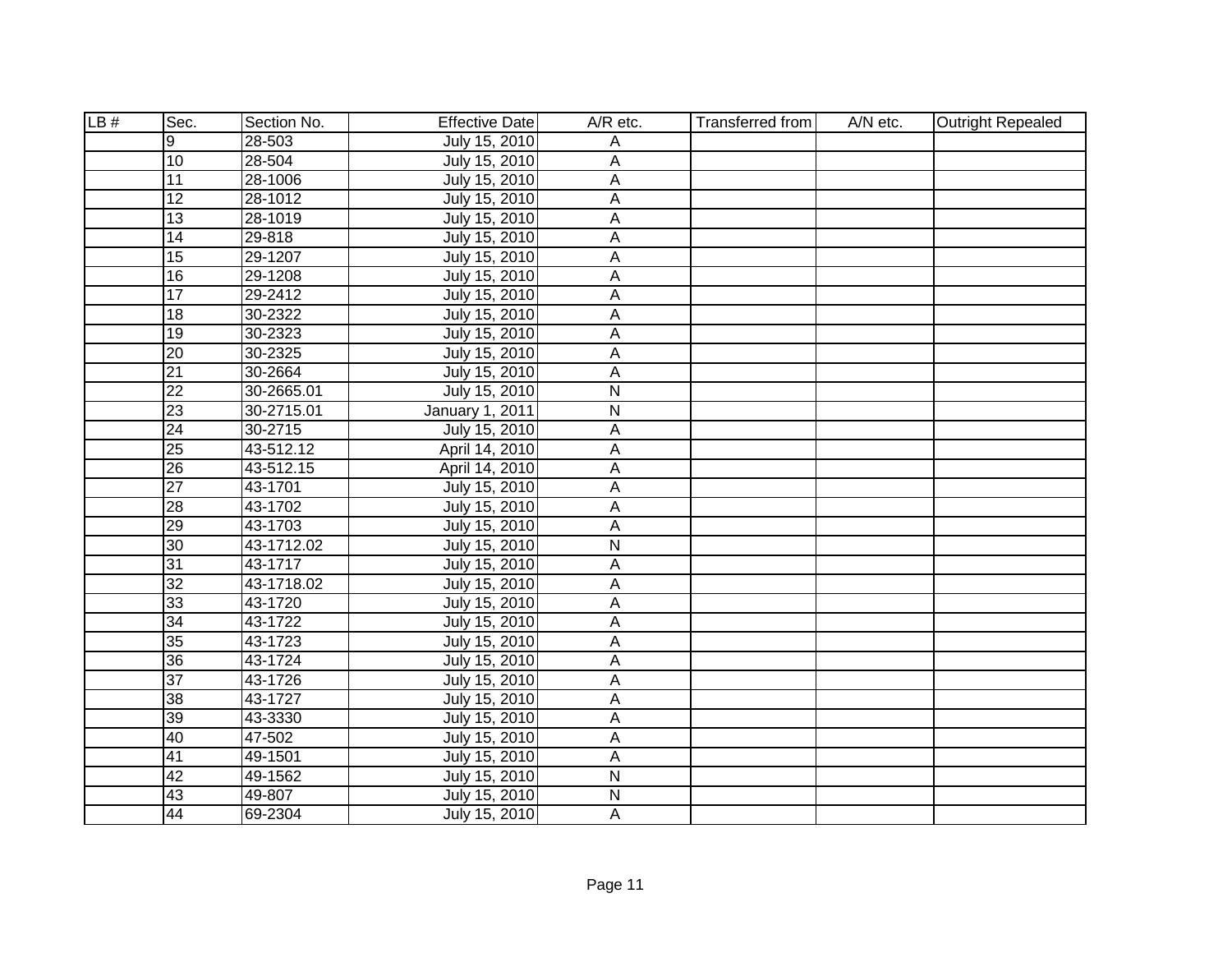| LB# | Sec.                    | Section No.   | <b>Effective Date</b> | A/R etc.                  | <b>Transferred from</b> | A/N etc. | <b>Outright Repealed</b> |
|-----|-------------------------|---------------|-----------------------|---------------------------|-------------------------|----------|--------------------------|
|     | 45                      | 69-2308       | July 15, 2010         | A                         |                         |          |                          |
|     | 46                      | Omitted       | April 14, 2010        |                           |                         |          |                          |
|     | 47                      | Omitted       | April 14, 2010        |                           |                         |          |                          |
|     | 48                      | Omitted       | July 15, 2010         |                           |                         |          |                          |
|     | 49                      | Omitted       | April 14, 2010        |                           |                         |          |                          |
| 713 | $\mathbf{1}$            | 79-248        | July 15, 2010         | $\overline{A}$            |                         |          |                          |
|     | 2                       | 79-249        | July 15, 2010         | A                         |                         |          |                          |
|     | င                       | 79-250        | July 15, 2010         | А                         |                         |          |                          |
|     | $\overline{\mathbf{4}}$ | 79-252        | July 15, 2010         | A                         |                         |          |                          |
|     | 5                       | Omitted       | July 15, 2010         |                           |                         |          |                          |
| 721 | $\overline{1}$          | 81-1108.12    | July 15, 2010         | $\boldsymbol{\mathsf{A}}$ |                         |          |                          |
|     | $\overline{2}$          | Omitted       | July 15, 2010         |                           |                         |          |                          |
| 722 | $\overline{1}$          | 11-201        | July 15, 2010         | A                         |                         |          |                          |
|     | $\overline{2}$          | 72-815        | July 15, 2010         | $\mathsf A$               |                         |          |                          |
|     | 3                       | 81-1017       | July 15, 2010         | A                         |                         |          |                          |
|     | $\overline{\mathbf{4}}$ | Omitted       | July 15, 2010         |                           |                         |          |                          |
| 723 | 1                       | 86-313        | July 15, 2010         | $\mathsf{A}$              |                         |          |                          |
|     | $\overline{2}$          | Omitted       | July 15, 2010         |                           |                         |          |                          |
| 725 | $\overline{1}$          | 60-363        | July 15, 2010         | $\overline{\mathsf{A}}$   |                         |          |                          |
|     | $\overline{2}$          | 75-362        | July 15, 2010         | A                         |                         |          |                          |
|     | 3                       | 75-363        | July 15, 2010         | A                         |                         |          |                          |
|     | $\overline{\mathbf{4}}$ | Omitted       | July 15, 2010         |                           |                         |          |                          |
| 727 | $\overline{1}$          | 24-730        | July 15, 2010         | $\overline{A}$            |                         |          |                          |
|     | $\overline{2}$          | Omitted       | July 15, 2010         |                           |                         |          |                          |
| 728 | $\overline{1}$          | 25-21,290     | July 15, 2010         | ${\sf N}$                 |                         |          |                          |
|     | $\overline{2}$          | 25-21,291     | July 15, 2010         | $\mathsf{N}$              |                         |          |                          |
|     | $\overline{3}$          | 25-21,292     | July 15, 2010         | N                         |                         |          |                          |
|     | $\overline{4}$          | 25-21,293     | July 15, 2010         | $\mathsf{N}$              |                         |          |                          |
|     | 5                       | $25 - 21,294$ | July 15, 2010         | N                         |                         |          |                          |
|     | $\overline{6}$          | 25-21,295     | July 15, 2010         | $\overline{\mathsf{N}}$   |                         |          |                          |
|     | $\overline{7}$          | 25-21,296     | July 15, 2010         | $\mathsf{N}$              |                         |          |                          |
|     | $\overline{8}$          | 29-119        | July 15, 2010         | $\overline{A}$            |                         |          |                          |
|     | o                       | Omitted       | July 15, 2010         |                           |                         |          |                          |
| 731 | $\overline{1}$          | 2-954         | July 15, 2010         | A                         |                         |          |                          |
|     | $\overline{2}$          | 2-955         | July 15, 2010         | A                         |                         |          |                          |
|     | င                       | 2-959         | July 15, 2010         | A                         |                         |          |                          |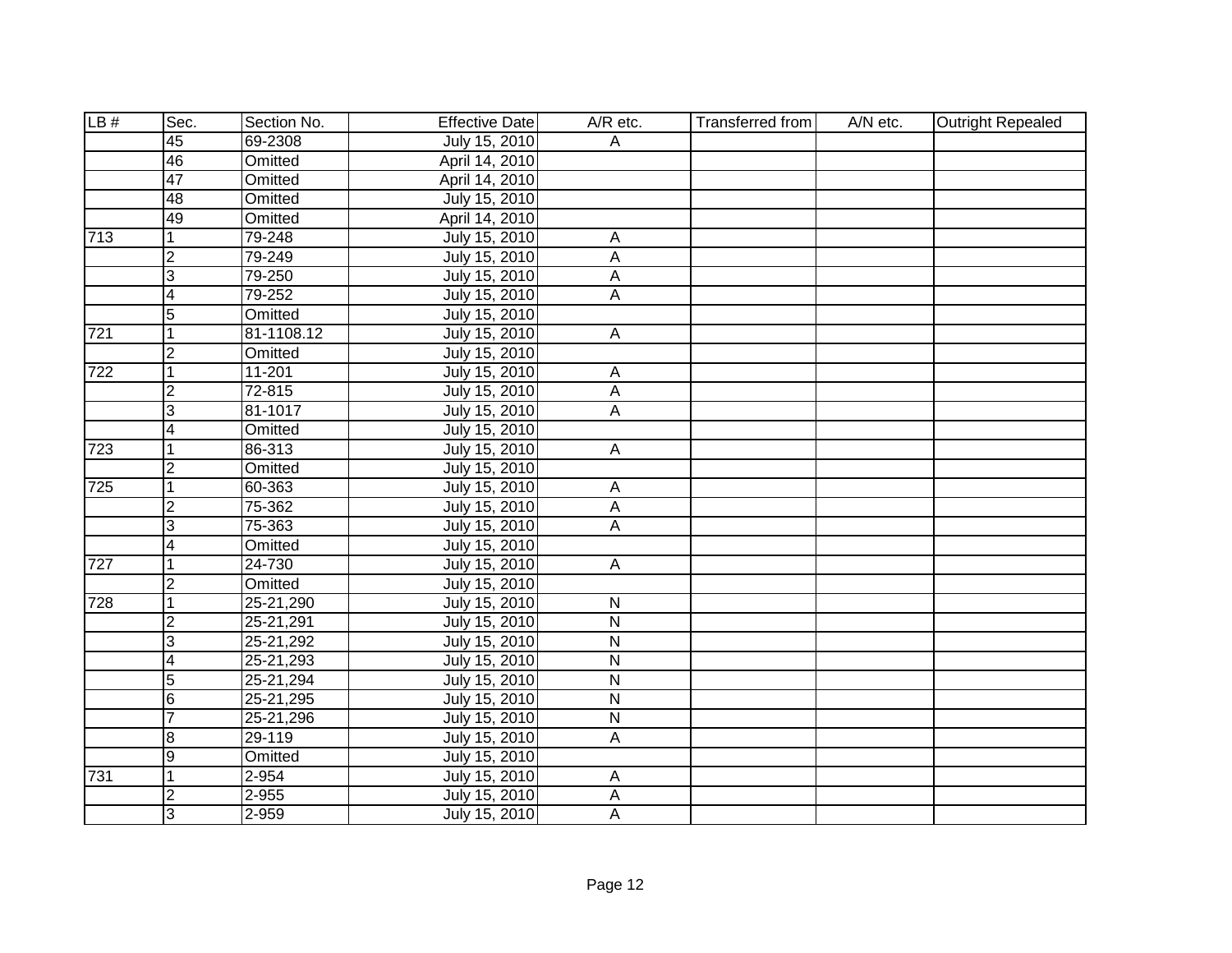| LB# | Sec.                     | Section No. | <b>Effective Date</b> | A/R etc.                | Transferred from | A/N etc. | Outright Repealed |
|-----|--------------------------|-------------|-----------------------|-------------------------|------------------|----------|-------------------|
|     | 4                        | Omitted     | July 15, 2010         |                         |                  |          |                   |
| 732 | $\mathbf 1$              | 25-1326     | July 15, 2010         | $\overline{A}$          |                  |          |                   |
|     | $\overline{2}$           | 25-1327     | July 15, 2010         | $\overline{A}$          |                  |          |                   |
|     | $\overline{3}$           | 25-2144     | July 15, 2010         | $\overline{A}$          |                  |          |                   |
|     | $\overline{\mathsf{r}}$  | 76-1009     | July 15, 2010         | A                       |                  |          |                   |
|     | $\overline{5}$           | 77-1912     | July 15, 2010         | $\overline{A}$          |                  |          |                   |
|     | $\overline{6}$           | Omitted     | July 15, 2010         |                         |                  |          |                   |
| 735 | $\overline{1}$           | 86-801      | July 15, 2010         | N                       |                  |          |                   |
|     | $\overline{2}$           | 86-802      | July 15, 2010         | $\overline{\mathsf{N}}$ |                  |          |                   |
|     | 3                        | 86-803      | July 15, 2010         | N                       |                  |          |                   |
|     | $\overline{\mathcal{A}}$ | 86-804      | July 15, 2010         | $\overline{N}$          |                  |          |                   |
|     | 5                        | 86-805      | July 15, 2010         | $\overline{\mathsf{N}}$ |                  |          |                   |
|     | $\overline{6}$           | 86-806      | July 15, 2010         | $\overline{\mathsf{N}}$ |                  |          |                   |
|     | 7                        | 86-807      | July 15, 2010         | $\overline{\mathsf{N}}$ |                  |          |                   |
| 736 | $\vert$ 1                | 52-2001     | March 4, 2010         | $\overline{\mathsf{N}}$ |                  |          |                   |
|     | $\overline{2}$           | Omitted     | March 4, 2010         |                         |                  |          |                   |
| 738 | $\overline{1}$           | 76-1004     | March 4, 2010         | $\mathsf{A}$            |                  |          |                   |
|     | $\overline{2}$           | Omitted     | March 4, 2010         |                         |                  |          |                   |
|     | $\overline{3}$           | Omitted     | March 4, 2010         |                         |                  |          |                   |
| 742 | $\mathbf{1}$             | 84-713      | July 15, 2010         | $\mathsf{N}$            |                  |          |                   |
| 743 | $\mathbf{1}$             | $90 - 272$  | March 4, 2010         | $\mathsf{N}$            |                  |          |                   |
|     | $\overline{2}$           | $90 - 273$  | March 4, 2010         | $\overline{\mathsf{N}}$ |                  |          |                   |
|     | $\overline{3}$           | $37 - 201$  | March 4, 2010         | $\overline{A}$          |                  |          |                   |
|     | $\overline{4}$           | 37-354      | March 4, 2010         | $\overline{N}$          |                  |          |                   |
|     | 5                        | Omitted     | March 4, 2010         |                         |                  |          |                   |
|     | $\overline{6}$           | Omitted     | March 4, 2010         | $\mathsf{R}$            |                  |          |                   |
|     | 6                        |             | March 4, 2010         | $\overline{R}$          |                  |          | $90 - 215$        |
|     | 7                        | Omitted     | March 4, 2010         |                         |                  |          |                   |
| 746 | $\overline{1}$           | 20-504      | July 15, 2010         | $\mathsf{A}$            |                  |          |                   |
|     | 2                        | 20-506      | July 15, 2010         | $\overline{A}$          |                  |          |                   |
|     | င                        | Omitted     | July 15, 2010         |                         |                  |          |                   |
| 749 | $\overline{1}$           | 39-1390     | July 15, 2010         | $\overline{A}$          |                  |          |                   |
|     | CV.                      | Omitted     | July 15, 2010         |                         |                  |          |                   |
| 751 | $\overline{1}$           | $9-506$ UCC | March 4, 2010         | $\mathsf{A}$            |                  |          |                   |
|     | $\overline{2}$           | Omitted     | March 4, 2010         |                         |                  |          |                   |
|     | င                        | Omitted     | March 4, 2010         |                         |                  |          |                   |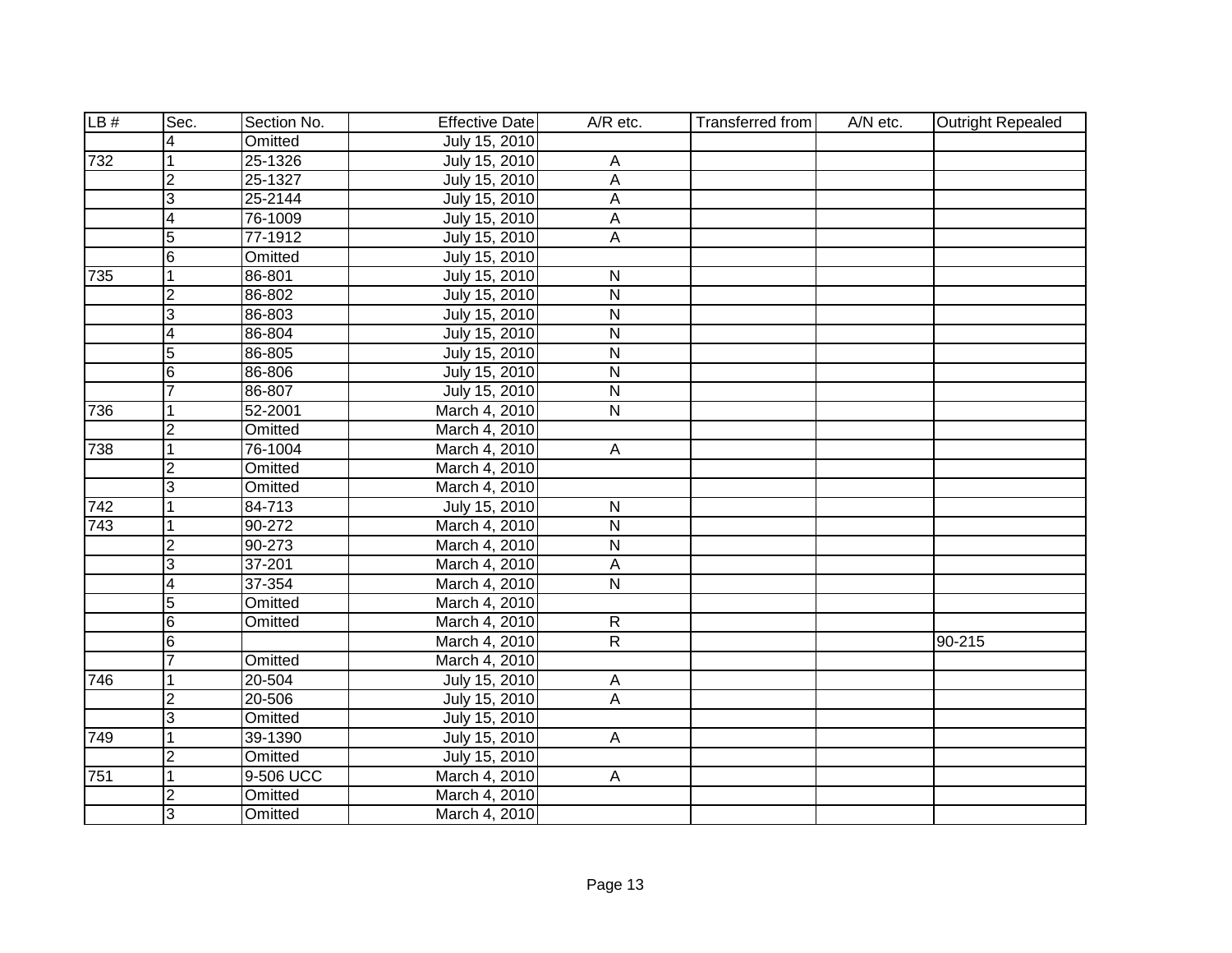| LB# | Sec.                    | Section No.  | <b>Effective Date</b> | A/R etc.       | <b>Transferred from</b> | A/N etc. | <b>Outright Repealed</b> |
|-----|-------------------------|--------------|-----------------------|----------------|-------------------------|----------|--------------------------|
| 758 |                         | 30-2201      | July 15, 2010         | Α              |                         |          |                          |
|     | CV                      | 30-2342.01   | July 15, 2010         | N              |                         |          |                          |
|     | $\overline{3}$          | 30-2476      | July 15, 2010         | $\overline{A}$ |                         |          |                          |
|     | $\overline{4}$          | 30-3839      | July 15, 2010         | A              |                         |          |                          |
|     | 5                       | Omitted      | July 15, 2010         |                |                         |          |                          |
| 759 | $\overline{1}$          | 21-2212      | July 15, 2010         | $\overline{A}$ |                         |          |                          |
|     | 2                       | Omitted      | July 15, 2010         |                |                         |          |                          |
| 760 | $\overline{1}$          | 30-3119.01   | July 15, 2010         | $\mathsf{A}$   |                         |          |                          |
|     | $\overline{2}$          | Omitted      | July 15, 2010         |                |                         |          |                          |
| 762 | $\vert$ 1               | $8 - 113$    | March 4, 2010         | A              |                         |          |                          |
|     | <u>ر</u>                | Omitted      | March 4, 2010         |                |                         |          |                          |
|     | င                       | Omitted      | March 4, 2010         |                |                         |          |                          |
| 763 | $\overline{1}$          | 25-21,283    | July 15, 2010         | $\mathsf{N}$   |                         |          |                          |
|     | $\overline{2}$          | 25-21,284    | July 15, 2010         | $\mathsf{N}$   |                         |          |                          |
|     | 3                       | 25-21,285    | July 15, 2010         | N              |                         |          |                          |
|     | $\overline{\mathbf{4}}$ | 25-21,286    | July 15, 2010         | $\mathsf{N}$   |                         |          |                          |
|     | 5                       | 25-21,287    | July 15, 2010         | N              |                         |          |                          |
|     | 6                       | 25-21,288    | July 15, 2010         | N              |                         |          |                          |
|     | $\overline{7}$          | 25-21,289    | July 15, 2010         | N              |                         |          |                          |
| 764 | 1                       | 46-715       | July 15, 2010         | А              |                         |          |                          |
|     | $\overline{2}$          | 46-717       | July 15, 2010         | A              |                         |          |                          |
|     | $\overline{3}$          | Omitted      | July 15, 2010         |                |                         |          |                          |
| 768 | $\overline{1}$          | $23 - 2,100$ | July 15, 2010         | N              |                         |          |                          |
| 770 | 1                       | 49-501.01    | March 18, 2010        | A              |                         |          |                          |
|     | $\overline{2}$          | 49-508       | March 18, 2010        | $\mathsf A$    |                         |          |                          |
|     | င                       | 49-617       | March 18, 2010        | A              |                         |          |                          |
|     | $\overline{4}$          | Omitted      | March 18, 2010        |                |                         |          |                          |
|     | 5                       | Omitted      | March 18, 2010        |                |                         |          |                          |
| 771 | 1                       | $28 - 115$   | July 15, 2010         | A              |                         |          |                          |
|     | $\overline{2}$          | 28-201       | July 15, 2010         | A              |                         |          |                          |
|     | ပြ                      | 28-309       | July 15, 2010         | A              |                         |          |                          |
|     | 4                       | 28-929       | July 15, 2010         | A              |                         |          |                          |
|     | 5                       | 28-930       | July 15, 2010         | $\mathsf A$    |                         |          |                          |
|     | 6                       | 28-931       | July 15, 2010         | A              |                         |          |                          |
|     | $\overline{7}$          | 28-931.01    | July 15, 2010         | $\mathsf A$    |                         |          |                          |
|     | $\overline{8}$          | 28-932       | July 15, 2010         | A              |                         |          |                          |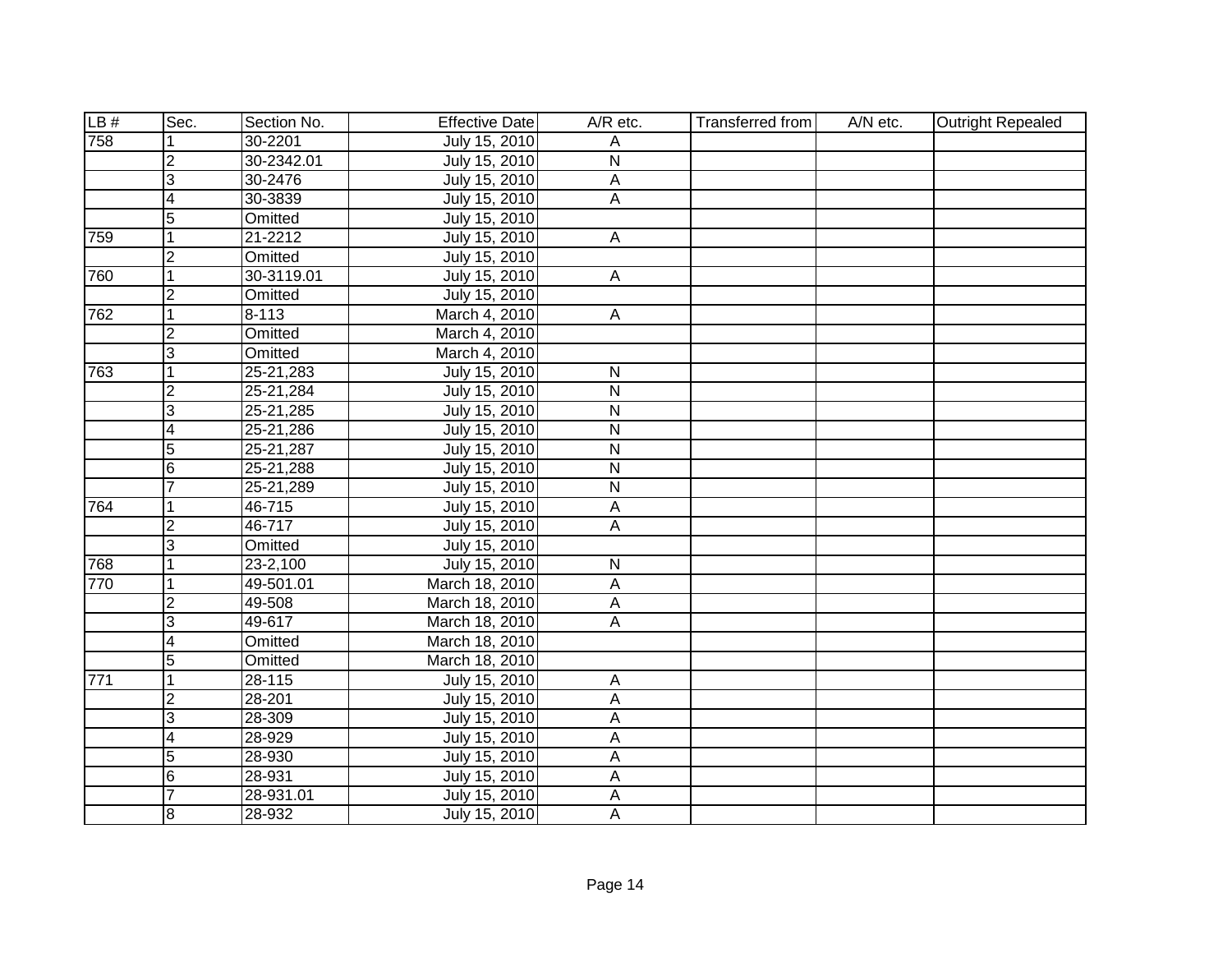| LB#  | Sec.            | Section No. | <b>Effective Date</b> | A/R etc.                | Transferred from | A/N etc. | <b>Outright Repealed</b> |
|------|-----------------|-------------|-----------------------|-------------------------|------------------|----------|--------------------------|
|      | 9               | 28-933      | July 15, 2010         | Α                       |                  |          |                          |
|      | 10              | 28-1206     | July 15, 2010         | A                       |                  |          |                          |
|      | 11              | 28-1212.01  | July 15, 2010         | А                       |                  |          |                          |
|      | 12              | 28-1212.04  | July 15, 2010         | $\overline{A}$          |                  |          |                          |
|      | 13              | 28-1354     | July 15, 2010         | A                       |                  |          |                          |
|      | 14              | 29-401      | July 15, 2010         | А                       |                  |          |                          |
|      | 15              | 29-901      | July 15, 2010         | $\overline{A}$          |                  |          |                          |
|      | $\overline{16}$ | 29-901.01   | July 15, 2010         | A                       |                  |          |                          |
|      | 17              | 29-1912     | July 15, 2010         | $\mathsf A$             |                  |          |                          |
|      | $\overline{18}$ | 43-250      | July 15, 2010         | $\overline{A}$          |                  |          |                          |
|      | 19              | Omitted     | July 15, 2010         |                         |                  |          |                          |
| 779  | 1               | 13-503      | July 1, 2010          | А                       |                  |          |                          |
|      | $\overline{2}$  | 13-2601     | July 1, 2010          | A                       |                  |          |                          |
|      | 3               | 13-2604     | July 1, 2010          | A                       |                  |          |                          |
|      | $\overline{4}$  | 13-2613     | July 1, 2010          | $\overline{\mathsf{N}}$ |                  |          |                          |
|      | $\overline{5}$  | 13-2704     | July 1, 2010          | A                       |                  |          |                          |
|      | $6\phantom{.}6$ | 13-2706     | July 1, 2010          | Α                       |                  |          |                          |
|      | $\overline{7}$  | 13-3101     | July 1, 2010          | $\overline{\mathsf{N}}$ |                  |          |                          |
|      | 8               | 13-3102     | July 1, 2010          | $\mathsf{N}$            |                  |          |                          |
|      | $\overline{9}$  | 13-3103     | July 1, 2010          | ${\sf N}$               |                  |          |                          |
|      | 10              | 13-3104     | July 1, 2010          | $\overline{\mathsf{N}}$ |                  |          |                          |
|      | $\overline{11}$ | 13-3105     | July 1, 2010          | $\overline{\mathsf{N}}$ |                  |          |                          |
|      | 12              | 13-3106     | July 1, 2010          | $\overline{N}$          |                  |          |                          |
|      | $\overline{13}$ | 13-3107     | July 1, 2010          | $\overline{\mathsf{N}}$ |                  |          |                          |
|      | 14              | 13-3108     | July 1, 2010          | $\mathsf{N}$            |                  |          |                          |
|      | $\overline{15}$ | 13-3109     | July 1, 2010          | $\overline{\mathsf{N}}$ |                  |          |                          |
|      | 16              | 14-501.01   | July 1, 2010          | A                       |                  |          |                          |
|      | $\overline{17}$ | 15-801      | July 1, 2010          | A                       |                  |          |                          |
|      | $\overline{18}$ | 77-5601     | July 1, 2010          | $\overline{A}$          |                  |          |                          |
|      | $\overline{19}$ | Omitted     | July 1, 2010          |                         |                  |          |                          |
|      | $\overline{20}$ | Omitted     | July 1, 2010          |                         |                  |          |                          |
|      | 21              | Omitted     | July 1, 2010          |                         |                  |          |                          |
| 779A |                 | Omitted     | July 15, 2010         |                         |                  |          |                          |
| 780  | 1               | 48-101.01   | July 15, 2010         | ${\sf N}$               |                  |          |                          |
|      | $\overline{2}$  | 48-151      | July 15, 2010         | А                       |                  |          |                          |
|      | 3               | 48-1,110    | July 15, 2010         | A                       |                  |          |                          |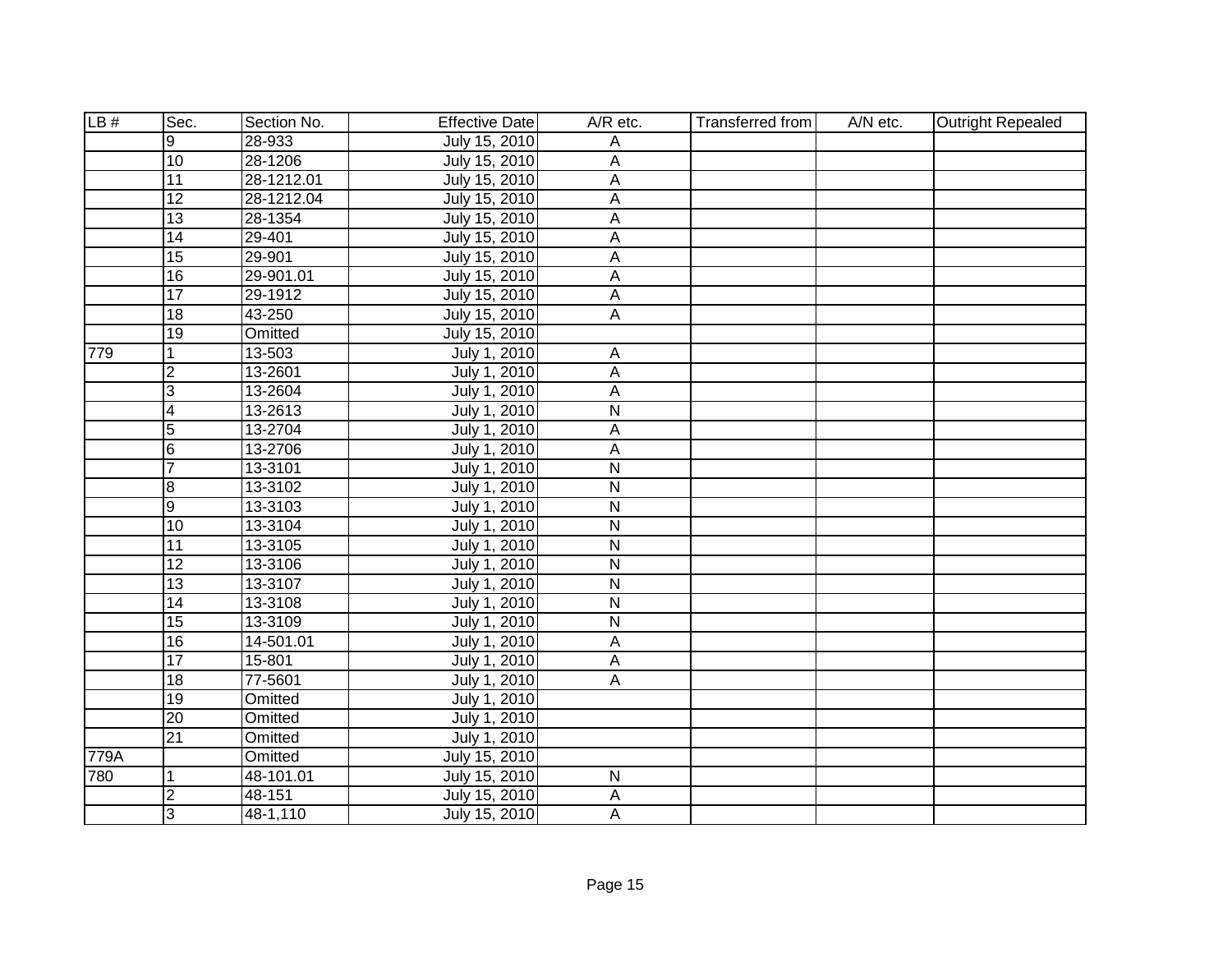| LB# | Sec.           | Section No. | <b>Effective Date</b> | A/R etc.                  | <b>Transferred from</b> | A/N etc. | <b>Outright Repealed</b> |
|-----|----------------|-------------|-----------------------|---------------------------|-------------------------|----------|--------------------------|
|     | 4              | 48-1,111    | July 15, 2010         | $\overline{\mathsf{N}}$   |                         |          |                          |
|     | $\overline{5}$ | Omitted     | July 15, 2010         |                           |                         |          |                          |
| 787 | $\mathbf 1$    | 86-515      | July 15, 2010         | $\overline{A}$            |                         |          |                          |
|     | $\overline{2}$ | Omitted     | July 15, 2010         |                           |                         |          |                          |
| 788 | $\mathbf{1}$   | 53-103      | July 15, 2010         | $\mathsf{A}$              |                         |          |                          |
|     | $\overline{2}$ | $53 - 125$  | July 15, 2010         | $\overline{A}$            |                         |          |                          |
|     | 3              | Omitted     | July 15, 2010         |                           |                         |          |                          |
| 789 | $\mathbf{1}$   | 13-2705     | July 15, 2010         | $\mathsf{A}$              |                         |          |                          |
|     | $\overline{2}$ | Omitted     | July 15, 2010         |                           |                         |          |                          |
| 791 | $\vert$ 1      | 84-511      | July 15, 2010         | $\mathsf{N}$              |                         |          |                          |
|     | $\overline{2}$ | 21-2003     | July 15, 2010         | $\boldsymbol{\mathsf{A}}$ |                         |          |                          |
|     | 3              | Omitted     | July 15, 2010         |                           |                         |          |                          |
| 792 | $\vert$ 1      | 28-405      | July 15, 2010         | $\mathsf{A}$              |                         |          |                          |
|     | $\overline{2}$ | Omitted     | July 15, 2010         |                           |                         |          |                          |
| 797 | $\vert$ 1      | 70-1003     | July 15, 2010         | $\overline{A}$            |                         |          |                          |
|     | $\overline{c}$ | Omitted     | July 15, 2010         |                           |                         |          |                          |
| 798 | $\mathbf{1}$   | 81-1566     | July 15, 2010         | $\mathsf{A}$              |                         |          |                          |
|     | $\overline{2}$ | Omitted     | July 15, 2010         |                           |                         |          |                          |
| 799 | 1              | 71-6403     | July 15, 2010         | $\overline{A}$            |                         |          |                          |
|     | $\overline{2}$ | 71-6404     | July 15, 2010         | A                         |                         |          |                          |
|     | 3              | 71-6405     | July 15, 2010         | A                         |                         |          |                          |
|     | $\overline{4}$ | 71-6406     | July 15, 2010         | $\mathsf{A}$              |                         |          |                          |
|     | $\overline{5}$ | Omitted     | July 15, 2010         |                           |                         |          |                          |
| 800 | $\overline{1}$ | 24-313      | July 15, 2010         | A                         |                         |          |                          |
|     | $\overline{2}$ | 25-2701     | July 15, 2010         | $\mathsf{A}$              |                         |          |                          |
|     | 3              | 25-2728     | July 15, 2010         | $\overline{A}$            |                         |          |                          |
|     | $\overline{4}$ | 28-416      | July 15, 2010         | $\overline{A}$            |                         |          |                          |
|     | $\overline{5}$ | 29-1816     | July 15, 2010         | $\overline{A}$            |                         |          |                          |
|     | 6              | 29-2258     | July 15, 2010         | $\overline{A}$            |                         |          |                          |
|     | $\overline{7}$ | 29-2262.08  | July 15, 2010         | $\overline{N}$            |                         |          |                          |
|     | 8              | 29-2262.07  | July 15, 2010         | A                         |                         |          |                          |
|     | $\overline{9}$ | 29-2269     | July 15, 2010         | $\overline{A}$            |                         |          |                          |
|     | 10             | 43-248.02   | July 15, 2010         | $\overline{\mathsf{N}}$   |                         |          |                          |
|     | 11             | 43-248.03   | July 15, 2010         | N                         |                         |          |                          |
|     | 12             | 43-245      | July 15, 2010         | $\mathsf{A}$              |                         |          |                          |
|     | 13             | 43-246      | July 15, 2010         | A                         |                         |          |                          |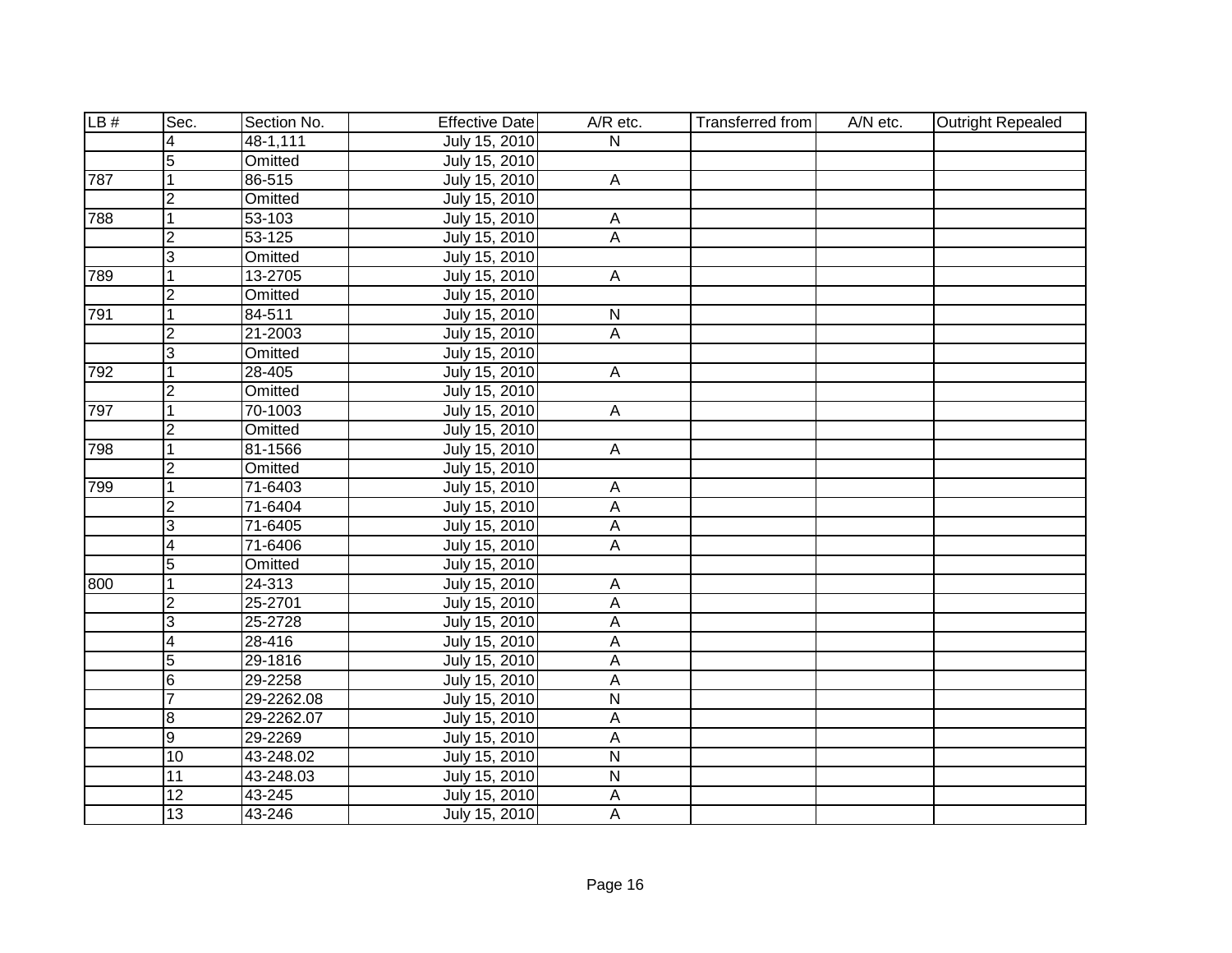| LB# | Sec.            | Section No. | <b>Effective Date</b> | A/R etc.       | <b>Transferred from</b> | A/N etc. | <b>Outright Repealed</b> |
|-----|-----------------|-------------|-----------------------|----------------|-------------------------|----------|--------------------------|
|     | $\overline{14}$ | 43-248      | July 15, 2010         | Α              |                         |          |                          |
|     | 15              | 43-250      | July 15, 2010         | A              |                         |          |                          |
|     | 16              | 43-253      | July 15, 2010         | A              |                         |          |                          |
|     | 17              | 43-254      | July 15, 2010         | A              |                         |          |                          |
|     | $\overline{18}$ | 43-254.01   | July 15, 2010         | A              |                         |          |                          |
|     | $\overline{19}$ | 43-256      | July 15, 2010         | A              |                         |          |                          |
|     | 20              | 43-258      | July 15, 2010         | Α              |                         |          |                          |
|     | $\overline{21}$ | 43-272.01   | July 15, 2010         | $\mathsf A$    |                         |          |                          |
|     | $\overline{22}$ | 43-278      | July 15, 2010         | $\mathsf A$    |                         |          |                          |
|     | 23              | 43-285      | July 15, 2010         | A              |                         |          |                          |
|     | 24              | 43-287      | July 15, 2010         | N              |                         |          |                          |
|     | 25              | 43-2,106.01 | July 15, 2010         | Α              |                         |          |                          |
|     | $\overline{26}$ | 43-2,108.01 | July 15, 2010         | $\mathsf{N}$   |                         |          |                          |
|     | $\overline{27}$ | 43-2,108.02 | July 15, 2010         | $\mathsf{N}$   |                         |          |                          |
|     | 28              | 43-2,108.03 | July 15, 2010         | N              |                         |          |                          |
|     | 29              | 43-2,108.04 | July 15, 2010         | N              |                         |          |                          |
|     | 30              | 43-2,108.05 | July 15, 2010         | N              |                         |          |                          |
|     | 31              | 43-2,129    | July 15, 2010         | Α              |                         |          |                          |
|     | 32              | 43-415      | July 15, 2010         | Α              |                         |          |                          |
|     | 33              | 43-2404.02  | July 15, 2010         | A              |                         |          |                          |
|     | 34              | 60-4,108    | July 15, 2010         | A              |                         |          |                          |
|     | 35              | 79-209      | July 15, 2010         | A              |                         |          |                          |
|     | 36              | 79-527      | July 15, 2010         | A              |                         |          |                          |
|     | $\overline{37}$ | 79-527.01   | July 15, 2010         | N              |                         |          |                          |
|     | 38              | Omitted     | July 15, 2010         |                |                         |          |                          |
|     | 39              | Omitted     | July 15, 2010         |                |                         |          |                          |
|     | 40              | Omitted     | July 15, 2010         | $\overline{R}$ |                         |          |                          |
|     | 40              |             | July 15, 2010         | $\overline{R}$ |                         |          | 43-287.01                |
|     | 40              |             | July 15, 2010         | $\overline{R}$ |                         |          | 43-287.02                |
|     | 40              |             | July 15, 2010         | $\overline{R}$ |                         |          | 43-287.03                |
|     | 40              |             | July 15, 2010         | $\overline{R}$ |                         |          | 43-287.04                |
|     | 40              |             | July 15, 2010         | $\overline{R}$ |                         |          | 43-287.05                |
|     | 40              |             | July 15, 2010         | $\overline{R}$ |                         |          | 43-287.06                |
|     | 40              |             | July 15, 2010         | $\overline{R}$ |                         |          | 43-2,102                 |
|     | 40              |             | July 15, 2010         | $\overline{R}$ |                         |          | 43-2,103                 |
|     | $\overline{40}$ |             | July 15, 2010         | $\overline{R}$ |                         |          | 43-2,104                 |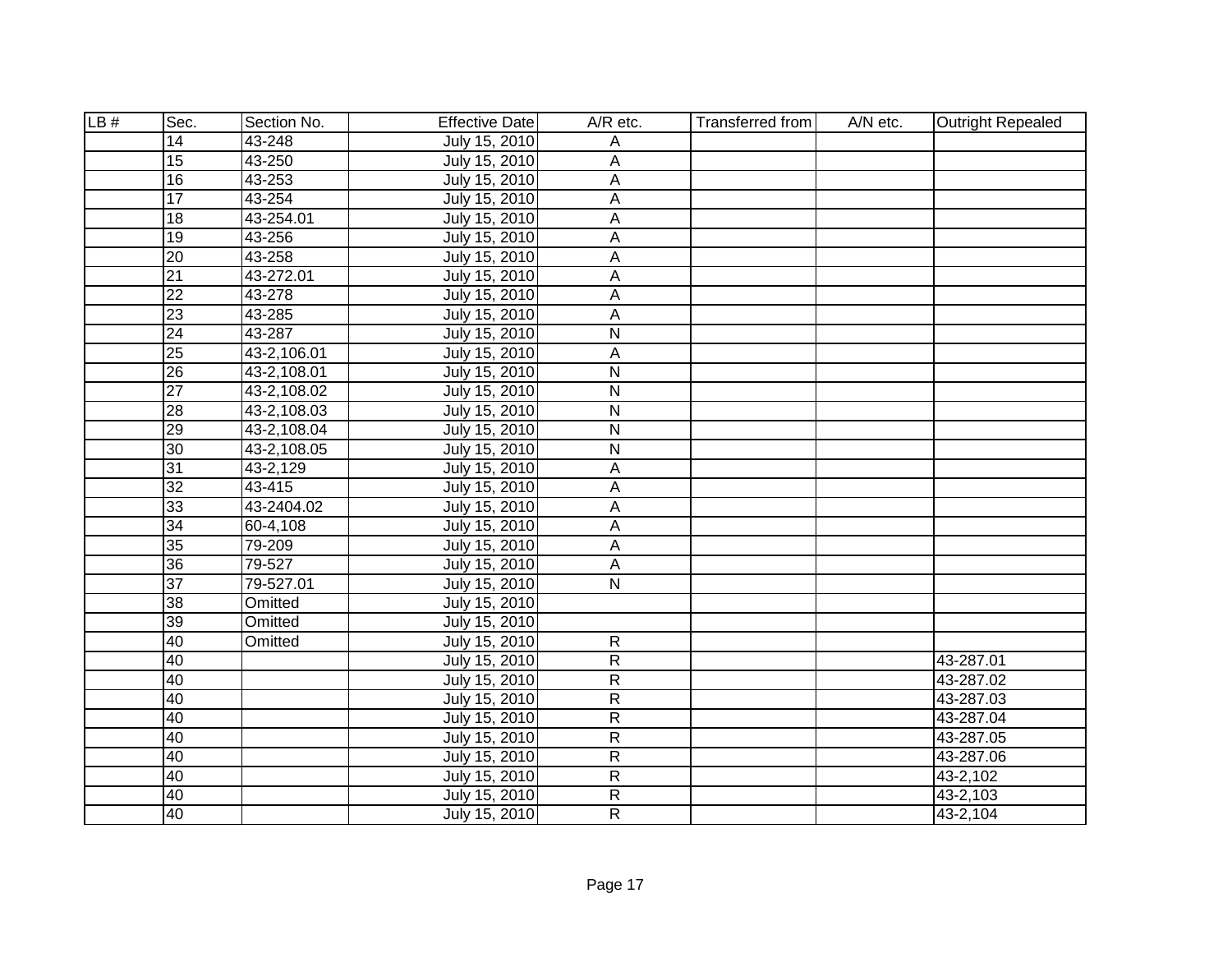| LB#  | Sec.            | Section No. | <b>Effective Date</b> | A/R etc.                | Transferred from | A/N etc. | <b>Outright Repealed</b> |
|------|-----------------|-------------|-----------------------|-------------------------|------------------|----------|--------------------------|
|      | $\overline{40}$ |             | July 15, 2010         | $\mathsf{R}$            |                  |          | 43-2,105                 |
| 800A |                 | Omitted     | July 15, 2010         |                         |                  |          |                          |
| 801  | 1               | 87-301      | July 15, 2010         | А                       |                  |          |                          |
|      | $\overline{2}$  | 87-302      | July 15, 2010         | А                       |                  |          |                          |
|      | 3               | 87-303      | July 15, 2010         | A                       |                  |          |                          |
|      | $\overline{4}$  | 87-303.12   | July 15, 2010         | $\overline{\mathsf{N}}$ |                  |          |                          |
|      | 5               | 87-303.02   | July 15, 2010         | A                       |                  |          |                          |
|      | $6\overline{6}$ | 87-303.03   | July 15, 2010         | А                       |                  |          |                          |
|      | $\overline{7}$  | 87-306      | July 15, 2010         | A                       |                  |          |                          |
|      | $\overline{8}$  | Omitted     | July 15, 2010         |                         |                  |          |                          |
| 805  | $\mathbf{1}$    | 18-1739     | July 15, 2010         | A                       |                  |          |                          |
|      | $\overline{2}$  | 60-3,193.01 | July 15, 2010         | A                       |                  |          |                          |
|      | $\overline{3}$  | 60-462.01   | July 15, 2010         | А                       |                  |          |                          |
|      | $\overline{4}$  | 60-465      | July 15, 2010         | A                       |                  |          |                          |
|      | 5               | 60-484.02   | July 15, 2010         | A                       |                  |          |                          |
|      | $6\overline{6}$ | 60-4,129    | July 15, 2010         | А                       |                  |          |                          |
|      | $\overline{7}$  | 60-4,147.02 | July 15, 2010         | А                       |                  |          |                          |
|      | $\overline{8}$  | 60-4,150    | July 15, 2010         | A                       |                  |          |                          |
|      | $\overline{9}$  | 60-4,169    | July 15, 2010         | A                       |                  |          |                          |
|      | $\overline{10}$ | 60-6,123    | July 15, 2010         | A                       |                  |          |                          |
|      | 11              | 60-6,190    | July 15, 2010         | Α                       |                  |          |                          |
|      | 12              | $75 - 362$  | July 15, 2010         | А                       |                  |          |                          |
|      | $\overline{13}$ | 75-363      | July 15, 2010         | A                       |                  |          |                          |
|      | $\overline{14}$ | 75-364      | July 15, 2010         | $\overline{A}$          |                  |          |                          |
|      | 15              | Omitted     | July 15, 2010         |                         |                  |          |                          |
| 806  | $\mathbf{1}$    | 77-1347     | July 15, 2010         | A                       |                  |          |                          |
|      | $\overline{2}$  | Omitted     | July 15, 2010         |                         |                  |          |                          |
| 809  | $\overline{1}$  | 29-110      | July 15, 2010         | $\overline{A}$          |                  |          |                          |
|      | $\overline{2}$  | Omitted     | July 15, 2010         |                         |                  |          |                          |
| 813  | $\overline{1}$  | 44-3802     | July 15, 2010         | $\overline{A}$          |                  |          |                          |
|      | $\overline{2}$  | 44-3805     | July 15, 2010         | A                       |                  |          |                          |
|      | $\overline{3}$  | Omitted     | July 15, 2010         |                         |                  |          |                          |
| 814  | $\mathbf{1}$    | 8-1111      | July 15, 2010         | $\mathsf{A}$            |                  |          |                          |
|      | $\overline{c}$  | Omitted     | July 15, 2010         |                         |                  |          |                          |
| 816  | $\mathbf{1}$    | 25-2602.01  | March 4, 2010         | Α                       |                  |          |                          |
|      | $\overline{2}$  | 28-1316     | March 4, 2010         | $\overline{A}$          |                  |          |                          |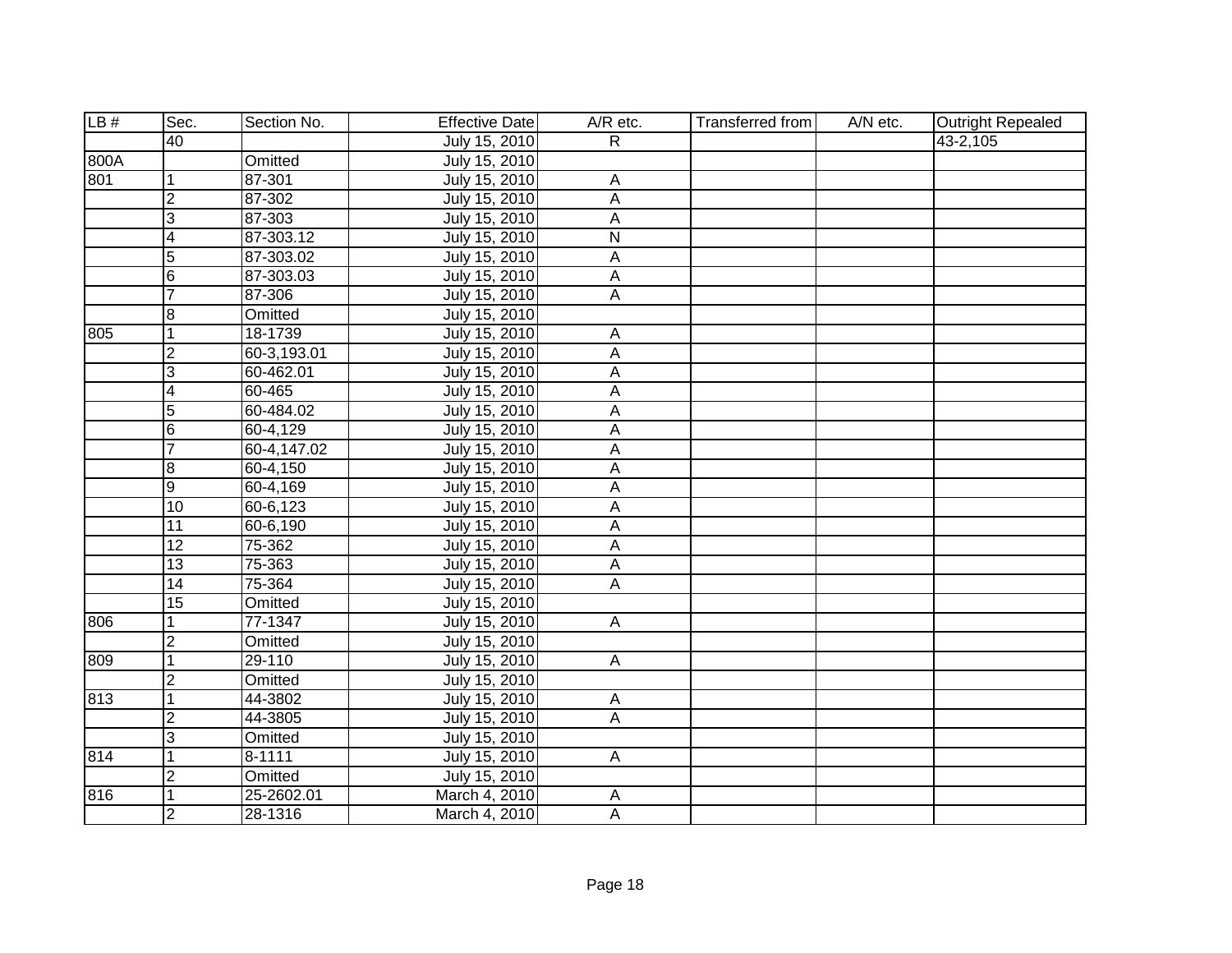| LB# | Sec.            | Section No. | <b>Effective Date</b> | A/R etc.                | <b>Transferred from</b> | A/N etc. | <b>Outright Repealed</b> |
|-----|-----------------|-------------|-----------------------|-------------------------|-------------------------|----------|--------------------------|
|     | 3               | 44-3526     | March 4, 2010         | Α                       |                         |          |                          |
|     | $\overline{4}$  | 60-144      | March 4, 2010         | A                       |                         |          |                          |
|     | $\overline{5}$  | 60-164      | March 4, 2010         | A                       |                         |          |                          |
|     | 6               | 60-194      | March 4, 2010         | A                       |                         |          |                          |
|     | $\overline{7}$  | 60-373      | March 4, 2010         | A                       |                         |          |                          |
|     | 8               | 60-375      | March 4, 2010         | A                       |                         |          |                          |
|     | $\overline{9}$  | 60-380      | March 4, 2010         | A                       |                         |          |                          |
|     | $\overline{10}$ | 60-381      | March 4, 2010         | A                       |                         |          |                          |
|     | 11              | 60-3,116    | March 4, 2010         | A                       |                         |          |                          |
|     | 12              | 60-1401     | March 4, 2010         | N                       |                         |          |                          |
|     | $\overline{13}$ | 60-1401.01  | March 4, 2010         | A                       |                         |          |                          |
|     | $\overline{14}$ | 60-1401.02  | March 4, 2010         | A                       |                         |          |                          |
|     | 15              | 60-1401.03  | March 4, 2010         | $\overline{N}$          |                         |          |                          |
|     | 16              | 60-1401.04  | March 4, 2010         | $\mathsf{N}$            |                         |          |                          |
|     | 17              | 60-1401.05  | March 4, 2010         | $\overline{N}$          |                         |          |                          |
|     | $\overline{18}$ | 60-1401.06  | March 4, 2010         | $\mathsf{N}$            |                         |          |                          |
|     | 19              | 60-1401.07  | March 4, 2010         | $\mathsf{N}$            |                         |          |                          |
|     | $\overline{20}$ | 60-1401.08  | March 4, 2010         | $\overline{N}$          |                         |          |                          |
|     | $\overline{21}$ | 60-1401.09  | March 4, 2010         | $\mathsf{N}$            |                         |          |                          |
|     | $\overline{22}$ | 60-1401.10  | March 4, 2010         | $\overline{N}$          |                         |          |                          |
|     | $\overline{23}$ | 60-1401.11  | March 4, 2010         | $\overline{N}$          |                         |          |                          |
|     | $\overline{24}$ | 60-1401.12  | March 4, 2010         | $\overline{N}$          |                         |          |                          |
|     | $\overline{25}$ | 60-1401.13  | March 4, 2010         | $\overline{\mathsf{N}}$ |                         |          |                          |
|     | 26              | 60-1401.14  | March 4, 2010         | $\mathsf{N}$            |                         |          |                          |
|     | $\overline{27}$ | 60-1401.15  | March 4, 2010         | N                       |                         |          |                          |
|     | 28              | 60-1401.16  | March 4, 2010         | N                       |                         |          |                          |
|     | $\overline{29}$ | 60-1401.17  | March 4, 2010         | N                       |                         |          |                          |
|     | $\overline{30}$ | 60-1401.18  | March 4, 2010         | N                       |                         |          |                          |
|     | 31              | 60-1401.19  | March 4, 2010         | N                       |                         |          |                          |
|     | $\overline{32}$ | 60-1401.20  | March 4, 2010         | $\overline{N}$          |                         |          |                          |
|     | 33              | 60-1401.21  | March 4, 2010         | $\overline{N}$          |                         |          |                          |
|     | $\overline{34}$ | 60-1401.22  | March 4, 2010         | N                       |                         |          |                          |
|     | $\overline{35}$ | 60-1401.23  | March 4, 2010         | N                       |                         |          |                          |
|     | 36              | 60-1401.24  | March 4, 2010         | N                       |                         |          |                          |
|     | $\overline{37}$ | 60-1401.25  | March 4, 2010         | $\overline{N}$          |                         |          |                          |
|     | 38              | 60-1401.26  | March 4, 2010         | N                       |                         |          |                          |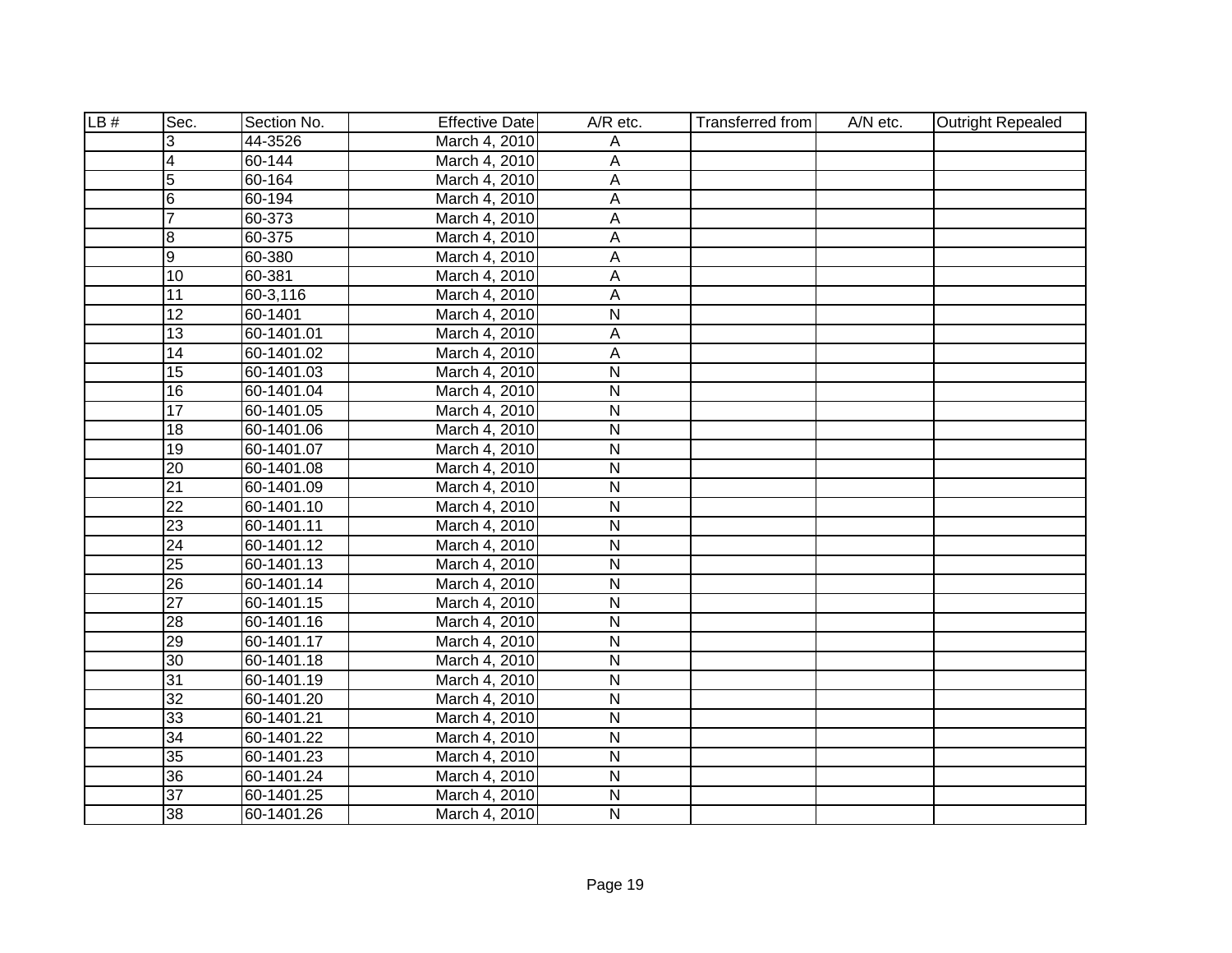| LB# | Sec.            | Section No. | <b>Effective Date</b> | A/R etc.                | <b>Transferred from</b> | A/N etc. | <b>Outright Repealed</b> |
|-----|-----------------|-------------|-----------------------|-------------------------|-------------------------|----------|--------------------------|
|     | $\overline{39}$ | 60-1401.27  | March 4, 2010         | N                       |                         |          |                          |
|     | 40              | 60-1401.28  | March 4, 2010         | N                       |                         |          |                          |
|     | 41              | 60-1401.29  | March 4, 2010         | $\overline{\mathsf{N}}$ |                         |          |                          |
|     | 42              | 60-1401.30  | March 4, 2010         | N                       |                         |          |                          |
|     | 43              | 60-1401.31  | March 4, 2010         | N                       |                         |          |                          |
|     | 44              | 60-1401.32  | March 4, 2010         | N                       |                         |          |                          |
|     | 45              | 60-1401.33  | March 4, 2010         | N                       |                         |          |                          |
|     | 46              | 60-1401.34  | March 4, 2010         | N                       |                         |          |                          |
|     | $\overline{47}$ | 60-1401.35  | March 4, 2010         | N                       |                         |          |                          |
|     | 48              | 60-1401.36  | March 4, 2010         | N                       |                         |          |                          |
|     | 49              | 60-1401.37  | March 4, 2010         | N                       |                         |          |                          |
|     | 50              | 60-1401.38  | March 4, 2010         | $\mathsf{N}$            |                         |          |                          |
|     | 51              | 60-1401.39  | March 4, 2010         | $\overline{N}$          |                         |          |                          |
|     | 52              | 60-1401.40  | March 4, 2010         | $\mathsf{N}$            |                         |          |                          |
|     | 53              | 60-1401.41  | March 4, 2010         | N                       |                         |          |                          |
|     | 54              | 60-1402     | March 4, 2010         | A                       |                         |          |                          |
|     | 55              | 60-1403     | March 4, 2010         | A                       |                         |          |                          |
|     | 56              | 60-1403.01  | March 4, 2010         | A                       |                         |          |                          |
|     | 57              | 60-1404     | March 4, 2010         | Α                       |                         |          |                          |
|     | 58              | 60-1405     | March 4, 2010         | Α                       |                         |          |                          |
|     | 59              | 60-1406     | March 4, 2010         | A                       |                         |          |                          |
|     | 60              | 60-1407     | March 4, 2010         | А                       |                         |          |                          |
|     | 61              | 60-1407.01  | March 4, 2010         | A                       |                         |          |                          |
|     | 62              | 60-1407.02  | March 4, 2010         | A                       |                         |          |                          |
|     | 63              | 60-1407.03  | March 4, 2010         | A                       |                         |          |                          |
|     | 64              | 60-1407.04  | March 4, 2010         | A                       |                         |          |                          |
|     | 65              | 60-1409     | March 4, 2010         | А                       |                         |          |                          |
|     | 66              | 60-1411.01  | March 4, 2010         | A                       |                         |          |                          |
|     | 67              | 60-1411.02  | March 4, 2010         | Α                       |                         |          |                          |
|     | 68              | 60-1411.03  | March 4, 2010         | A                       |                         |          |                          |
|     | 69              | 60-1415     | March 4, 2010         | A                       |                         |          |                          |
|     | 70              | 60-1415.01  | March 4, 2010         | Α                       |                         |          |                          |
|     | $\overline{71}$ | 60-1417.02  | March 4, 2010         | A                       |                         |          |                          |
|     | 72              | 60-1420     | March 4, 2010         | A                       |                         |          |                          |
|     | $\overline{73}$ | 60-1421     | March 4, 2010         | A                       |                         |          |                          |
|     | 74              | 60-1422     | March 4, 2010         | Α                       |                         |          |                          |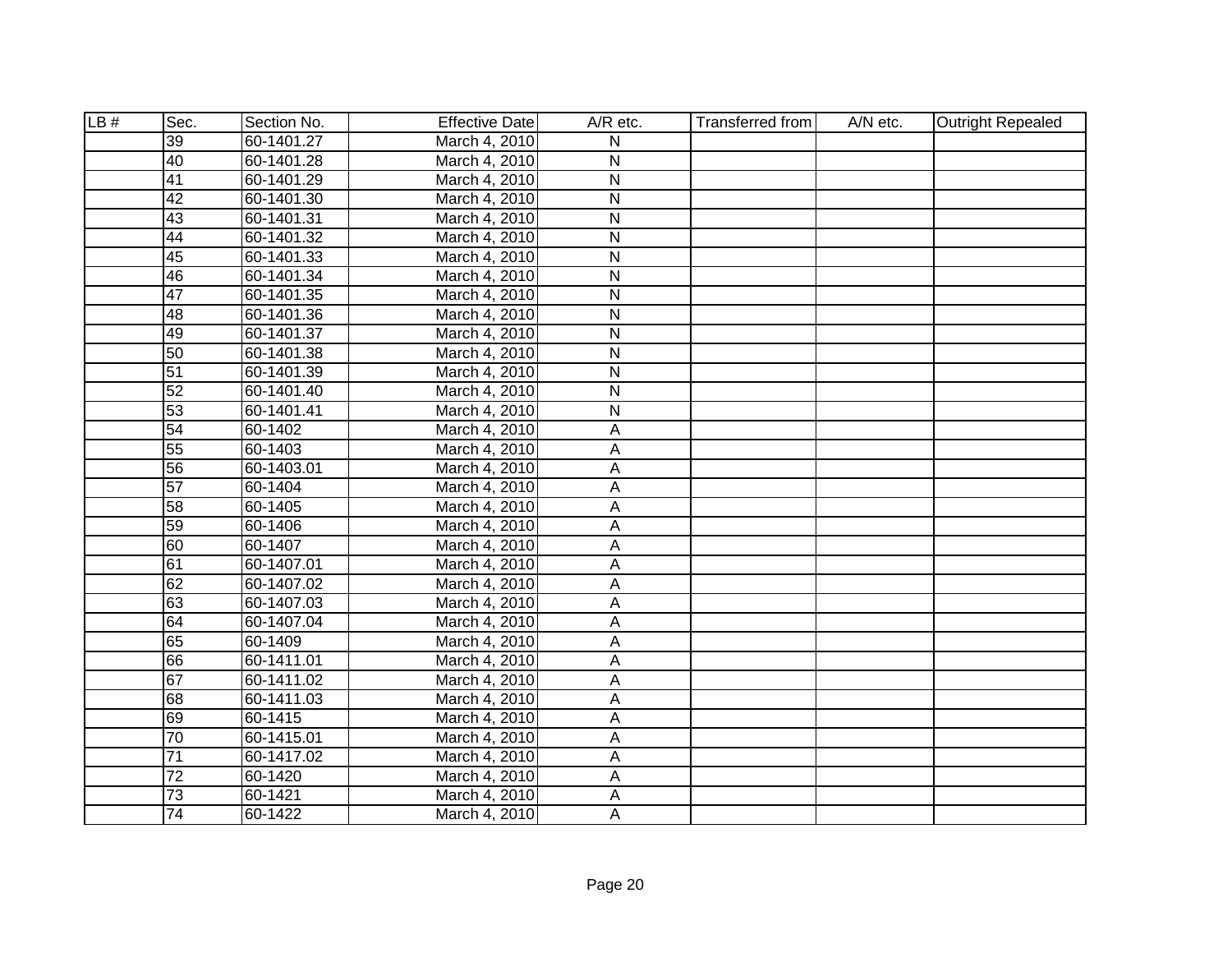| LB# | Sec.            | Section No. | <b>Effective Date</b> | A/R etc.       | Transferred from | A/N etc. | <b>Outright Repealed</b> |
|-----|-----------------|-------------|-----------------------|----------------|------------------|----------|--------------------------|
|     | $\overline{75}$ | 60-1427     | March 4, 2010         | Α              |                  |          |                          |
|     | 76              | 60-1428     | March 4, 2010         | A              |                  |          |                          |
|     | $\overline{77}$ | 60-1430     | March 4, 2010         | $\overline{A}$ |                  |          |                          |
|     | 78              | 60-1430.01  | March 4, 2010         | А              |                  |          |                          |
|     | 79              | 60-1430.02  | March 4, 2010         | A              |                  |          |                          |
|     | 80              | 60-1432     | March 4, 2010         | $\overline{A}$ |                  |          |                          |
|     | 81              | 60-1436     | March 4, 2010         | $\overline{A}$ |                  |          |                          |
|     | 82              | 60-1437     | March 4, 2010         | A              |                  |          |                          |
|     | 83              | 60-1438     | March 4, 2010         | A              |                  |          |                          |
|     | $\overline{84}$ | 60-1438.01  | March 4, 2010         | А              |                  |          |                          |
|     | 85              | 60-1440     | March 4, 2010         | A              |                  |          |                          |
|     | 86              | 60-2602     | March 4, 2010         | A              |                  |          |                          |
|     | 87              | 60-2603     | March 4, 2010         | А              |                  |          |                          |
|     | 88              | 60-2604     | March 4, 2010         | A              |                  |          |                          |
|     | 89              | 60-2701     | March 4, 2010         | A              |                  |          |                          |
|     | 90              | 71-4603     | March 4, 2010         | A              |                  |          |                          |
|     | 91              | Omitted     | March 4, 2010         |                |                  |          |                          |
|     | $\overline{92}$ | Omitted     | March 4, 2010         |                |                  |          |                          |
| 817 | 1               | 2-32,101    | July 15, 2010         | A              |                  |          |                          |
|     | $\overline{2}$  | 18-1703     | July 15, 2010         | Α              |                  |          |                          |
|     | 3               | 28-1212.04  | July 15, 2010         | Α              |                  |          |                          |
|     | $\overline{4}$  | 69-2403     | July 15, 2010         | А              |                  |          |                          |
|     | $\overline{5}$  | 69-2427     | July 15, 2010         | A              |                  |          |                          |
|     | $6\overline{6}$ | 69-2449     | July 15, 2010         | $\overline{N}$ |                  |          |                          |
|     | $\overline{7}$  | 69-2431     | July 15, 2010         | A              |                  |          |                          |
|     | $\overline{8}$  | 69-2433     | July 15, 2010         | A              |                  |          |                          |
|     | 9               | Omitted     | July 15, 2010         |                |                  |          |                          |
| 820 | $\overline{1}$  | 60-6,289    | July 15, 2010         | A              |                  |          |                          |
|     | $\overline{2}$  | 60-6,298    | July 15, 2010         | $\overline{A}$ |                  |          |                          |
|     | $\overline{3}$  | Omitted     | July 15, 2010         |                |                  |          |                          |
| 821 | 1               | 39-1365.01  | July 15, 2010         | $\overline{A}$ |                  |          |                          |
|     | $\overline{2}$  | Omitted     | July 15, 2010         |                |                  |          |                          |
| 829 | $\mathbf{1}$    | 48-106      | April 13, 2010        | $\mathsf{A}$   |                  |          |                          |
|     | $\overline{c}$  | Omitted     | April 13, 2010        |                |                  |          |                          |
|     | 3               | Omitted     | April 13, 2010        |                |                  |          |                          |
| 832 | 1               | 66-1501     | July 15, 2010         | A              |                  |          |                          |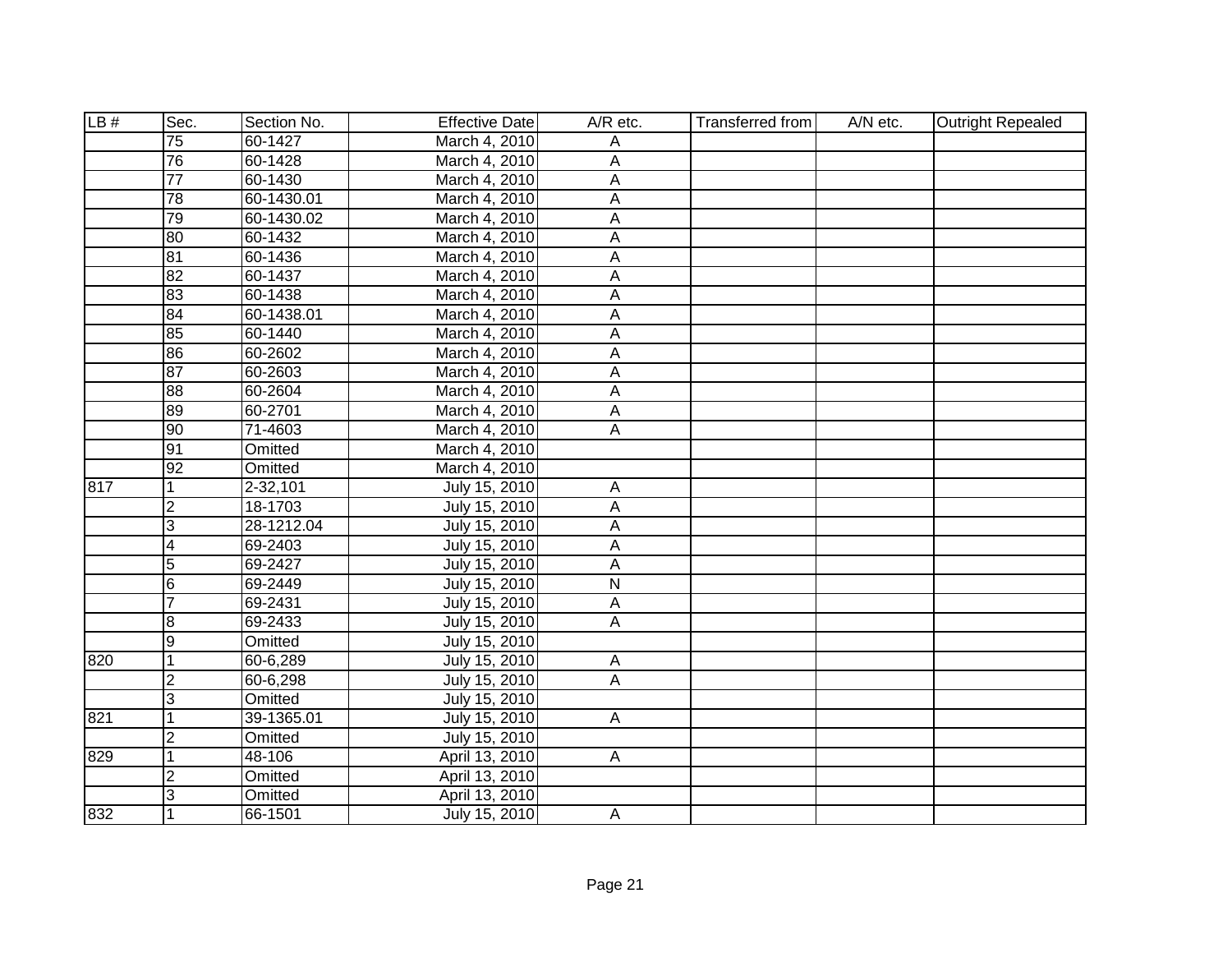| LB# | Sec.            | Section No. | <b>Effective Date</b> | A/R etc.                | <b>Transferred from</b> | A/N etc. | <b>Outright Repealed</b> |
|-----|-----------------|-------------|-----------------------|-------------------------|-------------------------|----------|--------------------------|
|     | $\overline{2}$  | Omitted     | July 15, 2010         |                         |                         |          |                          |
|     | 3               | Omitted     | July 15, 2010         | $\overline{R}$          |                         |          |                          |
|     | $\overline{3}$  |             | July 15, 2010         | $\overline{R}$          |                         |          | 66-1532                  |
| 836 | 1               | 37-201      | July 15, 2010         | $\overline{A}$          |                         |          |                          |
|     | $\overline{2}$  | 37-448      | July 15, 2010         | A                       |                         |          |                          |
|     | $\overline{3}$  | 37-523      | July 15, 2010         | $\overline{A}$          |                         |          |                          |
|     | $\overline{4}$  | 37-559      | July 15, 2010         | А                       |                         |          |                          |
|     | 5               | 37-472      | July 15, 2010         | N                       |                         |          |                          |
|     | $6\overline{6}$ | Omitted     | July 15, 2010         |                         |                         |          |                          |
| 842 | 1               | 29-1401     | July 15, 2010         | $\mathsf{A}$            |                         |          |                          |
|     | $\overline{2}$  | Omitted     | July 15, 2010         |                         |                         |          |                          |
| 844 | $\mathbf 1$     | 81-1413     | July 15, 2010         | $\mathsf{A}$            |                         |          |                          |
|     | $\overline{2}$  | Omitted     | July 15, 2010         |                         |                         |          |                          |
| 848 | $\overline{1}$  | 16-707      | July 15, 2010         | $\mathsf{A}$            |                         |          |                          |
|     | $\overline{2}$  | Omitted     | July 15, 2010         |                         |                         |          |                          |
| 849 | $\mathbf{1}$    | 38-1901     | April 14, 2010        | $\overline{A}$          |                         |          |                          |
|     | $\overline{2}$  | 38-1902     | April 14, 2010        | $\mathsf A$             |                         |          |                          |
|     | 3               | 38-1908     | April 14, 2010        | A                       |                         |          |                          |
|     | 4               | 38-1908.02  | April 14, 2010        | $\overline{\mathsf{N}}$ |                         |          |                          |
|     | 5               | 38-1918     | April 14, 2010        | А                       |                         |          |                          |
|     | $\overline{6}$  | 38-2605     | July 15, 2010         | А                       |                         |          |                          |
|     | $\overline{7}$  | 38-2617     | July 15, 2010         | A                       |                         |          |                          |
|     | ø               | 38-2826     | July 15, 2010         | A                       |                         |          |                          |
|     | g               | 38-2841     | July 15, 2010         | $\mathsf A$             |                         |          |                          |
|     | $\overline{10}$ | 38-2850     | July 15, 2010         | A                       |                         |          |                          |
|     | 11              | 38-2867     | July 15, 2010         | A                       |                         |          |                          |
|     | $\overline{12}$ | 38-2869     | July 15, 2010         | A                       |                         |          |                          |
|     | $\overline{13}$ | 68-906      | July 15, 2010         | A                       |                         |          |                          |
|     | $\overline{14}$ | 68-1017     | July 15, 2010         | A                       |                         |          |                          |
|     | $\overline{15}$ | 68-1017.01  | July 15, 2010         | A                       |                         |          |                          |
|     | 16              | 68-1070     | July 15, 2010         | A                       |                         |          |                          |
|     | 17              | 70-1603     | April 14, 2010        | A                       |                         |          |                          |
|     | 18              | 70-1605     | April 14, 2010        | $\overline{A}$          |                         |          |                          |
|     | 19              | 71-401      | July 15, 2010         | $\overline{A}$          |                         |          |                          |
|     | 20              | 71-403      | July 15, 2010         | A                       |                         |          |                          |
|     | 21              | 71-408.01   | July 15, 2010         | N                       |                         |          |                          |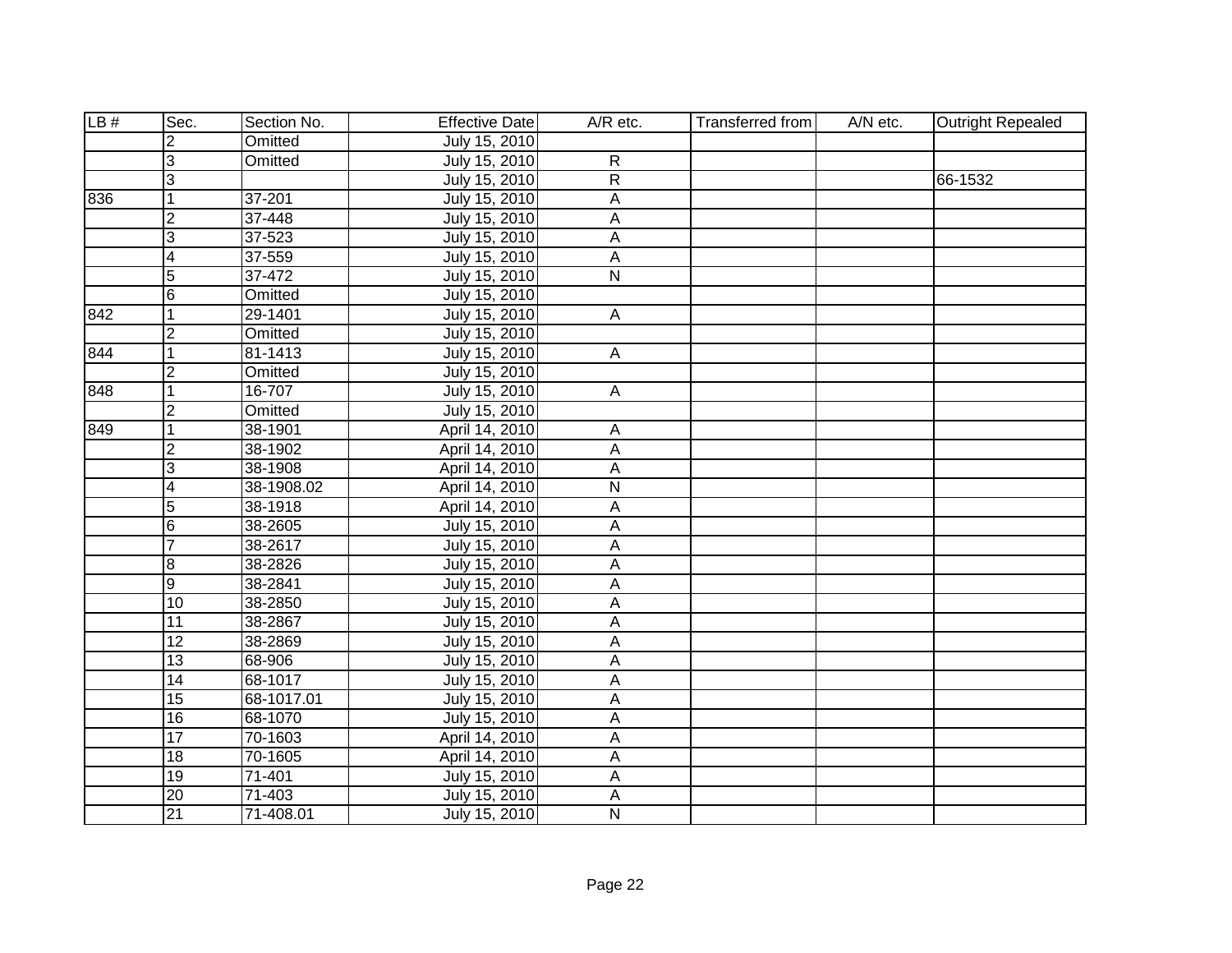| LB# | Sec.            | Section No. | <b>Effective Date</b> | A/R etc.                  | <b>Transferred from</b> | A/N etc. | <b>Outright Repealed</b> |
|-----|-----------------|-------------|-----------------------|---------------------------|-------------------------|----------|--------------------------|
|     | $\overline{22}$ | $71 - 415$  | July 15, 2010         | Α                         |                         |          |                          |
|     | 23              | 71-516.04   | July 15, 2010         | А                         |                         |          |                          |
|     | 24              | 71-1559     | July 1, 2010          | Α                         |                         |          |                          |
|     | 25              | 71-1796     | April 14, 2010        | A                         |                         |          |                          |
|     | 26              | 71-4604.01  | July 1, 2010          | A                         |                         |          |                          |
|     | $\overline{27}$ | 71-7447     | July 15, 2010         | $\overline{A}$            |                         |          |                          |
|     | 28              | 71-8403     | April 14, 2010        | A                         |                         |          |                          |
|     | 29              | 77-27,165   | April 14, 2010        | A                         |                         |          |                          |
|     | 30              | 83-1217     | July 15, 2010         | A                         |                         |          |                          |
|     | 31              | 83-1220     | July 15, 2010         | A                         |                         |          |                          |
|     | $\overline{32}$ | 83-1221     | July 15, 2010         | A                         |                         |          |                          |
|     | 33              | 83-1222     | July 15, 2010         | $\boldsymbol{\mathsf{A}}$ |                         |          |                          |
|     | 34              | 83-1223     | July 15, 2010         | $\boldsymbol{\mathsf{A}}$ |                         |          |                          |
|     | 35              | 83-1224     | July 15, 2010         | $\boldsymbol{\mathsf{A}}$ |                         |          |                          |
|     | 36              | 75-159      | July 1, 2010          | $\overline{N}$            |                         |          |                          |
|     | $\overline{37}$ | Omitted     | April 14, 2010        |                           |                         |          |                          |
|     | 38              | Omitted     | April 14, 2010        |                           |                         |          |                          |
|     | $\overline{39}$ | Omitted     | July 15, 2010         |                           |                         |          |                          |
|     | 40              | Omitted     | July 1, 2010          |                           |                         |          |                          |
|     | 41              | Omitted     | April 14, 2010        | $\mathsf{R}$              |                         |          |                          |
|     | 41              |             | April 14, 2010        | $\mathsf{R}$              |                         |          | 71-17,100                |
|     | 42              | Omitted     | April 14, 2010        |                           |                         |          |                          |
| 852 | 1               | 32-816      | January 1, 2011       | A                         |                         |          |                          |
|     | $\overline{2}$  | Omitted     | January 1, 2011       |                           |                         |          |                          |
|     | 3               | Omitted     | January 1, 2011       |                           |                         |          |                          |
| 861 | 1               | 2-1201      | July 15, 2010         | A                         |                         |          |                          |
|     | $\overline{2}$  | $2 - 1219$  | July 15, 2010         | A                         |                         |          |                          |
|     | 3               | $9 - 647$   | July 15, 2010         | A                         |                         |          |                          |
|     | 4               | $9 - 823$   | July 15, 2010         | A                         |                         |          |                          |
|     | $\overline{5}$  | $28 - 421$  | July 15, 2010         | A                         |                         |          |                          |
|     | $6\phantom{.}6$ | 48-1902     | July 15, 2010         | A                         |                         |          |                          |
|     | $\overline{7}$  | 53-101      | July 15, 2010         | A                         |                         |          |                          |
|     | $\bf{8}$        | 53-103      | July 15, 2010         | A                         |                         |          |                          |
|     | 9               | 53-103.01   | July 15, 2010         | $\mathsf{N}$              |                         |          |                          |
|     | 10              | 53-103.02   | July 15, 2010         | ${\sf N}$                 |                         |          |                          |
|     | 11              | 53-103.03   | July 15, 2010         | $\overline{N}$            |                         |          |                          |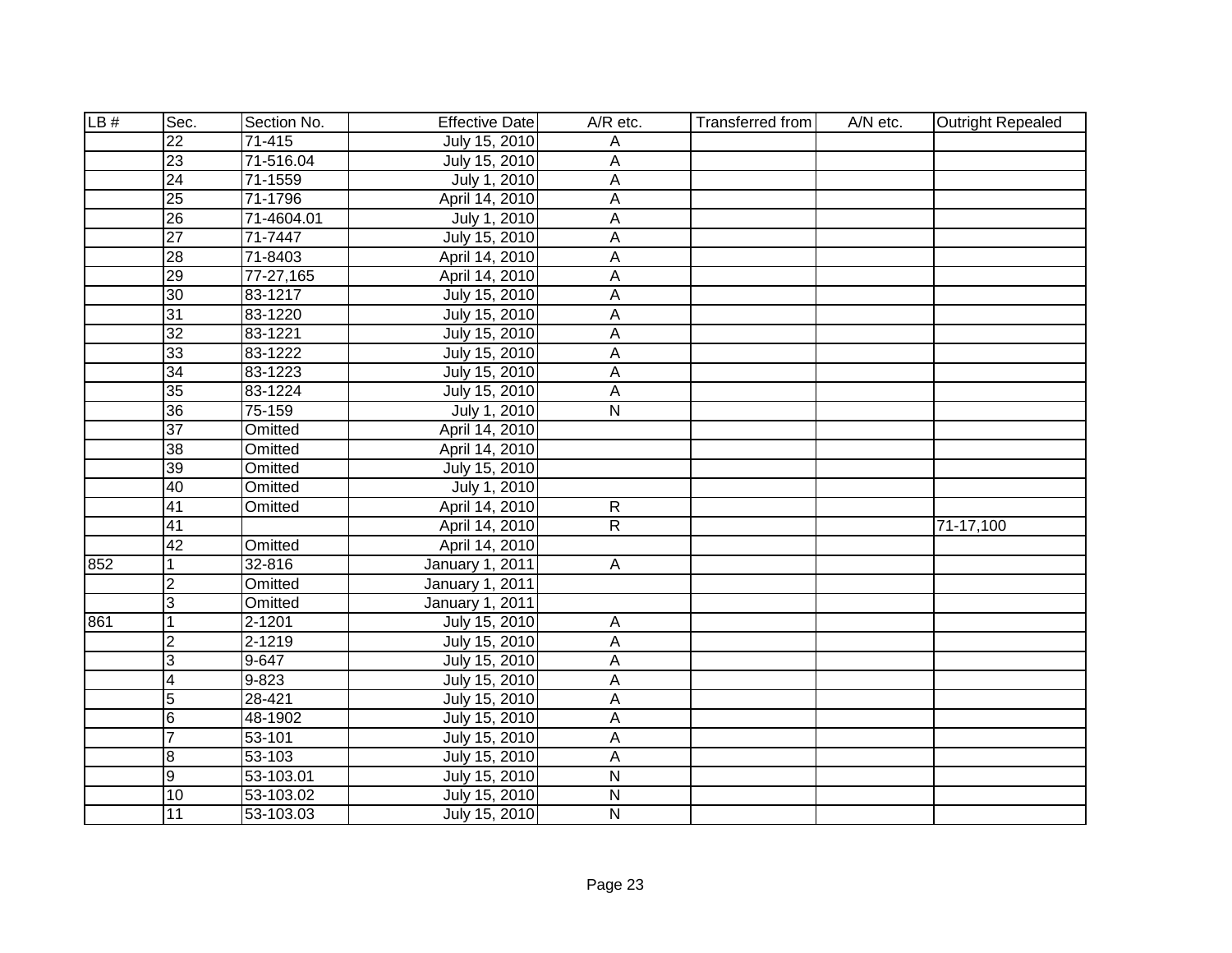| LB# | Sec.            | Section No.   | <b>Effective Date</b> | A/R etc.                | <b>Transferred from</b> | A/N etc. | <b>Outright Repealed</b> |
|-----|-----------------|---------------|-----------------------|-------------------------|-------------------------|----------|--------------------------|
|     | $\overline{12}$ | 53-103.04     | July 15, 2010         | N                       |                         |          |                          |
|     | $\overline{13}$ | 53-103.05     | July 15, 2010         | N                       |                         |          |                          |
|     | 14              | 53-103.06     | July 15, 2010         | $\overline{\mathsf{N}}$ |                         |          |                          |
|     | 15              | 53-103.07     | July 15, 2010         | N                       |                         |          |                          |
|     | 16              | 53-103.08     | July 15, 2010         | N                       |                         |          |                          |
|     | 17              | 53-103.09     | July 15, 2010         | $\overline{\mathsf{N}}$ |                         |          |                          |
|     | $\overline{18}$ | $53 - 103.10$ | July 15, 2010         | $\overline{\mathsf{N}}$ |                         |          |                          |
|     | $\overline{19}$ | 53-103.11     | July 15, 2010         | N                       |                         |          |                          |
|     | $\overline{20}$ | 53-103.12     | July 15, 2010         | N                       |                         |          |                          |
|     | $\overline{21}$ | 53-103.13     | July 15, 2010         | $\mathsf{N}$            |                         |          |                          |
|     | $\overline{22}$ | 53-103.14     | July 15, 2010         | $\overline{N}$          |                         |          |                          |
|     | 23              | 53-103.15     | July 15, 2010         | $\mathsf{N}$            |                         |          |                          |
|     | $\overline{24}$ | 53-103.16     | July 15, 2010         | $\overline{\mathsf{N}}$ |                         |          |                          |
|     | $\overline{25}$ | 53-103.17     | July 15, 2010         | ${\sf N}$               |                         |          |                          |
|     | $\overline{26}$ | 53-103.18     | July 15, 2010         | $\overline{\mathsf{N}}$ |                         |          |                          |
|     | $\overline{27}$ | 53-103.19     | July 15, 2010         | $\mathsf{N}$            |                         |          |                          |
|     | 28              | 53-103.20     | July 15, 2010         | $\mathsf{N}$            |                         |          |                          |
|     | $\overline{29}$ | 53-103.21     | July 15, 2010         | $\overline{N}$          |                         |          |                          |
|     | 30              | 53-103.22     | July 15, 2010         | $\mathsf{N}$            |                         |          |                          |
|     | $\overline{31}$ | 53-103.23     | July 15, 2010         | $\overline{N}$          |                         |          |                          |
|     | $\overline{32}$ | 53-103.24     | July 15, 2010         | $\overline{N}$          |                         |          |                          |
|     | 33              | 53-103.25     | July 15, 2010         | $\overline{N}$          |                         |          |                          |
|     | $\overline{34}$ | 53-103.26     | July 15, 2010         | $\overline{\mathsf{N}}$ |                         |          |                          |
|     | 35              | 53-103.27     | July 15, 2010         | $\mathsf{N}$            |                         |          |                          |
|     | $\overline{36}$ | 53-103.28     | July 15, 2010         | $\mathsf{N}$            |                         |          |                          |
|     | $\overline{37}$ | 53-103.29     | July 15, 2010         | $\mathsf{N}$            |                         |          |                          |
|     | $\overline{38}$ | 53-103.30     | July 15, 2010         | N                       |                         |          |                          |
|     | 39              | 53-103.31     | July 15, 2010         | N                       |                         |          |                          |
|     | 40              | 53-103.32     | July 15, 2010         | N                       |                         |          |                          |
|     | 41              | 53-103.33     | July 15, 2010         | $\overline{N}$          |                         |          |                          |
|     | 42              | 53-103.34     | July 15, 2010         | $\overline{N}$          |                         |          |                          |
|     | 43              | 53-103.35     | July 15, 2010         | N                       |                         |          |                          |
|     | 44              | 53-103.36     | July 15, 2010         | N                       |                         |          |                          |
|     | 45              | 53-103.37     | July 15, 2010         | $\mathsf{N}$            |                         |          |                          |
|     | 46              | 53-103.38     | July 15, 2010         | $\overline{N}$          |                         |          |                          |
|     | 47              | 53-103.39     | July 15, 2010         | N                       |                         |          |                          |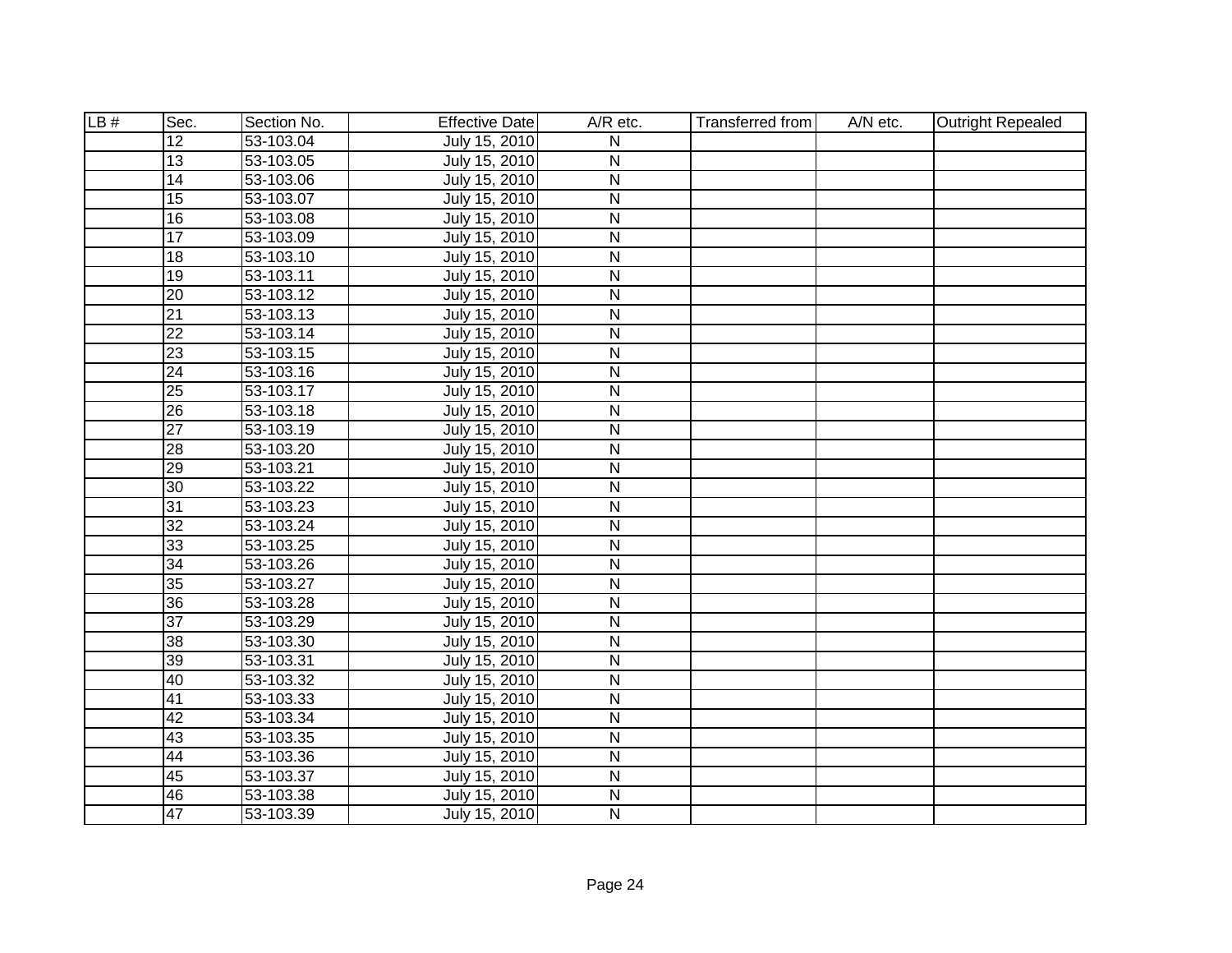| LB# | Sec.            | Section No.             | <b>Effective Date</b> | A/R etc.                  | <b>Transferred from</b> | A/N etc. | <b>Outright Repealed</b> |
|-----|-----------------|-------------------------|-----------------------|---------------------------|-------------------------|----------|--------------------------|
|     | $\overline{48}$ | 53-103.40               | July 15, 2010         | N                         |                         |          |                          |
|     | 49              | 53-103.41               | July 15, 2010         | N                         |                         |          |                          |
|     | 50              | 53-103.42               | July 15, 2010         | $\overline{\mathsf{N}}$   |                         |          |                          |
|     | 51              | $53 - 122$              | July 15, 2010         | A                         |                         |          |                          |
|     | 52              | 53-123.11               | July 15, 2010         | А                         |                         |          |                          |
|     | 53              | 53-123.12               | July 15, 2010         | A                         |                         |          |                          |
|     | 54              | $\overline{53-123.13}$  | July 15, 2010         | A                         |                         |          |                          |
|     | 55              | $\overline{53}$ -123.15 | July 15, 2010         | A                         |                         |          |                          |
|     | 56              | 53-124                  | July 15, 2010         | A                         |                         |          |                          |
|     | 57              | 53-124.01               | July 15, 2010         | ${\sf N}$                 |                         |          |                          |
|     | 58              | 53-124.11               | July 15, 2010         | A                         |                         |          |                          |
|     | 59              | 53-124.12               | July 15, 2010         | $\boldsymbol{\mathsf{A}}$ |                         |          |                          |
|     | 60              | 53-124.13               | July 15, 2010         | $\boldsymbol{\mathsf{A}}$ |                         |          |                          |
|     | 61              | 53-124.14               | July 15, 2010         | $\boldsymbol{\mathsf{A}}$ |                         |          |                          |
|     | 62              | $\overline{53} - 125$   | July 15, 2010         | A                         |                         |          |                          |
|     | 63              | 53-129                  | July 15, 2010         | A                         |                         |          |                          |
|     | 64              | 53-130                  | July 15, 2010         | $\boldsymbol{\mathsf{A}}$ |                         |          |                          |
|     | 65              | 53-131                  | July 15, 2010         | A                         |                         |          |                          |
|     | 66              | 53-132                  | July 15, 2010         | A                         |                         |          |                          |
|     | 67              | 53-133                  | July 15, 2010         | А                         |                         |          |                          |
|     | 68              | 53-134                  | July 15, 2010         | А                         |                         |          |                          |
|     | 69              | 53-135                  | July 15, 2010         | A                         |                         |          |                          |
|     | $\overline{70}$ | 53-138.01               | July 15, 2010         | A                         |                         |          |                          |
|     | $\overline{71}$ | 53-139                  | July 15, 2010         | Α                         |                         |          |                          |
|     | $\overline{72}$ | 53-149                  | July 15, 2010         | A                         |                         |          |                          |
|     | 73              | 53-164.01               | July 15, 2010         | A                         |                         |          |                          |
|     | 74              | 53-169.01               | July 15, 2010         | Α                         |                         |          |                          |
|     | 75              | 53-172                  | July 15, 2010         | A                         |                         |          |                          |
|     | 76              | 53-177                  | July 15, 2010         | A                         |                         |          |                          |
|     | $\overline{77}$ | 53-179                  | July 15, 2010         | A                         |                         |          |                          |
|     | 78              | 53-1,104                | July 15, 2010         | Α                         |                         |          |                          |
|     | 79              | 53-403                  | July 15, 2010         | A                         |                         |          |                          |
|     | 80              | 60-4,119                | July 15, 2010         | A                         |                         |          |                          |
|     | 81              | 60-4,152                | July 15, 2010         | A                         |                         |          |                          |
|     | 82              | 71-5730                 | July 15, 2010         | $\mathsf A$               |                         |          |                          |
|     | 83              | 79-267                  | July 15, 2010         | A                         |                         |          |                          |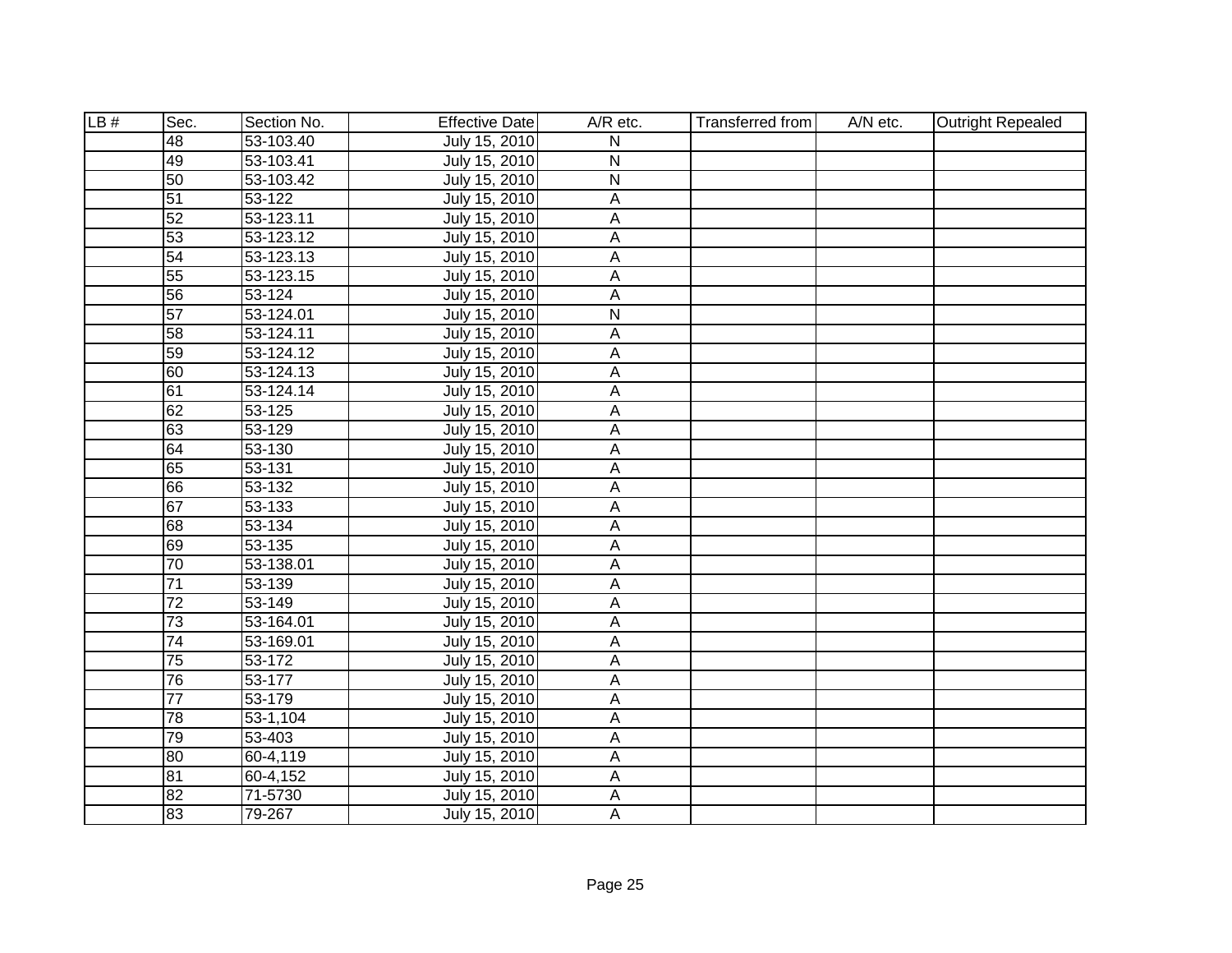| LB# | Sec.                    | Section No. | <b>Effective Date</b> | A/R etc.                | <b>Transferred from</b> | A/N etc. | <b>Outright Repealed</b> |
|-----|-------------------------|-------------|-----------------------|-------------------------|-------------------------|----------|--------------------------|
|     | $\overline{84}$         | Omitted     | July 15, 2010         |                         |                         |          |                          |
|     | 85                      | Omitted     | July 15, 2010         | $\overline{R}$          |                         |          |                          |
|     | 85                      |             | July 15, 2010         | $\overline{\mathsf{R}}$ |                         |          | 53-174                   |
| 862 | $\mathbf{1}$            | 2-3226.01   | July 15, 2010         | $\overline{A}$          |                         |          |                          |
|     | $\overline{2}$          | 2-3226.05   | July 15, 2010         | А                       |                         |          |                          |
|     | $\overline{3}$          | 46-739.01   | July 15, 2010         | $\overline{A}$          |                         |          |                          |
|     | $\overline{4}$          | Omitted     | July 15, 2010         |                         |                         |          |                          |
| 864 | 1                       | 47-619      | July 15, 2010         | A                       |                         |          |                          |
|     | $\overline{\mathbf{c}}$ | 47-624      | July 15, 2010         | A                       |                         |          |                          |
|     | $\overline{3}$          | 47-624.01   | July 15, 2010         | N                       |                         |          |                          |
|     | $\overline{4}$          | Omitted     | July 15, 2010         |                         |                         |          |                          |
| 865 | 1                       | 54-901      | July 15, 2010         | $\mathsf{N}$            |                         |          |                          |
|     | $\overline{2}$          | 54-902      | July 15, 2010         | N                       |                         |          |                          |
|     | $\overline{3}$          | 54-903      | July 15, 2010         | $\mathsf{N}$            |                         |          |                          |
|     | $\overline{4}$          | 54-904      | July 15, 2010         | N                       |                         |          |                          |
|     | $\overline{5}$          | 54-905      | July 15, 2010         | $\mathsf{N}$            |                         |          |                          |
|     | $6\overline{6}$         | 54-906      | July 15, 2010         | $\mathsf{N}$            |                         |          |                          |
|     | $\overline{7}$          | 54-907      | July 15, 2010         | $\overline{\mathsf{N}}$ |                         |          |                          |
|     | 8                       | 54-908      | July 15, 2010         | $\mathsf{N}$            |                         |          |                          |
|     | $\overline{9}$          | 54-909      | July 15, 2010         | $\mathsf{N}$            |                         |          |                          |
|     | 10                      | 54-910      | July 15, 2010         | N                       |                         |          |                          |
|     | $\overline{11}$         | 54-911      | July 15, 2010         | N                       |                         |          |                          |
|     | $\overline{12}$         | 54-912      | July 15, 2010         | $\overline{\mathsf{N}}$ |                         |          |                          |
|     | 13                      | 28-1008     | July 15, 2010         | A                       |                         |          |                          |
|     | $\overline{14}$         | 28-1013     | July 15, 2010         | A                       |                         |          |                          |
|     | 15                      | Omitted     | July 15, 2010         |                         |                         |          |                          |
|     | $\overline{16}$         | Omitted     | July 15, 2010         |                         |                         |          |                          |
|     | 17                      | Omitted     | July 15, 2010         | $\overline{R}$          |                         |          |                          |
|     | $\overline{17}$         |             | July 15, 2010         | $\overline{R}$          |                         |          | 28-1009.02               |
|     | 17                      |             | July 15, 2010         | $\overline{R}$          |                         |          | 28-1009.03               |
|     | $\overline{17}$         |             | July 15, 2010         | $\overline{R}$          |                         |          | 28-1013.01               |
|     | $\overline{17}$         |             | July 15, 2010         | $\mathsf{R}$            |                         |          | 28-1013.02               |
| 867 | 1                       | 53-123.15   | July 15, 2010         | $\mathsf A$             |                         |          |                          |
|     | $\overline{2}$          | 53-124      | July 15, 2010         | A                       |                         |          |                          |
|     | 3                       | 53-138.01   | July 15, 2010         | $\mathsf A$             |                         |          |                          |
|     | 4                       | Omitted     | July 15, 2010         |                         |                         |          |                          |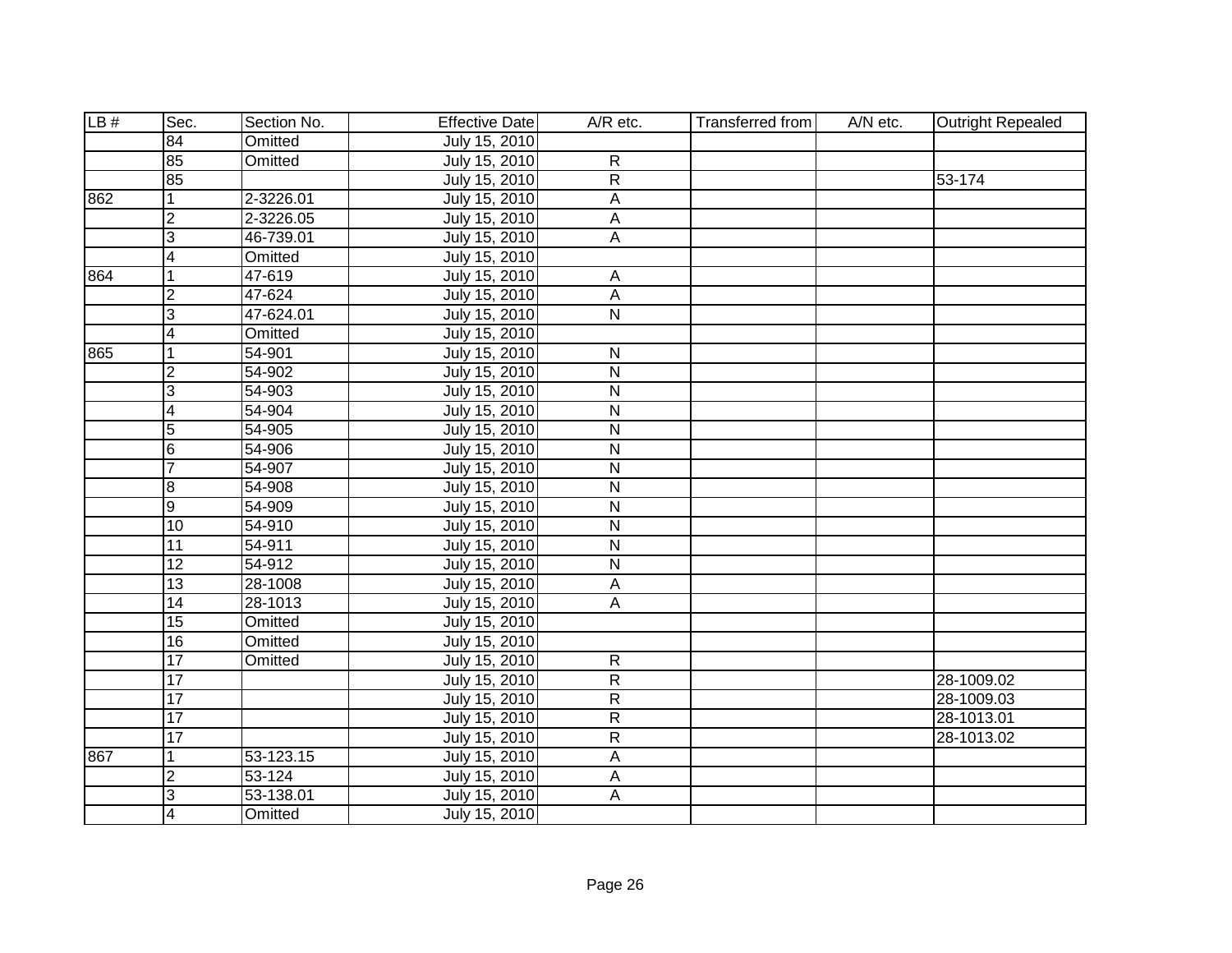| LB# | Sec.                    | Section No. | <b>Effective Date</b>  | A/R etc.       | Transferred from | A/N etc. | <b>Outright Repealed</b> |
|-----|-------------------------|-------------|------------------------|----------------|------------------|----------|--------------------------|
| 871 |                         | 37-413      | July 15, 2010          | Α              |                  |          |                          |
|     | $\overline{2}$          | Omitted     | July 15, 2010          |                |                  |          |                          |
| 872 | $\overline{1}$          | 48-120.04   | July 15, 2010          | $\overline{A}$ |                  |          |                          |
|     | $\overline{2}$          | Omitted     | July 15, 2010          |                |                  |          |                          |
| 873 | 1                       | 77-1716     | July 15, 2010          | A              |                  |          |                          |
|     | $\overline{2}$          | Omitted     | July 15, 2010          |                |                  |          |                          |
| 877 | $\overline{1}$          | 77-202.04   | April 14, 2010         | Α              |                  |          |                          |
|     | $\overline{c}$          | 77-701      | April 14, 2010         | A              |                  |          |                          |
|     | 3                       | 77-1363     | April 14, 2010         | A              |                  |          |                          |
|     | 4                       | 77-1502     | April 14, 2010         | А              |                  |          |                          |
|     | $\overline{5}$          | 77-1507     | April 14, 2010         | A              |                  |          |                          |
|     | 6                       | 77-3517     | April 14, 2010         | A              |                  |          |                          |
|     | $\overline{7}$          | 77-5007     | April 14, 2010         | А              |                  |          |                          |
|     | ø                       | 77-5013     | April 14, 2010         | A              |                  |          |                          |
|     | Θ                       | 77-5016     | April 14, 2010         | A              |                  |          |                          |
|     | 10                      | 77-5018     | April 14, 2010         | A              |                  |          |                          |
|     | $\overline{11}$         | 77-5019     | April 14, 2010         | A              |                  |          |                          |
|     | $\overline{12}$         | Omitted     | April 14, 2010         |                |                  |          |                          |
|     | 13                      | Omitted     | April 14, 2010         |                |                  |          |                          |
| 879 |                         | $9 - 1,101$ | July 1, 2010           | A              |                  |          |                          |
|     | $\overline{\mathbf{c}}$ | 49-801.01   | April 6, 2010          | A              |                  |          |                          |
|     | 3                       | 60-484      | July 15, 2010          | А              |                  |          |                          |
|     | $\overline{4}$          | 66-719      | July 15, 2010          | A              |                  |          |                          |
|     | $\overline{5}$          | 77-362.02   | July 15, 2010          | $\overline{N}$ |                  |          |                          |
|     | $6\overline{6}$         | 77-378      | July 15, 2010          | $\overline{N}$ |                  |          |                          |
|     | $\overline{7}$          | 77-1784     | January 1, 2011        | Α              |                  |          |                          |
|     | œ                       | 77-2701.38  | October 1, 2010        | A              |                  |          |                          |
|     | Θ                       | 77-2711     | July 15, 2010          | A              |                  |          |                          |
|     | $\overline{10}$         | 77-2712.03  | October 1, 2010        | A              |                  |          |                          |
|     | 11                      | 77-2756     | <b>January 1, 2011</b> | A              |                  |          |                          |
|     | $\overline{12}$         | 77-2789     | January 1, 2011        | A              |                  |          |                          |
|     | 13                      | 77-2790     | <b>January 1, 2011</b> | $\overline{A}$ |                  |          |                          |
|     | $\overline{14}$         | 77-2794     | January 1, 2011        | A              |                  |          |                          |
|     | 15                      | 77-2796     | October 1, 2010        | Α              |                  |          |                          |
|     | 16                      | 77-27,100   | October 1, 2010        | А              |                  |          |                          |
|     | $\overline{17}$         | 77-27,119   | July 15, 2010          | $\overline{A}$ |                  |          |                          |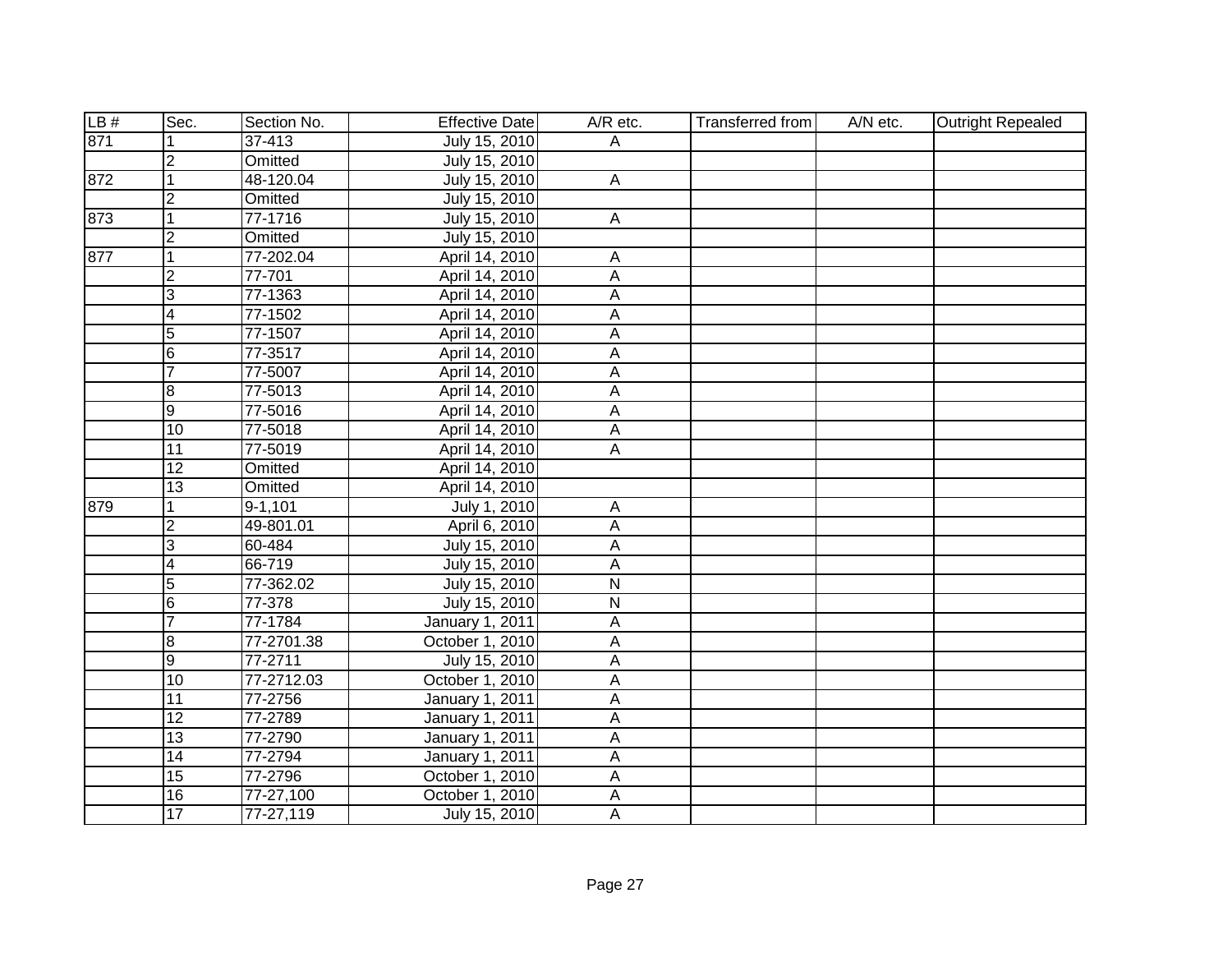| LB#  | Sec.            | Section No.  | <b>Effective Date</b> | A/R etc.       | Transferred from | A/N etc. | <b>Outright Repealed</b> |
|------|-----------------|--------------|-----------------------|----------------|------------------|----------|--------------------------|
|      | 18              | 77-5725      | July 15, 2010         | Α              |                  |          |                          |
|      | 19              | 77-5726      | July 15, 2010         | А              |                  |          |                          |
|      | $\overline{20}$ | 77-5735      | July 15, 2010         | $\overline{A}$ |                  |          |                          |
|      | $\overline{21}$ | $81 - 8,128$ | July 1, 2010          | А              |                  |          |                          |
|      | $\overline{22}$ | Omitted      | April 6, 2010         |                |                  |          |                          |
|      | $\overline{23}$ | Omitted      | April 6, 2010         |                |                  |          |                          |
|      | $\overline{24}$ | Omitted      | January 1, 2011       |                |                  |          |                          |
|      | $\overline{25}$ | Omitted      | July 15, 2010         |                |                  |          |                          |
|      | $\overline{26}$ | Omitted      | October 1, 2010       |                |                  |          |                          |
|      | $\overline{27}$ | Omitted      | July 1, 2010          |                |                  |          |                          |
|      | $\overline{28}$ | Omitted      | April 6, 2010         |                |                  |          |                          |
|      | 29              | Omitted      | January 1, 2011       | $\overline{R}$ |                  |          |                          |
|      | 29              |              | January 1, 2011       | $\overline{R}$ |                  |          | 77-2769.02               |
|      | 30              | Omitted      | April 6, 2010         |                |                  |          |                          |
| 880  | 1               | 28-1213      | October 1, 2010       | Α              |                  |          |                          |
|      | $\overline{c}$  | 28-1239.01   | October 1, 2010       | А              |                  |          |                          |
|      | 3               | 28-1241      | October 1, 2010       | А              |                  |          |                          |
|      | 4               | 28-1243      | October 1, 2010       | ${\sf N}$      |                  |          |                          |
|      | $\overline{5}$  | 28-1244      | October 1, 2010       | A              |                  |          |                          |
|      | $\overline{6}$  | 28-1246      | October 1, 2010       | Α              |                  |          |                          |
|      | $\overline{7}$  | 28-1248      | October 1, 2010       | Α              |                  |          |                          |
|      | 8               | 28-1249      | October 1, 2010       | А              |                  |          |                          |
|      | $\overline{9}$  | 28-1250      | October 1, 2010       | A              |                  |          |                          |
|      | 10              | 28-1252      | October 1, 2010       | A              |                  |          |                          |
|      | $\overline{11}$ | Omitted      | October 1, 2010       |                |                  |          |                          |
|      | 12              | Omitted      | October 1, 2010       |                |                  |          |                          |
|      | 13              | Omitted      | October 1, 2010       | $\overline{R}$ |                  |          |                          |
|      | 13              |              | October 1, 2010       | $\overline{R}$ |                  |          | 28-1247                  |
| 880A |                 | Omitted      | July 15, 2010         |                |                  |          |                          |
| 882  | 1               | 54-744       | October 1, 2010       | $\overline{A}$ |                  |          |                          |
|      | $\overline{2}$  | Omitted      | October 1, 2010       |                |                  |          |                          |
|      | $\overline{3}$  | Omitted      | October 1, 2010       |                |                  |          |                          |
| 884  | 1               | 29-431       | July 15, 2010         | A              |                  |          |                          |
|      | $\overline{2}$  | 48-1230      | July 15, 2010         | А              |                  |          |                          |
|      | 3               | 48-1231      | July 15, 2010         | А              |                  |          |                          |
|      | $\overline{4}$  | 48-1232      | July 15, 2010         | $\overline{A}$ |                  |          |                          |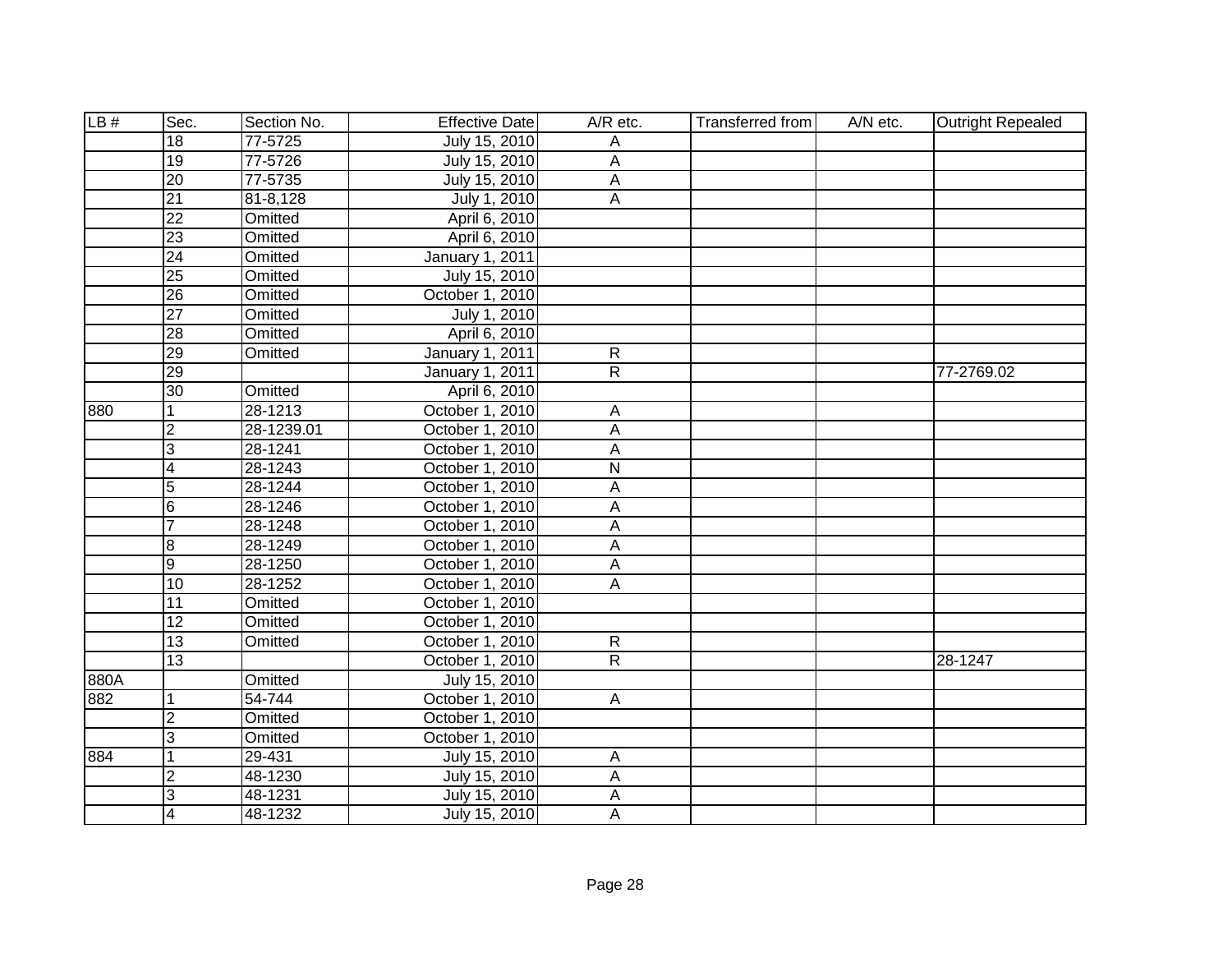| LB# | Sec.            | Section No. | <b>Effective Date</b>  | A/R etc.                | Transferred from | A/N etc. | <b>Outright Repealed</b> |
|-----|-----------------|-------------|------------------------|-------------------------|------------------|----------|--------------------------|
|     | 5               | Omitted     | July 15, 2010          |                         |                  |          |                          |
| 888 |                 | $21 - 101$  | <b>January 1, 2011</b> | $\overline{\mathsf{N}}$ |                  |          |                          |
|     | $\overline{2}$  | $21 - 102$  | <b>January 1, 2011</b> | $\overline{\mathsf{N}}$ |                  |          |                          |
|     | 3               | $21 - 103$  | <b>January 1, 2011</b> | $\overline{\mathsf{N}}$ |                  |          |                          |
|     | 4               | $21 - 104$  | <b>January 1, 2011</b> | $\overline{\mathsf{N}}$ |                  |          |                          |
|     | $\overline{5}$  | $21 - 105$  | <b>January 1, 2011</b> | $\overline{\mathsf{N}}$ |                  |          |                          |
|     | $\overline{6}$  | $21 - 106$  | January 1, 2011        | $\overline{\mathsf{N}}$ |                  |          |                          |
|     | $\overline{7}$  | $21 - 107$  | January 1, 2011        | $\overline{\mathsf{N}}$ |                  |          |                          |
|     | 8               | 21-108      | January 1, 2011        | $\overline{N}$          |                  |          |                          |
|     | $\overline{9}$  | 21-109      | January 1, 2011        | $\overline{\mathsf{N}}$ |                  |          |                          |
|     | $\overline{10}$ | 21-110      | January 1, 2011        | $\overline{N}$          |                  |          |                          |
|     | 11              | $21 - 111$  | January 1, 2011        | $\overline{\mathsf{N}}$ |                  |          |                          |
|     | 12              | $21 - 112$  | January 1, 2011        | $\overline{\mathsf{N}}$ |                  |          |                          |
|     | 13              | 21-113      | January 1, 2011        | $\overline{\mathsf{N}}$ |                  |          |                          |
|     | 14              | $21 - 114$  | January 1, 2011        | $\overline{\mathsf{N}}$ |                  |          |                          |
|     | 15              | $21 - 115$  | January 1, 2011        | $\mathsf{N}$            |                  |          |                          |
|     | $\overline{16}$ | 21-116      | January 1, 2011        | ${\sf N}$               |                  |          |                          |
|     | 17              | $21 - 117$  | January 1, 2011        | $\overline{N}$          |                  |          |                          |
|     | 18              | $21 - 118$  | January 1, 2011        | $\overline{N}$          |                  |          |                          |
|     | $\overline{19}$ | $21 - 119$  | January 1, 2011        | $\overline{N}$          |                  |          |                          |
|     | $\overline{20}$ | $21 - 120$  | January 1, 2011        | $\overline{N}$          |                  |          |                          |
|     | $\overline{21}$ | $21 - 121$  | January 1, 2011        | $\overline{N}$          |                  |          |                          |
|     | $\overline{22}$ | $21 - 122$  | January 1, 2011        | $\overline{\mathsf{N}}$ |                  |          |                          |
|     | $\overline{23}$ | 21-123      | January 1, 2011        | $\overline{N}$          |                  |          |                          |
|     | $\overline{24}$ | $21 - 124$  | January 1, 2011        | $\overline{\mathsf{N}}$ |                  |          |                          |
|     | $\overline{25}$ | 21-125      | January 1, 2011        | N                       |                  |          |                          |
|     | $\overline{26}$ | $21 - 126$  | January 1, 2011        | N                       |                  |          |                          |
|     | $\overline{27}$ | $21 - 127$  | <b>January 1, 2011</b> | $\overline{\mathsf{N}}$ |                  |          |                          |
|     | 28              | 21-128      | January 1, 2011        | N                       |                  |          |                          |
|     | 29              | $21 - 129$  | <b>January 1, 2011</b> | $\overline{N}$          |                  |          |                          |
|     | 30              | $21 - 130$  | <b>January 1, 2011</b> | $\overline{\mathsf{N}}$ |                  |          |                          |
|     | 31              | 21-131      | January 1, 2011        | $\overline{\mathsf{N}}$ |                  |          |                          |
|     | $\overline{32}$ | 21-132      | January 1, 2011        | $\overline{N}$          |                  |          |                          |
|     | 33              | 21-133      | January 1, 2011        | $\overline{N}$          |                  |          |                          |
|     | $\overline{34}$ | $21 - 134$  | January 1, 2011        | $\overline{\mathsf{N}}$ |                  |          |                          |
|     | $\overline{35}$ | 21-135      | January 1, 2011        | N                       |                  |          |                          |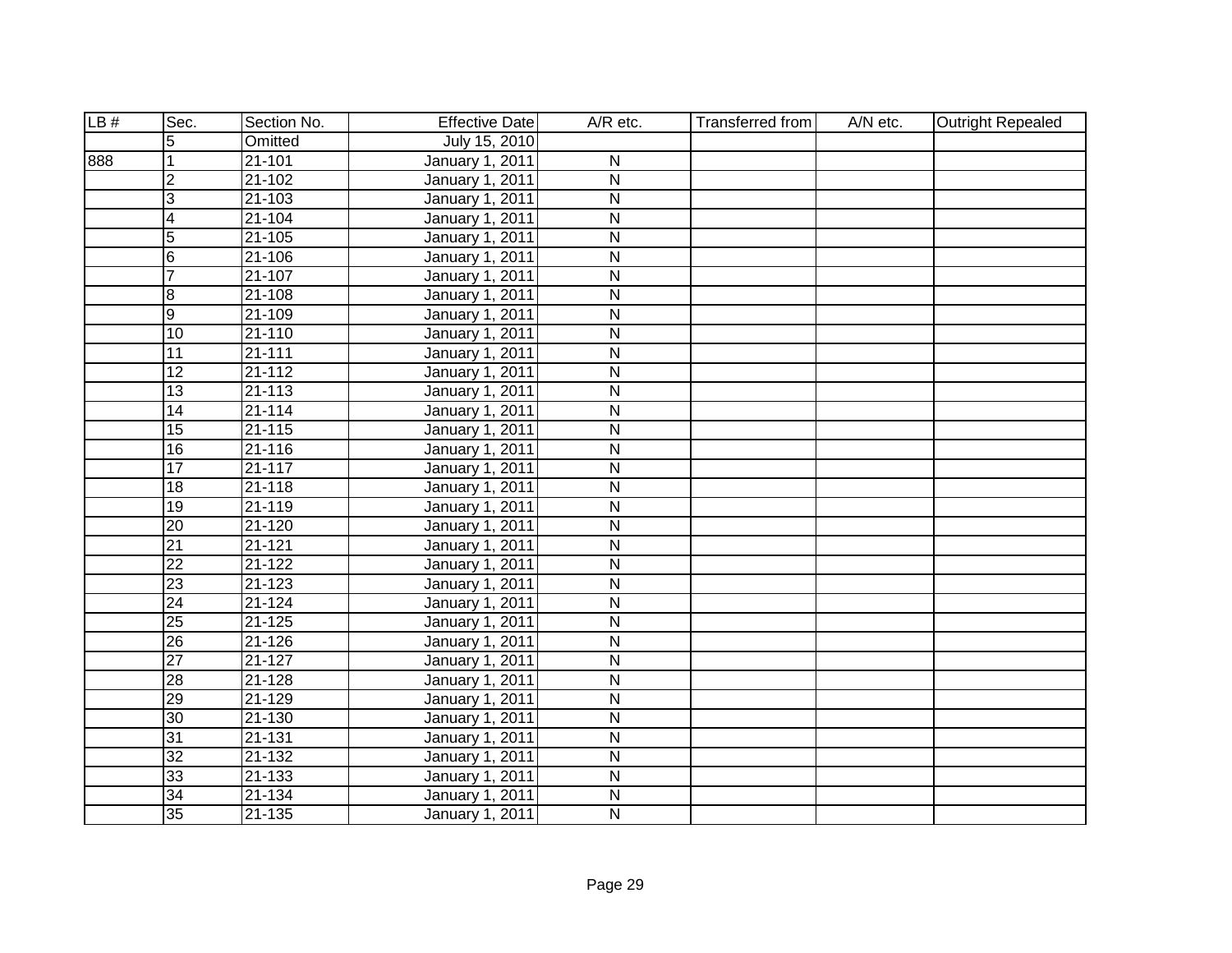| LB# | Sec.            | Section No. | <b>Effective Date</b>  | A/R etc.                | <b>Transferred from</b> | A/N etc. | <b>Outright Repealed</b> |
|-----|-----------------|-------------|------------------------|-------------------------|-------------------------|----------|--------------------------|
|     | 36              | $21 - 136$  | January 1, 2011        | N                       |                         |          |                          |
|     | $\overline{37}$ | $21 - 137$  | <b>January 1, 2011</b> | $\overline{\mathsf{N}}$ |                         |          |                          |
|     | 38              | $21 - 138$  | <b>January 1, 2011</b> | $\overline{N}$          |                         |          |                          |
|     | 39              | $21 - 139$  | <b>January 1, 2011</b> | $\overline{\mathsf{N}}$ |                         |          |                          |
|     | 40              | $21 - 140$  | January 1, 2011        | $\overline{\mathsf{N}}$ |                         |          |                          |
|     | 41              | $21 - 141$  | <b>January 1, 2011</b> | $\overline{\mathsf{N}}$ |                         |          |                          |
|     | 42              | $21 - 142$  | <b>January 1, 2011</b> | $\overline{\mathsf{N}}$ |                         |          |                          |
|     | 43              | 21-143      | January 1, 2011        | $\overline{\mathsf{N}}$ |                         |          |                          |
|     | 44              | $21 - 144$  | January 1, 2011        | $\overline{\mathsf{N}}$ |                         |          |                          |
|     | 45              | 21-145      | January 1, 2011        | $\overline{\mathsf{N}}$ |                         |          |                          |
|     | 46              | 21-146      | January 1, 2011        | $\overline{\mathsf{N}}$ |                         |          |                          |
|     | 47              | 21-147      | January 1, 2011        | $\overline{\mathsf{N}}$ |                         |          |                          |
|     | 48              | 21-148      | January 1, 2011        | $\overline{\mathsf{N}}$ |                         |          |                          |
|     | 49              | $21 - 149$  | January 1, 2011        | $\overline{N}$          |                         |          |                          |
|     | 50              | 21-150      | January 1, 2011        | $\overline{N}$          |                         |          |                          |
|     | 51              | 21-151      | January 1, 2011        | ${\sf N}$               |                         |          |                          |
|     | 52              | 21-152      | January 1, 2011        | $\overline{N}$          |                         |          |                          |
|     | 53              | 21-153      | January 1, 2011        | ${\sf N}$               |                         |          |                          |
|     | 54              | $21 - 154$  | January 1, 2011        | $\overline{\mathsf{N}}$ |                         |          |                          |
|     | 55              | 21-155      | January 1, 2011        | $\overline{N}$          |                         |          |                          |
|     | 56              | 21-156      | January 1, 2011        | ${\sf N}$               |                         |          |                          |
|     | 57              | $21 - 157$  | January 1, 2011        | $\overline{N}$          |                         |          |                          |
|     | 58              | 21-158      | January 1, 2011        | $\overline{\mathsf{N}}$ |                         |          |                          |
|     | 59              | $21 - 159$  | January 1, 2011        | $\overline{\mathsf{N}}$ |                         |          |                          |
|     | 60              | $21 - 160$  | January 1, 2011        | $\overline{\mathsf{N}}$ |                         |          |                          |
|     | 61              | 21-161      | January 1, 2011        | ${\sf N}$               |                         |          |                          |
|     | 62              | $21 - 162$  | <b>January 1, 2011</b> | $\overline{\mathsf{N}}$ |                         |          |                          |
|     | 63              | $21 - 163$  | January 1, 2011        | N                       |                         |          |                          |
|     | 64              | $21 - 164$  | January 1, 2011        | N                       |                         |          |                          |
|     | 65              | $21 - 165$  | <b>January 1, 2011</b> | $\overline{\mathsf{N}}$ |                         |          |                          |
|     | 66              | 21-166      | January 1, 2011        | $\overline{\mathsf{N}}$ |                         |          |                          |
|     | 67              | $21 - 167$  | <b>January 1, 2011</b> | $\overline{N}$          |                         |          |                          |
|     | 68              | 21-168      | January 1, 2011        | $\overline{\mathsf{N}}$ |                         |          |                          |
|     | 69              | 21-169      | January 1, 2011        | $\mathsf{N}$            |                         |          |                          |
|     | $\overline{70}$ | 21-170      | January 1, 2011        | $\overline{\mathsf{N}}$ |                         |          |                          |
|     | $\overline{71}$ | 21-171      | January 1, 2011        | $\overline{N}$          |                         |          |                          |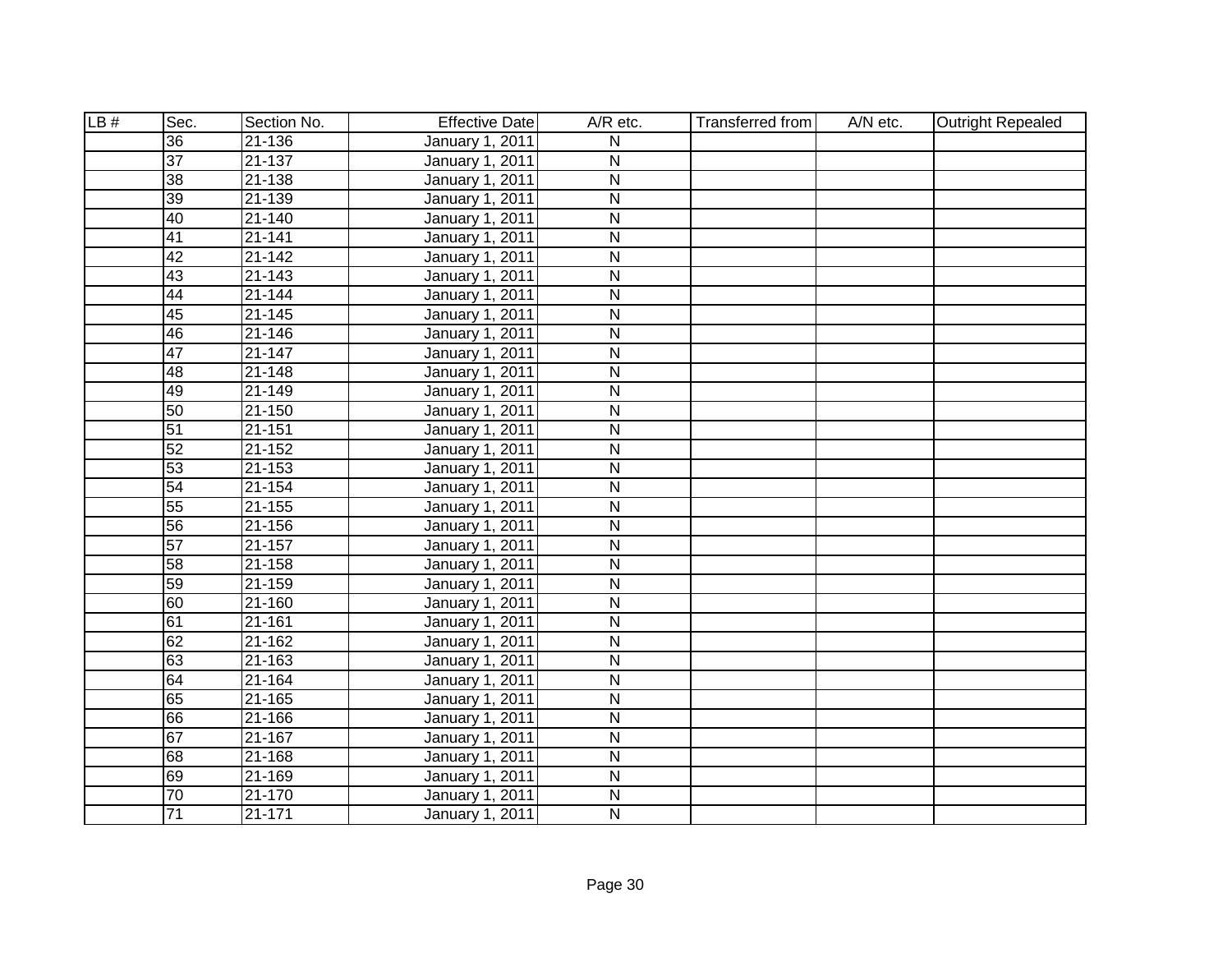| LB# | Sec.            | Section No. | <b>Effective Date</b>  | A/R etc.                | <b>Transferred from</b> | A/N etc. | <b>Outright Repealed</b> |
|-----|-----------------|-------------|------------------------|-------------------------|-------------------------|----------|--------------------------|
|     | $\overline{72}$ | $21 - 172$  | January 1, 2011        | N                       |                         |          |                          |
|     | $\overline{73}$ | $21 - 173$  | <b>January 1, 2011</b> | $\overline{\mathsf{N}}$ |                         |          |                          |
|     | $\overline{74}$ | $21 - 174$  | <b>January 1, 2011</b> | $\overline{N}$          |                         |          |                          |
|     | $\overline{75}$ | $21 - 175$  | <b>January 1, 2011</b> | $\overline{\mathsf{N}}$ |                         |          |                          |
|     | 76              | $21 - 176$  | January 1, 2011        | $\overline{\mathsf{N}}$ |                         |          |                          |
|     | $\overline{77}$ | $21 - 177$  | <b>January 1, 2011</b> | $\overline{\mathsf{N}}$ |                         |          |                          |
|     | 78              | $21 - 178$  | January 1, 2011        | $\overline{\mathsf{N}}$ |                         |          |                          |
|     | 79              | 21-179      | January 1, 2011        | $\overline{\mathsf{N}}$ |                         |          |                          |
|     | 80              | $21 - 180$  | January 1, 2011        | $\overline{\mathsf{N}}$ |                         |          |                          |
|     | 81              | 21-181      | January 1, 2011        | $\overline{\mathsf{N}}$ |                         |          |                          |
|     | 82              | $21 - 182$  | January 1, 2011        | $\overline{\mathsf{N}}$ |                         |          |                          |
|     | 83              | 21-183      | January 1, 2011        | $\overline{\mathsf{N}}$ |                         |          |                          |
|     | 84              | 21-184      | January 1, 2011        | $\overline{\mathsf{N}}$ |                         |          |                          |
|     | 85              | $21 - 185$  | January 1, 2011        | $\overline{\mathsf{N}}$ |                         |          |                          |
|     | 86              | 21-186      | January 1, 2011        | $\overline{N}$          |                         |          |                          |
|     | 87              | 21-187      | January 1, 2011        | ${\sf N}$               |                         |          |                          |
|     | 88              | 21-188      | January 1, 2011        | $\overline{\mathsf{N}}$ |                         |          |                          |
|     | 89              | 21-189      | January 1, 2011        | $\mathsf{N}$            |                         |          |                          |
|     | 90              | $21 - 190$  | January 1, 2011        | $\overline{\mathsf{N}}$ |                         |          |                          |
|     | 91              | 21-191      | January 1, 2011        | $\overline{N}$          |                         |          |                          |
|     | 92              | 21-192      | January 1, 2011        | ${\sf N}$               |                         |          |                          |
|     | 93              | 21-193      | January 1, 2011        | $\overline{N}$          |                         |          |                          |
|     | 94              | 21-194      | January 1, 2011        | $\overline{\mathsf{N}}$ |                         |          |                          |
|     | 95              | $21 - 195$  | January 1, 2011        | $\overline{\mathsf{N}}$ |                         |          |                          |
|     | 96              | 21-196      | January 1, 2011        | $\overline{\mathsf{N}}$ |                         |          |                          |
|     | 97              | 21-197      | January 1, 2011        | ${\sf N}$               |                         |          |                          |
|     | 98              | $9 - 614$   | <b>January 1, 2011</b> | A                       |                         |          |                          |
|     | 99              | 21-2601     | January 1, 2011        | A                       |                         |          |                          |
|     | 100             | 21-2654     | January 1, 2011        | A                       |                         |          |                          |
|     | 101             | 67-248.02   | <b>January 1, 2011</b> | $\overline{\mathsf{A}}$ |                         |          |                          |
|     | 102             | 70-1903     | January 1, 2011        | A                       |                         |          |                          |
|     | 103             | 77-2704.57  | <b>January 1, 2011</b> | $\overline{A}$          |                         |          |                          |
|     | 104             | 77-2716     | January 1, 2011        | A                       |                         |          |                          |
|     | 105             | 77-2734.01  | January 1, 2011        | $\mathsf{A}$            |                         |          |                          |
|     | 106             | Omitted     | January 1, 2011        |                         |                         |          |                          |
|     | 107             | Omitted     | January 1, 2011        |                         |                         |          |                          |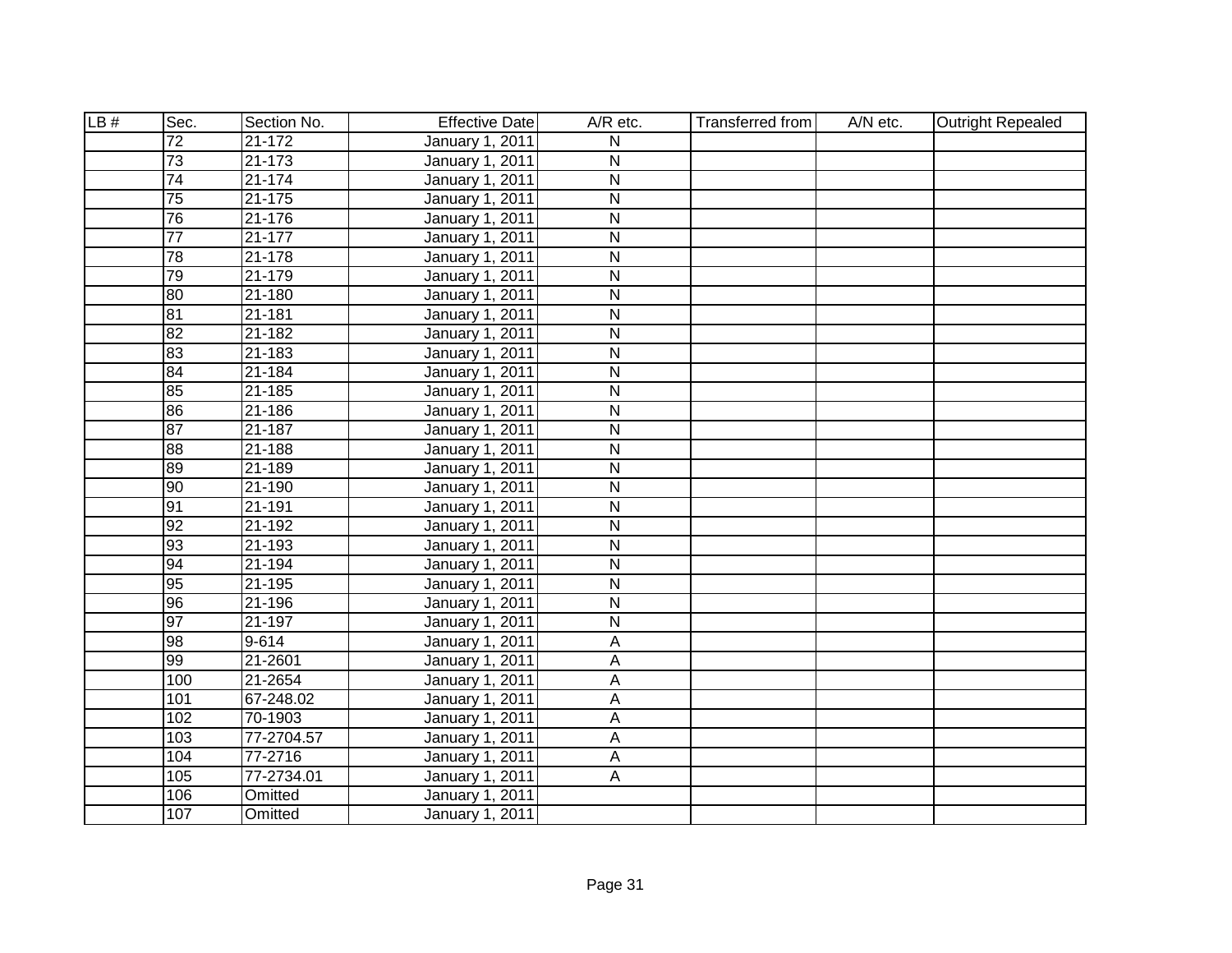| LB#  | Sec.                    | Section No.  | <b>Effective Date</b> | A/R etc.                | Transferred from | A/N etc. | <b>Outright Repealed</b> |
|------|-------------------------|--------------|-----------------------|-------------------------|------------------|----------|--------------------------|
|      | 108                     | Omitted      | January 1, 2011       |                         |                  |          |                          |
| 888A |                         | Omitted      | July 15, 2010         |                         |                  |          |                          |
| 890  | 1                       | $8 - 115.01$ | July 15, 2010         | А                       |                  |          |                          |
|      | $\overline{2}$          | $8 - 142$    | July 15, 2010         | A                       |                  |          |                          |
|      | 3                       | $8 - 143$    | July 15, 2010         | A                       |                  |          |                          |
|      | $\overline{4}$          | $8 - 157$    | July 15, 2010         | $\overline{A}$          |                  |          |                          |
|      | 5                       | 8-183.04     | July 15, 2010         | A                       |                  |          |                          |
|      | 6                       | $8 - 1,140$  | March 4, 2010         | A                       |                  |          |                          |
|      | $\overline{7}$          | $8 - 234$    | July 15, 2010         | A                       |                  |          |                          |
|      | $\bf{8}$                | 8-355        | March 4, 2010         | А                       |                  |          |                          |
|      | $\overline{9}$          | $8 - 374$    | July 15, 2010         | A                       |                  |          |                          |
|      | 10                      | 8-908        | July 15, 2010         | A                       |                  |          |                          |
|      | $\overline{11}$         | $8 - 918$    | July 15, 2010         | $\overline{N}$          |                  |          |                          |
|      | 12                      | 8-1502       | July 15, 2010         | A                       |                  |          |                          |
|      | 13                      | 21-1725.01   | July 15, 2010         | А                       |                  |          |                          |
|      | $\overline{14}$         | 21-17,115    | March 4, 2010         | A                       |                  |          |                          |
|      | $\overline{15}$         | Omitted      | March 4, 2010         |                         |                  |          |                          |
|      | $\overline{16}$         | Omitted      | July 15, 2010         |                         |                  |          |                          |
|      | $\overline{17}$         | Omitted      | March 4, 2010         |                         |                  |          |                          |
|      | $\overline{18}$         | Omitted      | March 4, 2010         |                         |                  |          |                          |
| 891  | 1                       | $8 - 101.01$ | March 4, 2010         | A                       |                  |          |                          |
|      | $\overline{2}$          | $8 - 117$    | March 4, 2010         | $\overline{\mathsf{N}}$ |                  |          |                          |
|      | $\overline{3}$          | $8 - 602$    | March 4, 2010         | A                       |                  |          |                          |
|      | $\overline{\mathbf{4}}$ | Omitted      | March 4, 2010         |                         |                  |          |                          |
|      | $\overline{5}$          | Omitted      | March 4, 2010         |                         |                  |          |                          |
| 892  | 1                       | $8 - 702$    | March 4, 2010         | A                       |                  |          |                          |
|      | $\overline{2}$          | 45-101.04    | March 4, 2010         | A                       |                  |          |                          |
|      | $\overline{3}$          | 45-701       | March 4, 2010         | $\overline{A}$          |                  |          |                          |
|      | $\overline{4}$          | 45-702       | March 4, 2010         | A                       |                  |          |                          |
|      | $\overline{5}$          | 45-702.01    | March 4, 2010         | $\overline{\mathsf{N}}$ |                  |          |                          |
|      | $6\overline{6}$         | 45-704       | March 4, 2010         | A                       |                  |          |                          |
|      | 7                       | 45-705       | March 4, 2010         | A                       |                  |          |                          |
|      | $\bf{8}$                | 45-724       | March 4, 2010         | A                       |                  |          |                          |
|      | $\overline{9}$          | 45-725       | March 4, 2010         | A                       |                  |          |                          |
|      | 10                      | 45-726       | March 4, 2010         | A                       |                  |          |                          |
|      | $\overline{11}$         | 45-728       | March 4, 2010         | A                       |                  |          |                          |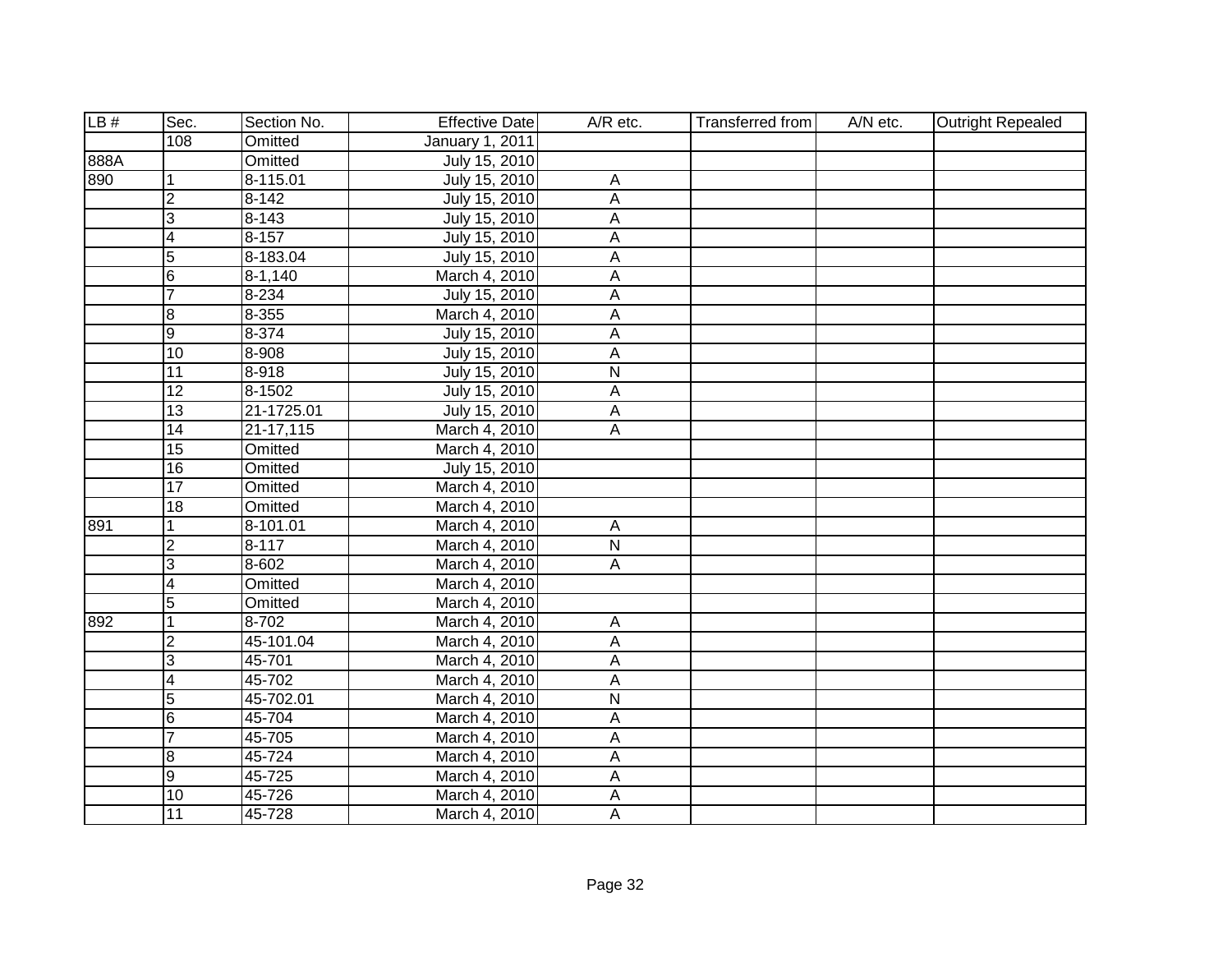| LB# | Sec.                    | Section No. | <b>Effective Date</b> | A/R etc.       | Transferred from | A/N etc. | <b>Outright Repealed</b> |
|-----|-------------------------|-------------|-----------------------|----------------|------------------|----------|--------------------------|
|     | $\overline{12}$         | 45-730      | March 4, 2010         | Α              |                  |          |                          |
|     | 13                      | 45-733      | March 4, 2010         | A              |                  |          |                          |
|     | 14                      | 45-737      | March 4, 2010         | $\overline{A}$ |                  |          |                          |
|     | 15                      | 45-741      | March 4, 2010         | А              |                  |          |                          |
|     | 16                      | 45-742      | March 4, 2010         | A              |                  |          |                          |
|     | 17                      | 45-748      | March 4, 2010         | $\overline{A}$ |                  |          |                          |
|     | 18                      | 45-749      | March 4, 2010         | $\overline{A}$ |                  |          |                          |
|     | $\overline{19}$         | 45-1002     | March 4, 2010         | A              |                  |          |                          |
|     | $\overline{20}$         | 45-1005     | March 4, 2010         | A              |                  |          |                          |
|     | $\overline{21}$         | 45-1018     | March 4, 2010         | А              |                  |          |                          |
|     | $\overline{22}$         | 45-1033.01  | March 4, 2010         | A              |                  |          |                          |
|     | 23                      | 45-1033.02  | March 4, 2010         | $\overline{A}$ |                  |          |                          |
|     | $\overline{24}$         | 45-1068     | March 4, 2010         | $\overline{A}$ |                  |          |                          |
|     | $\overline{25}$         | Omitted     | March 4, 2010         |                |                  |          |                          |
|     | $\overline{26}$         | Omitted     | March 4, 2010         |                |                  |          |                          |
| 894 | $\mathbf 1$             | 28-101      | July 15, 2010         | $\mathsf{A}$   |                  |          |                          |
|     | $\overline{2}$          | 28-511.01   | July 15, 2010         | A              |                  |          |                          |
|     | 3                       | 28-511.03   | July 15, 2010         | $\mathsf{N}$   |                  |          |                          |
|     | 4                       | Omitted     | July 15, 2010         |                |                  |          |                          |
| 901 | 1                       | 42-364      | July 1, 2010          | A              |                  |          |                          |
|     | $\overline{\mathbf{c}}$ | 43-2923     | July 1, 2010          | A              |                  |          |                          |
|     | 3                       | 43-2937     | July 1, 2010          | A              |                  |          |                          |
|     | $\overline{4}$          | Omitted     | July 1, 2010          |                |                  |          |                          |
|     | $\overline{5}$          | Omitted     | July 1, 2010          |                |                  |          |                          |
|     | $6\overline{6}$         | Omitted     | July 1, 2010          |                |                  |          |                          |
| 907 | $\mathbf{1}$            | 40-102      | July 15, 2010         | $\mathsf{A}$   |                  |          |                          |
|     | $\overline{2}$          | 40-105      | July 15, 2010         | $\overline{A}$ |                  |          |                          |
|     | 3                       | Omitted     | July 15, 2010         |                |                  |          |                          |
| 908 | $\overline{1}$          | 48-108      | July 15, 2010         | $\overline{A}$ |                  |          |                          |
|     | $\overline{2}$          | Omitted     | July 15, 2010         |                |                  |          |                          |
| 910 | $\overline{1}$          | 28-1018     | July 15, 2010         | Α              |                  |          |                          |
|     | $\overline{2}$          | 37-528      | July 15, 2010         | $\overline{A}$ |                  |          |                          |
|     | 3                       | 54-603      | July 15, 2010         | A              |                  |          |                          |
|     | 4                       | 54-611      | July 15, 2010         | А              |                  |          |                          |
|     | 5                       | 54-626      | July 15, 2010         | A              |                  |          |                          |
|     | 6                       | 54-627      | July 15, 2010         | A              |                  |          |                          |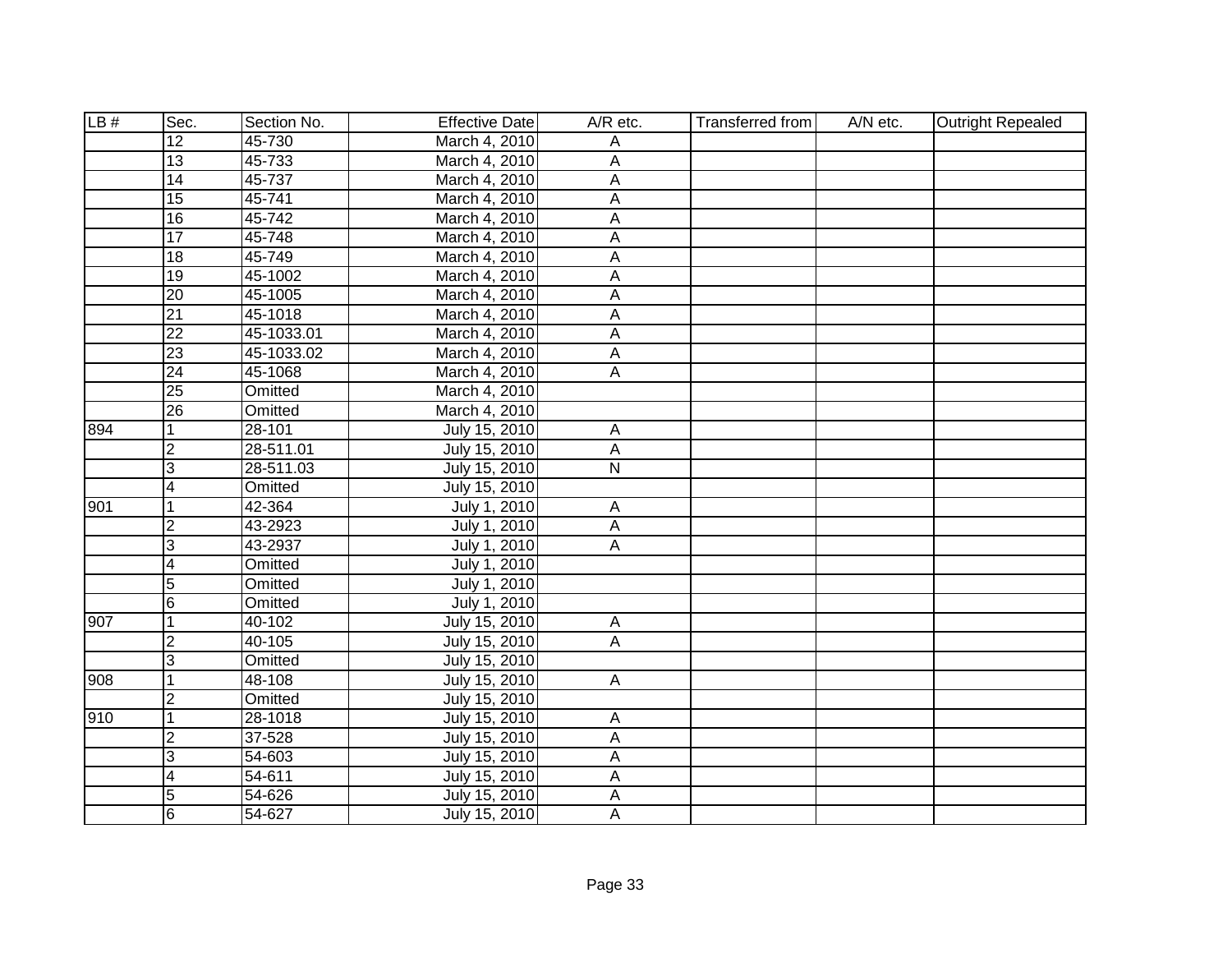| LB#  | Sec.                    | Section No. | <b>Effective Date</b> | A/R etc.       | <b>Transferred from</b> | A/N etc. | <b>Outright Repealed</b> |
|------|-------------------------|-------------|-----------------------|----------------|-------------------------|----------|--------------------------|
|      |                         | 54-627.01   | July 15, 2010         | Α              |                         |          |                          |
|      | $\overline{8}$          | 54-637      | July 15, 2010         | А              |                         |          |                          |
|      | g                       | 54-638      | July 15, 2010         | $\overline{A}$ |                         |          |                          |
|      | 10                      | 54-645      | July 15, 2010         | $\overline{A}$ |                         |          |                          |
|      | 11                      | Omitted     | July 15, 2010         |                |                         |          |                          |
| 910A |                         | Omitted     | July 15, 2010         |                |                         |          |                          |
| 911  | $\mathbf{1}$            | $50 - 501$  | March 4, 2010         | $\overline{A}$ |                         |          |                          |
|      | $\overline{2}$          | Omitted     | March 4, 2010         |                |                         |          |                          |
|      | င                       | Omitted     | March 4, 2010         |                |                         |          |                          |
| 914  | $\mathbf{1}$            | 60-696      | July 15, 2010         | $\mathsf{A}$   |                         |          |                          |
|      | $\overline{2}$          | Omitted     | July 15, 2010         |                |                         |          |                          |
| 918  | $\overline{1}$          | 77-5707     | July 15, 2010         | $\overline{A}$ |                         |          |                          |
|      | $\overline{2}$          | 77-5715     | July 15, 2010         | A              |                         |          |                          |
|      | င                       | 77-5719     | July 15, 2010         | $\mathsf A$    |                         |          |                          |
|      | $\overline{\mathbf{4}}$ | 77-5725     | July 15, 2010         | $\mathsf A$    |                         |          |                          |
|      | 5                       | 77-5735     | July 15, 2010         | A              |                         |          |                          |
|      | 6                       | Omitted     | July 15, 2010         |                |                         |          |                          |
| 918A |                         | Omitted     | July 15, 2010         |                |                         |          |                          |
| 919  | $\mathbf{1}$            | $17 - 301$  | April 2, 2010         | $\mathsf{A}$   |                         |          |                          |
|      | $\overline{2}$          | Omitted     | April 2, 2010         |                |                         |          |                          |
|      | 3                       | Omitted     | April 2, 2010         | $\mathsf{R}$   |                         |          |                          |
|      | 3                       |             | April 2, 2010         | $\overline{R}$ |                         |          | 17-305.01                |
|      | $\overline{4}$          | Omitted     | April 2, 2010         |                |                         |          |                          |
| 924  | $\overline{1}$          | 60-498.02   | July 15, 2010         | $\overline{A}$ |                         |          |                          |
|      | CV.                     | 60-4,118.06 | July 15, 2010         | A              |                         |          |                          |
|      | $\overline{3}$          | 60-6,197.01 | July 15, 2010         | A              |                         |          |                          |
|      | $\overline{4}$          | 60-6,197.03 | July 15, 2010         | $\overline{A}$ |                         |          |                          |
|      | 5                       | 60-6,211.05 | July 15, 2010         | $\overline{A}$ |                         |          |                          |
|      | $\overline{6}$          | Omitted     | July 15, 2010         |                |                         |          |                          |
| 926  | $\overline{1}$          | 39-204      | July 15, 2010         | $\overline{A}$ |                         |          |                          |
|      | $\overline{2}$          | 39-205      | July 15, 2010         | $\overline{A}$ |                         |          |                          |
|      | $\overline{3}$          | 39-210      | July 15, 2010         | $\overline{A}$ |                         |          |                          |
|      | $\overline{4}$          | Omitted     | July 15, 2010         |                |                         |          |                          |
| 931  | $\overline{1}$          | 76-2202     | April 15, 2010        | A              |                         |          |                          |
|      | $\overline{2}$          | 76-2206     | April 15, 2010        | A              |                         |          |                          |
|      | င                       | 76-2213     | April 15, 2010        | A              |                         |          |                          |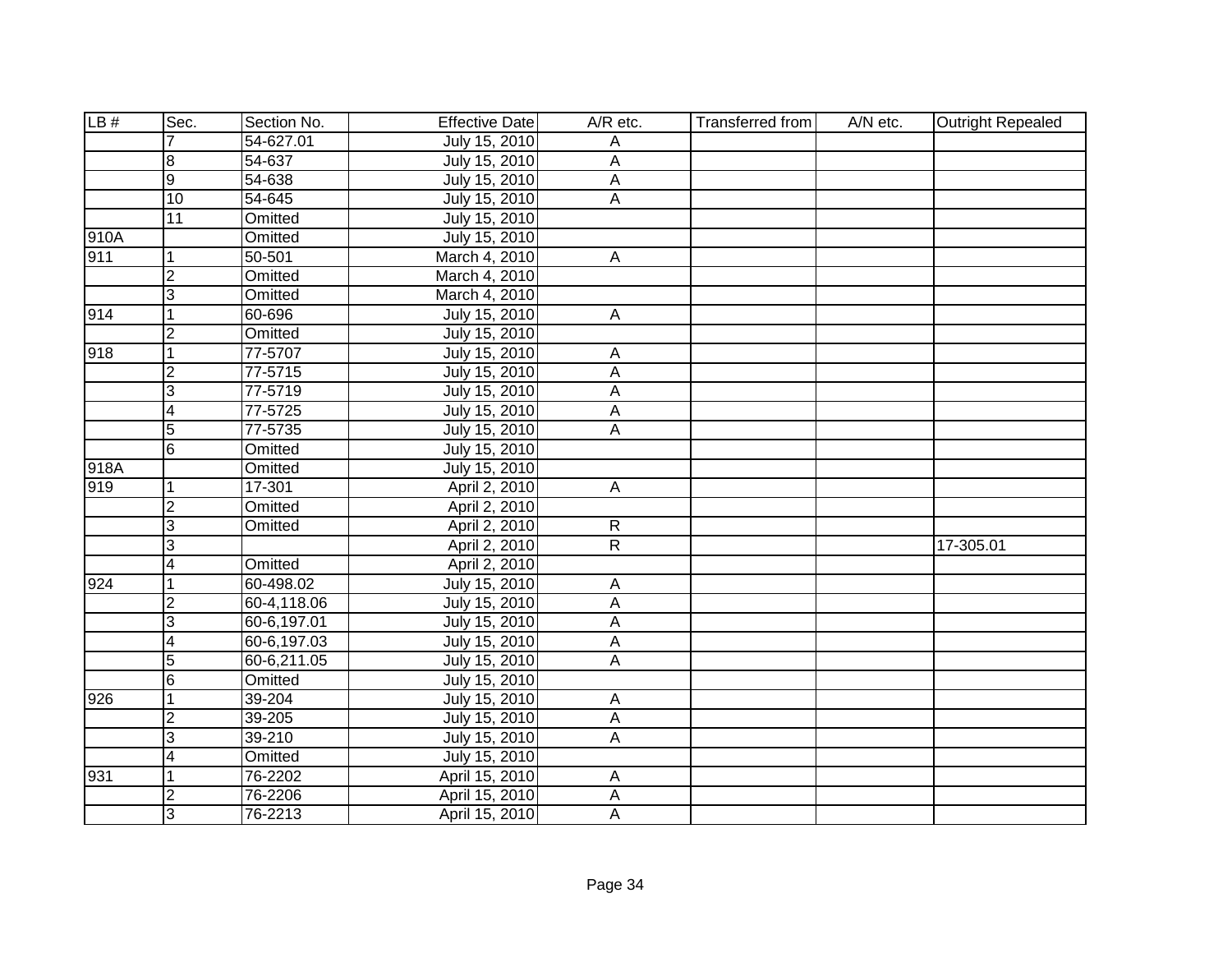| LB# | Sec.            | Section No. | <b>Effective Date</b> | $A/R$ etc.     | <b>Transferred from</b> | A/N etc. | <b>Outright Repealed</b> |
|-----|-----------------|-------------|-----------------------|----------------|-------------------------|----------|--------------------------|
|     | 4               | 76-2213.01  | April 15, 2010        | Α              |                         |          |                          |
|     | $\overline{5}$  | 76-2216     | April 15, 2010        | Α              |                         |          |                          |
|     | $6\phantom{.}6$ | 76-2221     | April 15, 2010        | A              |                         |          |                          |
|     | $\overline{7}$  | 76-2223     | April 15, 2010        | $\overline{A}$ |                         |          |                          |
|     | 8               | 76-2225     | April 15, 2010        | A              |                         |          |                          |
|     | 9               | 76-2228     | April 15, 2010        | Α              |                         |          |                          |
|     | 10              | 76-2228.01  | April 15, 2010        | $\overline{A}$ |                         |          |                          |
|     | 11              | 76-2229     | April 15, 2010        | А              |                         |          |                          |
|     | $\overline{12}$ | 76-2229.01  | April 15, 2010        | А              |                         |          |                          |
|     | $\overline{13}$ | 76-2230     | April 15, 2010        | A              |                         |          |                          |
|     | $\overline{14}$ | 76-2231.01  | April 15, 2010        | А              |                         |          |                          |
|     | 15              | 76-2232     | April 15, 2010        | A              |                         |          |                          |
|     | 16              | 76-2233     | April 15, 2010        | A              |                         |          |                          |
|     | $\overline{17}$ | 76-2233.01  | April 15, 2010        | A              |                         |          |                          |
|     | $\overline{18}$ | 76-2233.02  | April 15, 2010        | А              |                         |          |                          |
|     | 19              | 76-2236     | April 15, 2010        | A              |                         |          |                          |
|     | 20              | 76-2237     | April 15, 2010        | Α              |                         |          |                          |
|     | $\overline{21}$ | 76-2238     | April 15, 2010        | A              |                         |          |                          |
|     | $\overline{22}$ | 76-2240     | April 15, 2010        | Α              |                         |          |                          |
|     | 23              | 76-2241     | April 15, 2010        | Α              |                         |          |                          |
|     | $\overline{24}$ | 76-2249     | April 15, 2010        | А              |                         |          |                          |
|     | $\overline{25}$ | 77-5004     | April 15, 2010        | A              |                         |          |                          |
|     | $\overline{26}$ | 81-885      | April 15, 2010        | Α              |                         |          |                          |
|     | $\overline{27}$ | 81-885.01   | April 15, 2010        | А              |                         |          |                          |
|     | 28              | 81-885.16   | April 15, 2010        | $\mathsf{N}$   |                         |          |                          |
|     | 29              | Omitted     | April 15, 2010        |                |                         |          |                          |
|     | 30              | Omitted     | April 15, 2010        | $\overline{R}$ |                         |          |                          |
|     | 30              |             | April 15, 2010        | $\overline{R}$ |                         |          | 76-2207                  |
|     | 30              |             | April 15, 2010        | $\overline{R}$ |                         |          | 76-2209                  |
|     | 30              |             | April 15, 2010        | R              |                         |          | 76-2211                  |
|     | 31              | Omitted     | April 15, 2010        |                |                         |          |                          |
| 933 | 1               | 60-149      | July 15, 2010         | $\overline{A}$ |                         |          |                          |
|     | $\overline{2}$  | Omitted     | July 15, 2010         |                |                         |          |                          |
| 934 | 1               | 35-1402     | July 15, 2010         | A              |                         |          |                          |
|     | $\overline{2}$  | Omitted     | July 15, 2010         |                |                         |          |                          |
| 935 | 1               | Omitted     | April 2, 2010         |                |                         |          |                          |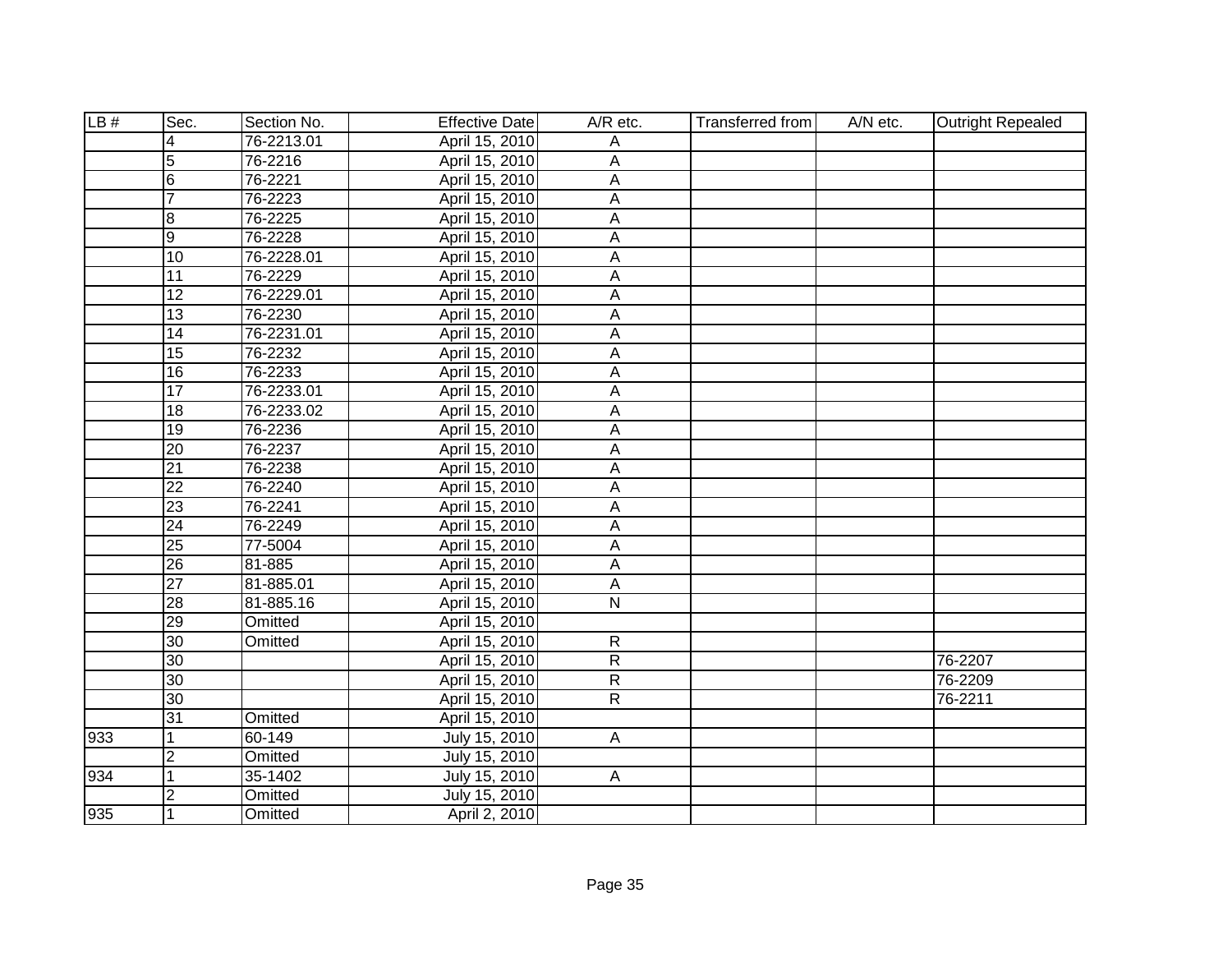| LB# | Sec.                    | Section No.    | <b>Effective Date</b> | A/R etc.  | Transferred from | A/N etc. | <b>Outright Repealed</b> |
|-----|-------------------------|----------------|-----------------------|-----------|------------------|----------|--------------------------|
|     | $\overline{2}$          | Omitted        | April 2, 2010         |           |                  |          |                          |
|     | 3                       | <b>Omitted</b> | April 2, 2010         |           |                  |          |                          |
|     | $\overline{\mathbf{4}}$ | <b>Omitted</b> | April 2, 2010         |           |                  |          |                          |
|     | $\overline{5}$          | Omitted        | April 2, 2010         |           |                  |          |                          |
|     | $6\phantom{.}6$         | Omitted        | April 2, 2010         |           |                  |          |                          |
|     | $\overline{7}$          | Omitted        | April 2, 2010         |           |                  |          |                          |
|     | 8                       | Omitted        | April 2, 2010         |           |                  |          |                          |
|     | $\overline{9}$          | Omitted        | April 2, 2010         |           |                  |          |                          |
|     | $\overline{10}$         | Omitted        | April 2, 2010         |           |                  |          |                          |
|     | 11                      | Omitted        | April 2, 2010         |           |                  |          |                          |
|     | $\overline{12}$         | Omitted        | April 2, 2010         |           |                  |          |                          |
|     | $\overline{13}$         | Omitted        | April 2, 2010         |           |                  |          |                          |
|     | $\overline{14}$         | Omitted        | April 2, 2010         |           |                  |          |                          |
|     | $\overline{15}$         | Omitted        | April 2, 2010         |           |                  |          |                          |
|     | 16                      | Omitted        | April 2, 2010         |           |                  |          |                          |
|     | $\overline{17}$         | Omitted        | April 2, 2010         |           |                  |          |                          |
|     | 18                      | Omitted        | April 2, 2010         |           |                  |          |                          |
|     | $\overline{19}$         | Omitted        | April 2, 2010         |           |                  |          |                          |
|     | 20                      | 90-518         | April 2, 2010         | ${\sf N}$ |                  |          |                          |
|     | $\overline{21}$         | Omitted        | April 2, 2010         |           |                  |          |                          |
|     | $\overline{22}$         | Omitted        | April 2, 2010         |           |                  |          |                          |
|     | $\overline{23}$         | Omitted        | April 2, 2010         |           |                  |          |                          |
|     | $\overline{24}$         | Omitted        | April 2, 2010         |           |                  |          |                          |
|     | 25                      | Omitted        | April 2, 2010         |           |                  |          |                          |
|     | $\overline{26}$         | Omitted        | April 2, 2010         |           |                  |          |                          |
|     | $\overline{27}$         | Omitted        | April 2, 2010         |           |                  |          |                          |
|     | 28                      | Omitted        | April 2, 2010         |           |                  |          |                          |
|     | $\overline{29}$         | <b>Omitted</b> | April 2, 2010         |           |                  |          |                          |
|     | 30                      | Omitted        | April 2, 2010         |           |                  |          |                          |
|     | 31                      | Omitted        | April 2, 2010         |           |                  |          |                          |
|     | 32                      | Omitted        | April 2, 2010         |           |                  |          |                          |
|     | 33                      | Omitted        | April 2, 2010         |           |                  |          |                          |
|     | $\overline{34}$         | Omitted        | April 2, 2010         |           |                  |          |                          |
|     | 35                      | Omitted        | April 2, 2010         |           |                  |          |                          |
|     | $\overline{36}$         | Omitted        | April 2, 2010         |           |                  |          |                          |
|     | 37                      | Omitted        | April 2, 2010         |           |                  |          |                          |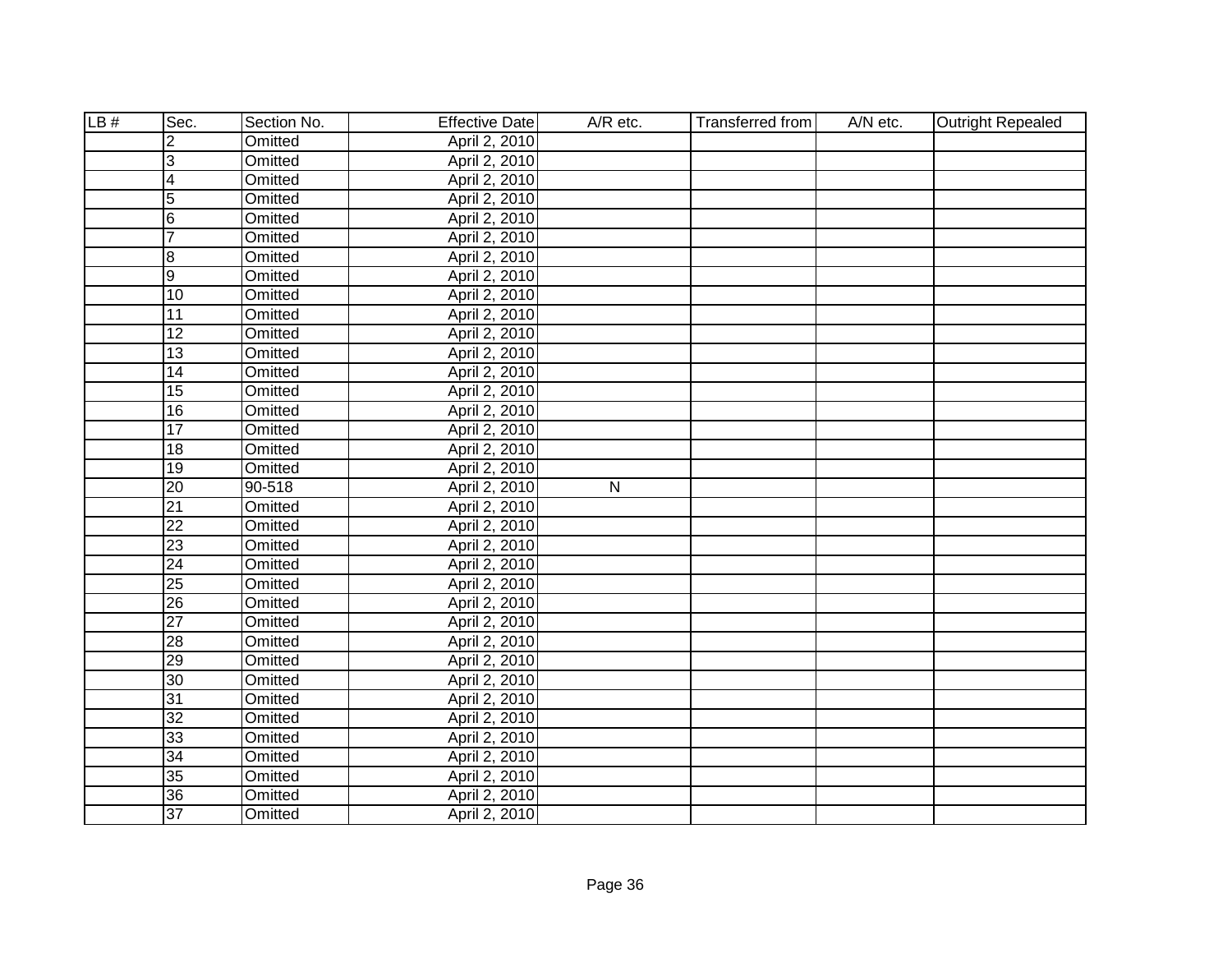| LB# | Sec.            | Section No.    | <b>Effective Date</b> | A/R etc. | Transferred from | A/N etc. | <b>Outright Repealed</b> |
|-----|-----------------|----------------|-----------------------|----------|------------------|----------|--------------------------|
|     | 38              | Omitted        | April 2, 2010         |          |                  |          |                          |
|     | 39              | <b>Omitted</b> | April 2, 2010         |          |                  |          |                          |
|     | 40              | <b>Omitted</b> | April 2, 2010         |          |                  |          |                          |
|     | 41              | Omitted        | April 2, 2010         |          |                  |          |                          |
|     | 42              | Omitted        | April 2, 2010         |          |                  |          |                          |
|     | 43              | Omitted        | April 2, 2010         |          |                  |          |                          |
|     | 44              | Omitted        | April 2, 2010         |          |                  |          |                          |
|     | 45              | Omitted        | April 2, 2010         |          |                  |          |                          |
|     | 46              | Omitted        | April 2, 2010         |          |                  |          |                          |
|     | $\overline{47}$ | Omitted        | April 2, 2010         |          |                  |          |                          |
|     | 48              | Omitted        | April 2, 2010         |          |                  |          |                          |
|     | 49              | Omitted        | April 2, 2010         |          |                  |          |                          |
|     | 50              | Omitted        | April 2, 2010         |          |                  |          |                          |
|     | 51              | Omitted        | April 2, 2010         |          |                  |          |                          |
|     | 52              | Omitted        | April 2, 2010         |          |                  |          |                          |
|     | 53              | Omitted        | April 2, 2010         |          |                  |          |                          |
|     | 54              | Omitted        | April 2, 2010         |          |                  |          |                          |
|     | 55              | Omitted        | April 2, 2010         |          |                  |          |                          |
|     | 56              | Omitted        | April 2, 2010         |          |                  |          |                          |
|     | 57              | Omitted        | April 2, 2010         |          |                  |          |                          |
|     | 58              | Omitted        | April 2, 2010         |          |                  |          |                          |
|     | 59              | Omitted        | April 2, 2010         |          |                  |          |                          |
|     | 60              | Omitted        | April 2, 2010         |          |                  |          |                          |
|     | 61              | Omitted        | April 2, 2010         |          |                  |          |                          |
|     | 62              | Omitted        | April 2, 2010         |          |                  |          |                          |
|     | 63              | Omitted        | April 2, 2010         |          |                  |          |                          |
|     | 64              | Omitted        | April 2, 2010         |          |                  |          |                          |
|     | 65              | Omitted        | April 2, 2010         |          |                  |          |                          |
|     | 66              | Omitted        | April 2, 2010         |          |                  |          |                          |
|     | 67              | Omitted        | April 2, 2010         |          |                  |          |                          |
|     | 68              | Omitted        | April 2, 2010         |          |                  |          |                          |
|     | 69              | Omitted        | April 2, 2010         |          |                  |          |                          |
|     | 70              | Omitted        | April 2, 2010         |          |                  |          |                          |
|     | $\overline{71}$ | Omitted        | April 2, 2010         |          |                  |          |                          |
|     | $\overline{72}$ | Omitted        | April 2, 2010         |          |                  |          |                          |
|     | 73              | Omitted        | April 2, 2010         |          |                  |          |                          |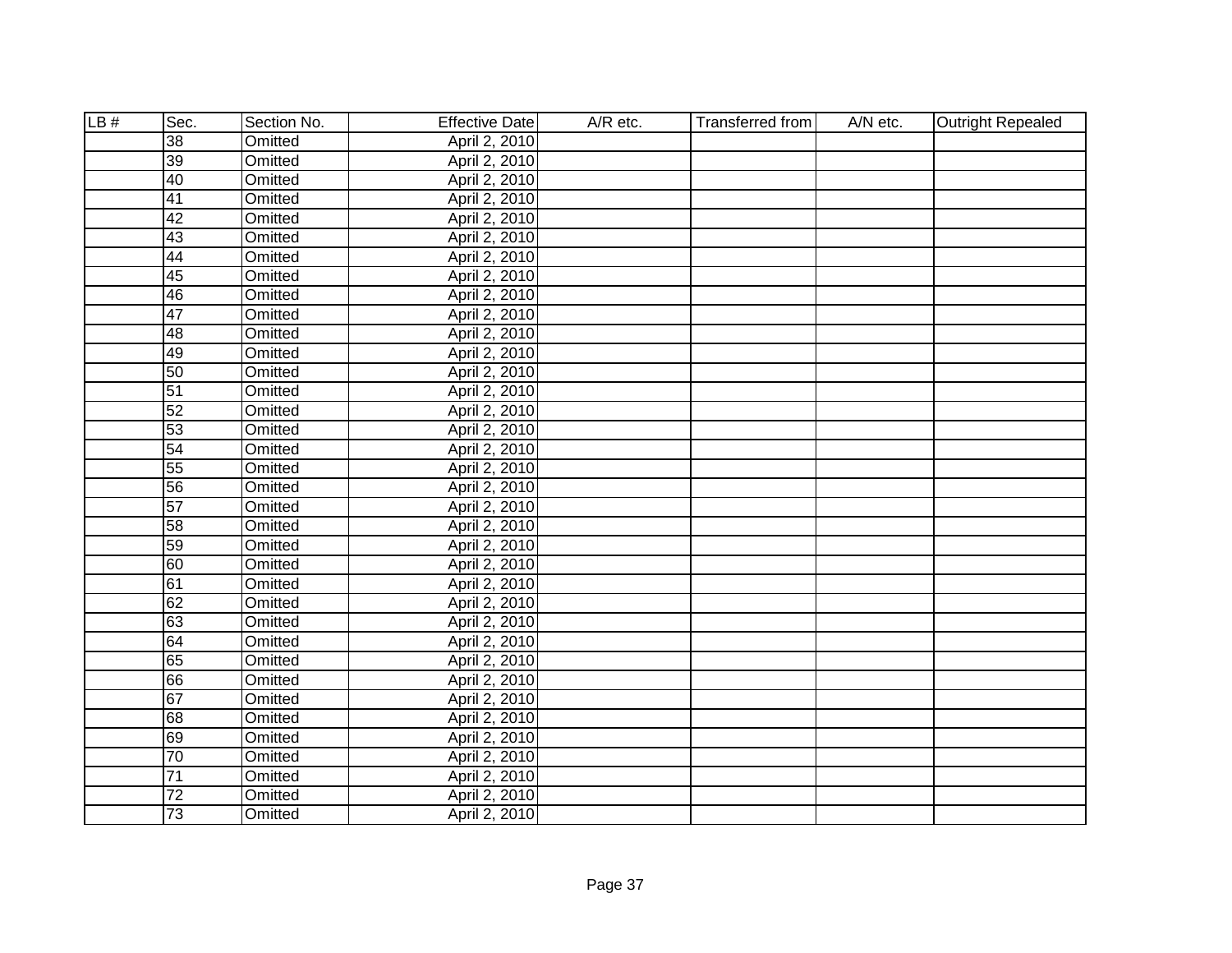| LB# | Sec.            | Section No.    | <b>Effective Date</b> | A/R etc. | Transferred from | A/N etc. | <b>Outright Repealed</b> |
|-----|-----------------|----------------|-----------------------|----------|------------------|----------|--------------------------|
|     | $\overline{74}$ | Omitted        | April 2, 2010         |          |                  |          |                          |
|     | $\overline{75}$ | Omitted        | April 2, 2010         |          |                  |          |                          |
|     | 76              | <b>Omitted</b> | April 2, 2010         |          |                  |          |                          |
|     | $\overline{77}$ | Omitted        | April 2, 2010         |          |                  |          |                          |
|     | 78              | Omitted        | April 2, 2010         |          |                  |          |                          |
|     | 79              | Omitted        | April 2, 2010         |          |                  |          |                          |
|     | 80              | Omitted        | April 2, 2010         |          |                  |          |                          |
|     | $\overline{81}$ | Omitted        | April 2, 2010         |          |                  |          |                          |
|     | 82              | Omitted        | April 2, 2010         |          |                  |          |                          |
|     | 83              | Omitted        | April 2, 2010         |          |                  |          |                          |
|     | 84              | Omitted        | April 2, 2010         |          |                  |          |                          |
|     | 85              | Omitted        | April 2, 2010         |          |                  |          |                          |
|     | 86              | Omitted        | April 2, 2010         |          |                  |          |                          |
|     | 87              | Omitted        | April 2, 2010         |          |                  |          |                          |
|     | 88              | Omitted        | April 2, 2010         |          |                  |          |                          |
|     | 89              | Omitted        | April 2, 2010         |          |                  |          |                          |
|     | 90              | Omitted        | April 2, 2010         |          |                  |          |                          |
|     | 91              | Omitted        | April 2, 2010         |          |                  |          |                          |
|     | 92              | Omitted        | April 2, 2010         |          |                  |          |                          |
|     | 93              | Omitted        | April 2, 2010         |          |                  |          |                          |
|     | 94              | Omitted        | April 2, 2010         |          |                  |          |                          |
|     | 95              | Omitted        | April 2, 2010         |          |                  |          |                          |
|     | 96              | Omitted        | April 2, 2010         |          |                  |          |                          |
|     | 97              | Omitted        | April 2, 2010         |          |                  |          |                          |
|     | 98              | Omitted        | April 2, 2010         |          |                  |          |                          |
|     | 99              | Omitted        | April 2, 2010         |          |                  |          |                          |
|     | 100             | <b>Omitted</b> | April 2, 2010         |          |                  |          |                          |
|     | 101             | Omitted        | April 2, 2010         |          |                  |          |                          |
|     | 102             | Omitted        | April 2, 2010         |          |                  |          |                          |
|     | 103             | <b>Omitted</b> | April 2, 2010         |          |                  |          |                          |
|     | 104             | Omitted        | April 2, 2010         |          |                  |          |                          |
|     | 105             | Omitted        | April 2, 2010         |          |                  |          |                          |
|     | 106             | Omitted        | April 2, 2010         |          |                  |          |                          |
|     | 107             | Omitted        | April 2, 2010         |          |                  |          |                          |
|     | 108             | Omitted        | April 2, 2010         |          |                  |          |                          |
|     | 109             | Omitted        | April 2, 2010         |          |                  |          |                          |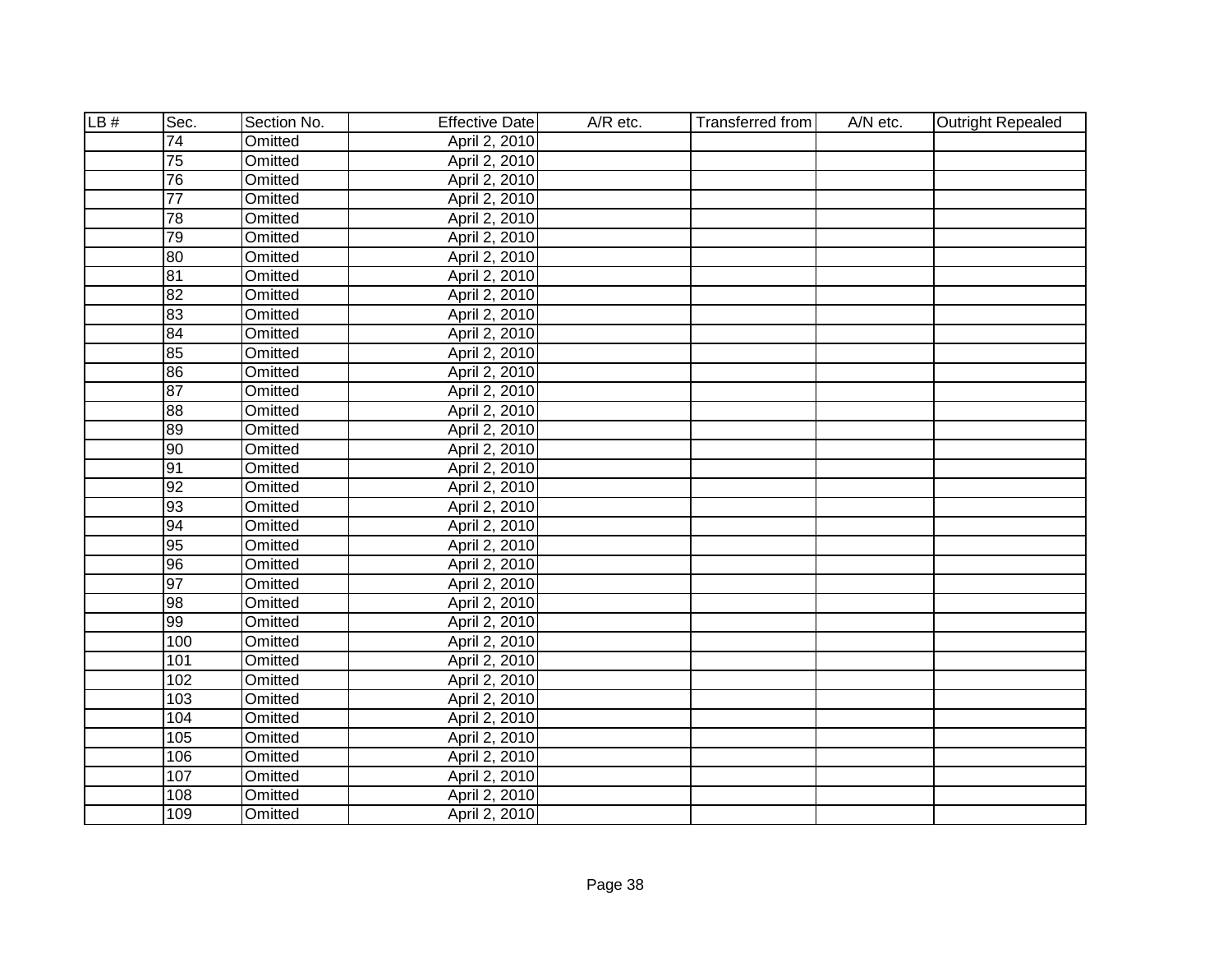| LB#  | Sec.             | Section No.    | <b>Effective Date</b> | A/R etc.                | Transferred from | A/N etc. | <b>Outright Repealed</b> |
|------|------------------|----------------|-----------------------|-------------------------|------------------|----------|--------------------------|
|      | 110              | Omitted        | April 2, 2010         |                         |                  |          |                          |
|      | 111              | Omitted        | April 2, 2010         |                         |                  |          |                          |
|      | 112              | <b>Omitted</b> | April 2, 2010         |                         |                  |          |                          |
|      | 113              | <b>Omitted</b> | April 2, 2010         |                         |                  |          |                          |
|      | 114              | <b>Omitted</b> | April 2, 2010         |                         |                  |          |                          |
|      | 115              | Omitted        | April 2, 2010         |                         |                  |          |                          |
|      | 116              | Omitted        | April 2, 2010         |                         |                  |          |                          |
|      | 117              | Omitted        | April 2, 2010         |                         |                  |          |                          |
|      | 118              | Omitted        | April 2, 2010         |                         |                  |          |                          |
|      | 119              | Omitted        | April 2, 2010         |                         |                  |          |                          |
|      | 120              | Omitted        | April 2, 2010         |                         |                  |          |                          |
|      | 121              | Omitted        | April 2, 2010         |                         |                  |          |                          |
|      | 122              | Omitted        | April 2, 2010         |                         |                  |          |                          |
|      | 123              | Omitted        | April 2, 2010         |                         |                  |          |                          |
|      | 124              | Omitted        | April 2, 2010         |                         |                  |          |                          |
|      | 125              | Omitted        | April 2, 2010         |                         |                  |          |                          |
|      | 126              | Omitted        | April 2, 2010         |                         |                  |          |                          |
|      | $\overline{127}$ | Omitted        | April 2, 2010         |                         |                  |          |                          |
|      | 128              | 90-519         | April 2, 2010         | $\mathsf{N}$            |                  |          |                          |
|      | 129              | 90-520         | April 2, 2010         | $\mathsf{N}$            |                  |          |                          |
|      | 130              | Omitted        | April 2, 2010         |                         |                  |          |                          |
|      | 131              | Omitted        | April 2, 2010         |                         |                  |          |                          |
| 937  | 1                | 32-546.01      | April 6, 2010         | A                       |                  |          |                          |
|      | $\overline{2}$   | Omitted        | April 6, 2010         |                         |                  |          |                          |
|      | $\overline{3}$   | Omitted        | April 6, 2010         |                         |                  |          |                          |
| 937A | 1                | 90-519         | April 6, 2010         | $\overline{N}$          |                  |          |                          |
|      | $\overline{2}$   | Omitted        | April 6, 2010         |                         |                  |          |                          |
|      | 3                | Omitted        | April 6, 2010         |                         |                  |          |                          |
| 943  | 1                | 19-1825        | April 2, 2010         | Α                       |                  |          |                          |
|      | $\overline{2}$   | 19-1826        | April 2, 2010         | $\overline{A}$          |                  |          |                          |
|      | 3                | 19-1848        | April 2, 2010         | $\overline{\mathsf{N}}$ |                  |          |                          |
|      | $\overline{4}$   | Omitted        | April 2, 2010         |                         |                  |          |                          |
|      | $\overline{5}$   | Omitted        | April 2, 2010         |                         |                  |          |                          |
| 945  | $\mathbf 1$      | 60-4,182       | July 15, 2010         | А                       |                  |          |                          |
|      | $\overline{c}$   | 60-601         | July 15, 2010         | A                       |                  |          |                          |
|      | 3                | 60-6,179.01    | July 15, 2010         | $\mathsf{N}$            |                  |          |                          |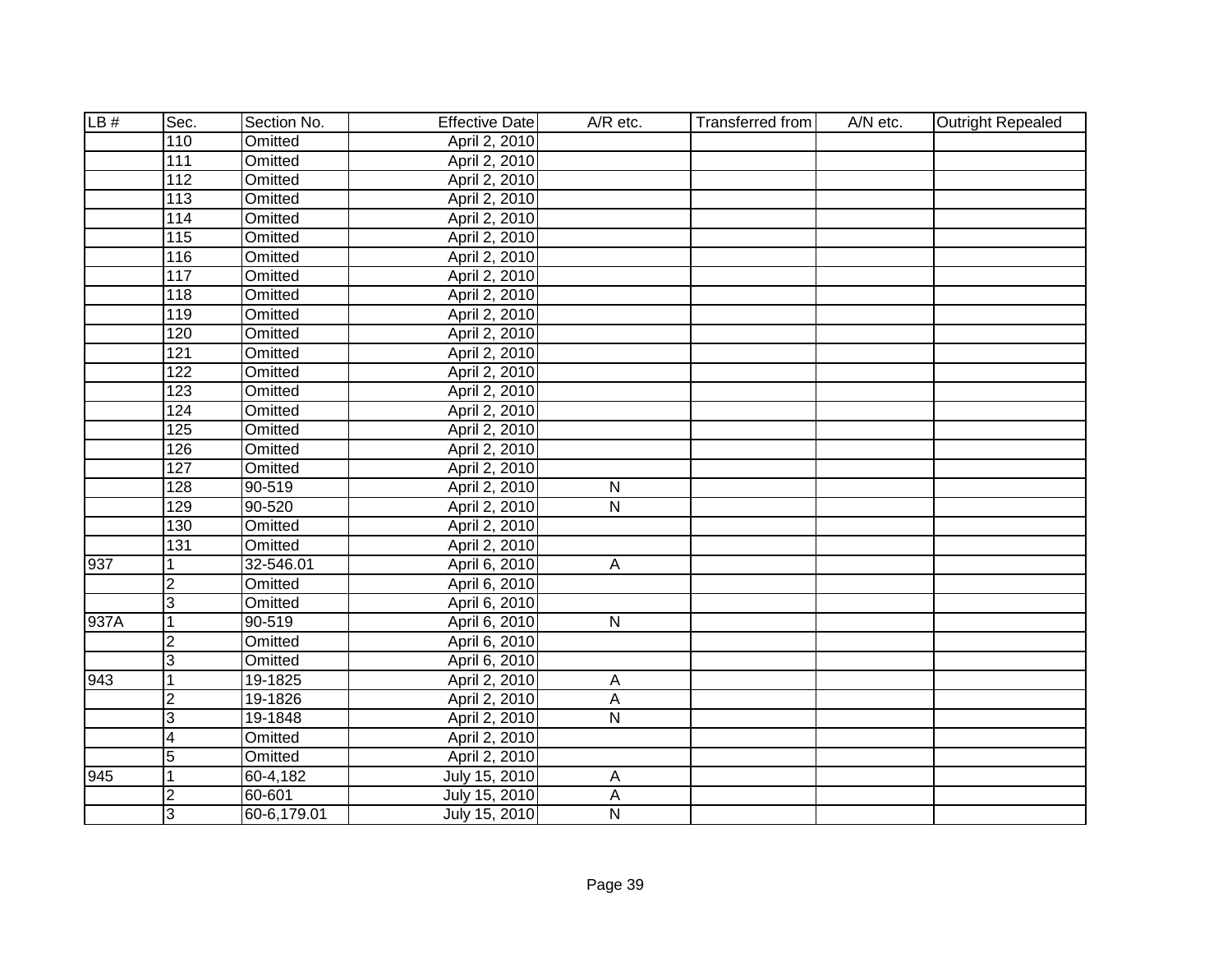| LB# | Sec.            | Section No. | <b>Effective Date</b> | $A/R$ etc.              | Transferred from | A/N etc. | Outright Repealed |
|-----|-----------------|-------------|-----------------------|-------------------------|------------------|----------|-------------------|
|     | 4               | Omitted     | July 15, 2010         |                         |                  |          |                   |
| 947 | 1               | 81-1201.04  | July 15, 2010         | A                       |                  |          |                   |
|     | $\overline{2}$  | 81-1201.18  | July 15, 2010         | $\overline{A}$          |                  |          |                   |
|     | 3               | Omitted     | July 15, 2010         |                         |                  |          |                   |
|     | 4               | Omitted     | July 15, 2010         | $\overline{R}$          |                  |          |                   |
|     | 4               |             | July 15, 2010         | R                       |                  |          | 81-1201.08        |
| 950 | 1               | 23-2306     | July 1, 2010          | A                       |                  |          |                   |
|     | $\overline{2}$  | 23-2308.01  | July 1, 2010          | A                       |                  |          |                   |
|     | $\overline{3}$  | 23-2309.01  | July 1, 2010          | A                       |                  |          |                   |
|     | 4               | 23-2310.04  | July 1, 2010          | А                       |                  |          |                   |
|     | 5               | 23-2310.05  | July 1, 2010          | A                       |                  |          |                   |
|     | $6\phantom{.}6$ | 23-2315.01  | July 1, 2010          | А                       |                  |          |                   |
|     | $\overline{7}$  | 23-2319.02  | July 1, 2010          | A                       |                  |          |                   |
|     | $\overline{8}$  | 24-701.01   | July 1, 2010          | A                       |                  |          |                   |
|     | g               | 24-703.01   | July 1, 2010          | $\overline{\mathsf{N}}$ |                  |          |                   |
|     | 10              | 24-710.07   | July 1, 2010          | А                       |                  |          |                   |
|     | $\overline{11}$ | 79-902      | July 1, 2010          | A                       |                  |          |                   |
|     | 12              | 79-910.01   | July 1, 2010          | A                       |                  |          |                   |
|     | 13              | 79-915      | July 1, 2010          | Α                       |                  |          |                   |
|     | 14              | 79-920      | July 1, 2010          | A                       |                  |          |                   |
|     | $\overline{15}$ | 79-947.01   | July 1, 2010          | А                       |                  |          |                   |
|     | $\overline{16}$ | 79-951      | July 1, 2010          | A                       |                  |          |                   |
|     | $\overline{17}$ | 79-978      | July 1, 2010          | A                       |                  |          |                   |
|     | 18              | 79-990      | July 1, 2010          | A                       |                  |          |                   |
|     | $\overline{19}$ | 81-2016     | July 1, 2010          | A                       |                  |          |                   |
|     | $\overline{20}$ | 81-2027.03  | July 1, 2010          | A                       |                  |          |                   |
|     | $\overline{21}$ | 84-1307     | July 1, 2010          | Α                       |                  |          |                   |
|     | $\overline{22}$ | 84-1309.02  | July 1, 2010          | A                       |                  |          |                   |
|     | $\overline{23}$ | 84-1310.01  | July 1, 2010          | A                       |                  |          |                   |
|     | $\overline{24}$ | 84-1311.03  | July 1, 2010          | $\overline{A}$          |                  |          |                   |
|     | $\overline{25}$ | 84-1314     | July 1, 2010          | $\overline{A}$          |                  |          |                   |
|     | $\overline{26}$ | 84-1321.01  | July 1, 2010          | A                       |                  |          |                   |
|     | $\overline{27}$ | 84-1323.01  | July 1, 2010          | A                       |                  |          |                   |
|     | 28              | 84-1504     | July 1, 2010          | A                       |                  |          |                   |
|     | $\overline{29}$ | Omitted     | July 1, 2010          |                         |                  |          |                   |
|     | 30              | Omitted     | July 1, 2010          |                         |                  |          |                   |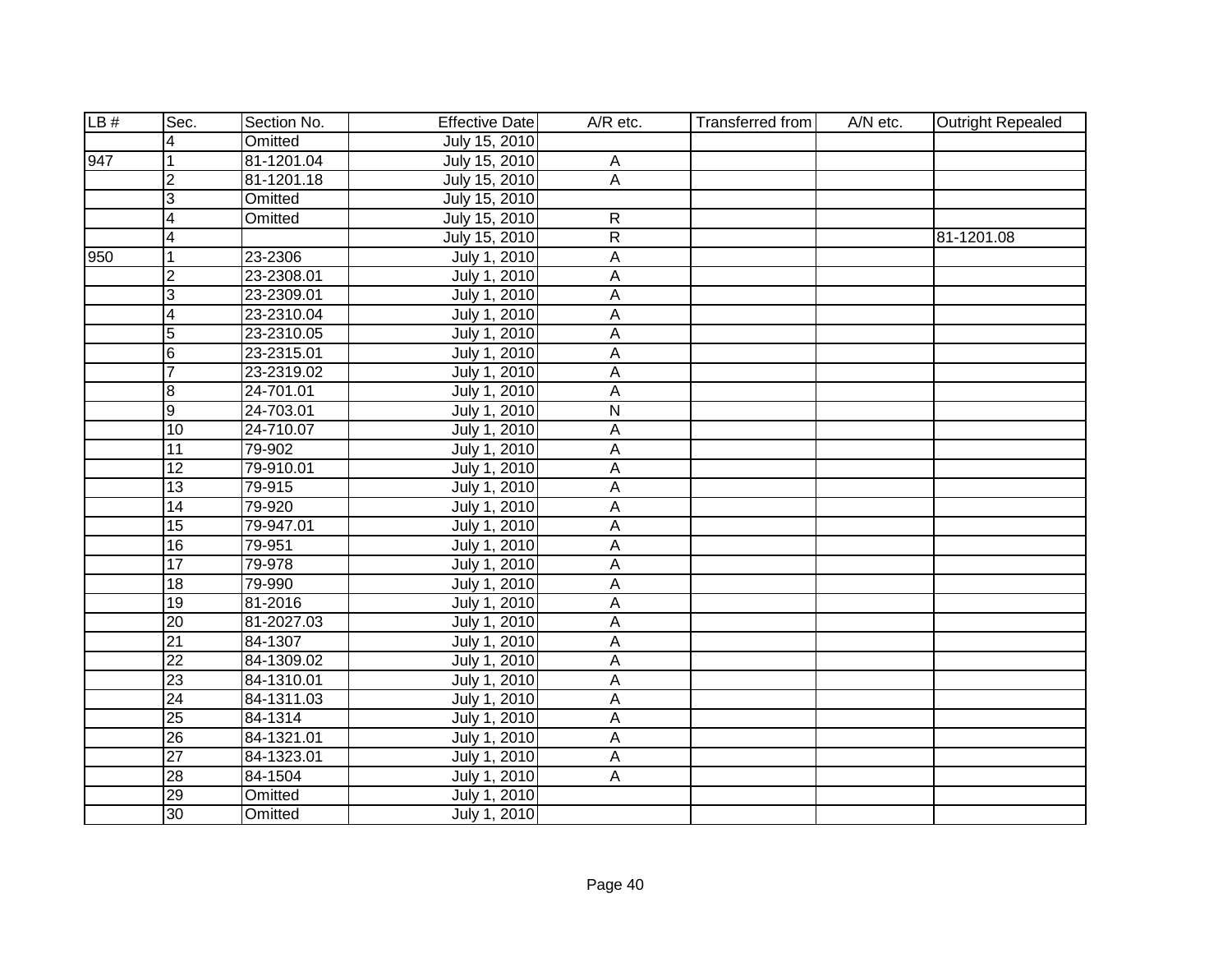| LB#  | Sec.                    | Section No. | <b>Effective Date</b> | $A/R$ etc.              | Transferred from | A/N etc. | <b>Outright Repealed</b> |
|------|-------------------------|-------------|-----------------------|-------------------------|------------------|----------|--------------------------|
|      | 31                      | Omitted     | July 1, 2010          |                         |                  |          |                          |
| 951  | 1                       | $32 - 101$  | July 15, 2010         | Α                       |                  |          |                          |
|      | $\overline{2}$          | 32-604      | July 15, 2010         | $\overline{A}$          |                  |          |                          |
|      | 3                       | 32-808      | July 15, 2010         | А                       |                  |          |                          |
|      | 4                       | 32-915      | July 15, 2010         | A                       |                  |          |                          |
|      | $\overline{5}$          | 32-939      | July 15, 2010         | $\overline{A}$          |                  |          |                          |
|      | $6\overline{6}$         | 32-939.02   | July 15, 2010         | $\overline{\mathsf{N}}$ |                  |          |                          |
|      | $\overline{7}$          | 85-903      | July 15, 2010         | ${\sf N}$               |                  |          |                          |
|      | ø                       | Omitted     | July 15, 2010         |                         |                  |          |                          |
|      | ОD                      | Omitted     | July 15, 2010         | $\mathsf{R}$            |                  |          |                          |
|      | $\overline{9}$          |             | July 15, 2010         | $\overline{R}$          |                  |          | 32-939.01                |
| 951A |                         | Omitted     | July 15, 2010         |                         |                  |          |                          |
| 956  | 1                       | 9-812       | July 1, 2010          | Α                       |                  |          |                          |
|      | $\overline{2}$          | 9-836.01    | July 1, 2010          | A                       |                  |          |                          |
|      | $\overline{3}$          | 85-1412     | July 1, 2010          | A                       |                  |          |                          |
|      | 4                       | 85-1901     | July 1, 2010          | А                       |                  |          |                          |
|      | $\overline{5}$          | 85-1902     | July 1, 2010          | А                       |                  |          |                          |
|      | $6\overline{6}$         | 85-1903     | July 1, 2010          | A                       |                  |          |                          |
|      | $\overline{7}$          | 85-1907     | July 1, 2010          | A                       |                  |          |                          |
|      | 8                       | 85-1908     | July 1, 2010          | A                       |                  |          |                          |
|      | $\overline{9}$          | 85-1909     | July 1, 2010          | Α                       |                  |          |                          |
|      | $\overline{10}$         | 85-1911     | July 1, 2010          | А                       |                  |          |                          |
|      | $\overline{11}$         | 85-1912     | July 1, 2010          | А                       |                  |          |                          |
|      | 12                      | 85-1913     | July 1, 2010          | A                       |                  |          |                          |
|      | 13                      | 85-1914     | July 1, 2010          | А                       |                  |          |                          |
|      | 14                      | 85-1915     | July 1, 2010          | A                       |                  |          |                          |
|      | 15                      | 85-1917     | July 1, 2010          | A                       |                  |          |                          |
|      | $\overline{16}$         | 85-1918     | July 1, 2010          | A                       |                  |          |                          |
|      | $\overline{17}$         | 85-1919     | July 1, 2010          | A                       |                  |          |                          |
|      | $\overline{18}$         | 85-1920     | July 1, 2010          | $\overline{A}$          |                  |          |                          |
|      | $\overline{19}$         | Omitted     | July 1, 2010          |                         |                  |          |                          |
|      | 20                      | Omitted     | July 1, 2010          |                         |                  |          |                          |
|      | 21                      | Omitted     | July 1, 2010          |                         |                  |          |                          |
| 961  | 1                       | 81-1201.21  | July 15, 2010         | A                       |                  |          |                          |
|      | $\overline{\mathbf{c}}$ | 81-1203     | July 15, 2010         | A                       |                  |          |                          |
|      | 3                       | 81-1205     | July 15, 2010         | A                       |                  |          |                          |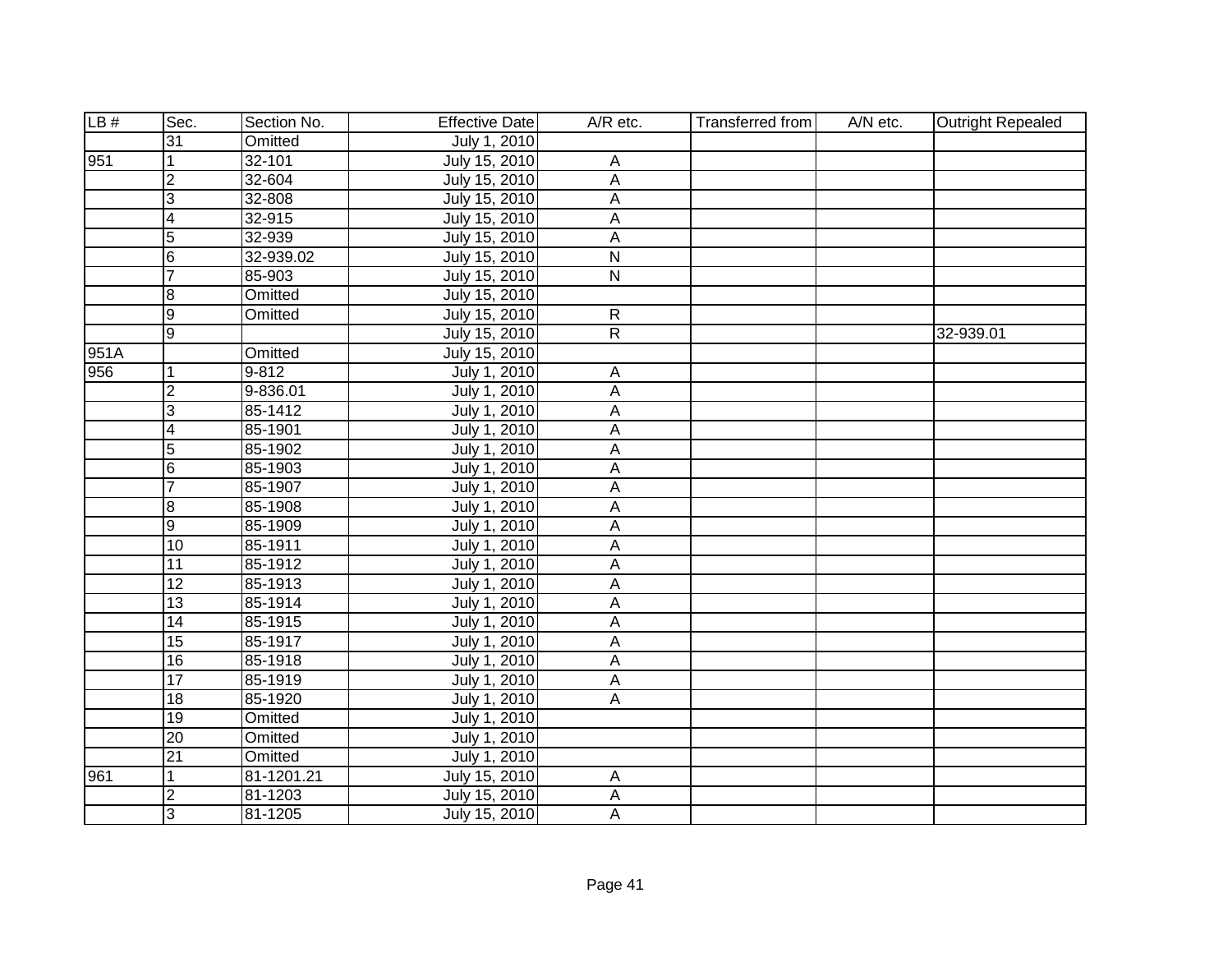| LB#  | Sec.                    | Section No. | <b>Effective Date</b> | A/R etc.                  | <b>Transferred from</b> | A/N etc. | <b>Outright Repealed</b> |
|------|-------------------------|-------------|-----------------------|---------------------------|-------------------------|----------|--------------------------|
|      | 4                       | 81-1207     | July 15, 2010         | A                         |                         |          |                          |
|      | $\overline{5}$          | Omitted     | July 15, 2010         |                           |                         |          |                          |
| 965  | $\overline{1}$          | 32-570      | July 15, 2010         | $\overline{A}$            |                         |          |                          |
|      | $\overline{2}$          | 79-1217     | July 15, 2010         | $\overline{A}$            |                         |          |                          |
|      | 3                       | Omitted     | July 15, 2010         |                           |                         |          |                          |
| 970  | $\mathbf{1}$            | 23-114.01   | July 15, 2010         | $\overline{A}$            |                         |          |                          |
|      | $\overline{2}$          | Omitted     | July 15, 2010         |                           |                         |          |                          |
| 975  | $\mathbf{1}$            | 13-2610     | July 15, 2010         | $\boldsymbol{\mathsf{A}}$ |                         |          |                          |
|      | $\overline{2}$          | Omitted     | July 15, 2010         |                           |                         |          |                          |
| 978  | $\mathbf{1}$            | 81-161      | July 15, 2010         | A                         |                         |          |                          |
|      | $\overline{2}$          | Omitted     | July 15, 2010         |                           |                         |          |                          |
| 986  | $\overline{1}$          | 2-5414      | July 15, 2010         | $\overline{A}$            |                         |          |                          |
|      | $\overline{2}$          | 2-5416      | July 15, 2010         | $\boldsymbol{\mathsf{A}}$ |                         |          |                          |
|      | $\overline{3}$          | 2-5419      | July 15, 2010         | A                         |                         |          |                          |
|      | 4                       | Omitted     | July 15, 2010         |                           |                         |          |                          |
| 987  | $\mathbf{1}$            | 81-1212     | July 15, 2010         | $\mathsf{N}$              |                         |          |                          |
| 987A | 1                       | Omitted     | April 15, 2010        |                           |                         |          |                          |
|      | $\overline{2}$          | 90-518      | April 15, 2010        | ${\sf N}$                 |                         |          |                          |
|      | 3                       | Omitted     | April 15, 2010        |                           |                         |          |                          |
|      | $\overline{4}$          | Omitted     | April 15, 2010        |                           |                         |          |                          |
| 993  | $\overline{1}$          | 61-218      | July 15, 2010         | $\overline{A}$            |                         |          |                          |
|      | $\overline{2}$          | Omitted     | July 15, 2010         |                           |                         |          |                          |
| 997  | $\overline{1}$          | 14-403.01   | July 15, 2010         | $\mathsf{N}$              |                         |          |                          |
|      | $\overline{2}$          | 15-1102     | July 15, 2010         | $\overline{A}$            |                         |          |                          |
|      | $\overline{3}$          | 19-903      | July 15, 2010         | $\mathsf{A}$              |                         |          |                          |
|      | $\overline{\mathbf{4}}$ | 23-114.02   | July 15, 2010         | A                         |                         |          |                          |
|      | $\overline{5}$          | Omitted     | July 15, 2010         |                           |                         |          |                          |
| 999  | $\mathbf{1}$            | $71 - 401$  | April 15, 2010        | $\overline{A}$            |                         |          |                          |
|      | $\overline{2}$          | 71-465      | April 15, 2010        | $\overline{N}$            |                         |          |                          |
|      | 3                       | Omitted     | April 15, 2010        |                           |                         |          |                          |
|      | $\overline{4}$          | Omitted     | April 15, 2010        |                           |                         |          |                          |
| 1002 | $\vert$ 1               | 81-2509     | July 15, 2010         | $\overline{\mathsf{N}}$   |                         |          |                          |
|      | $\overline{c}$          | 81-2510     | July 15, 2010         | $\overline{\mathsf{N}}$   |                         |          |                          |
|      | 3                       | 81-2511     | July 15, 2010         | $\overline{\mathsf{N}}$   |                         |          |                          |
|      | 4                       | 81-2512     | July 15, 2010         | $\overline{\mathsf{N}}$   |                         |          |                          |
|      | 5                       | 81-2513     | July 15, 2010         | $\mathsf{N}$              |                         |          |                          |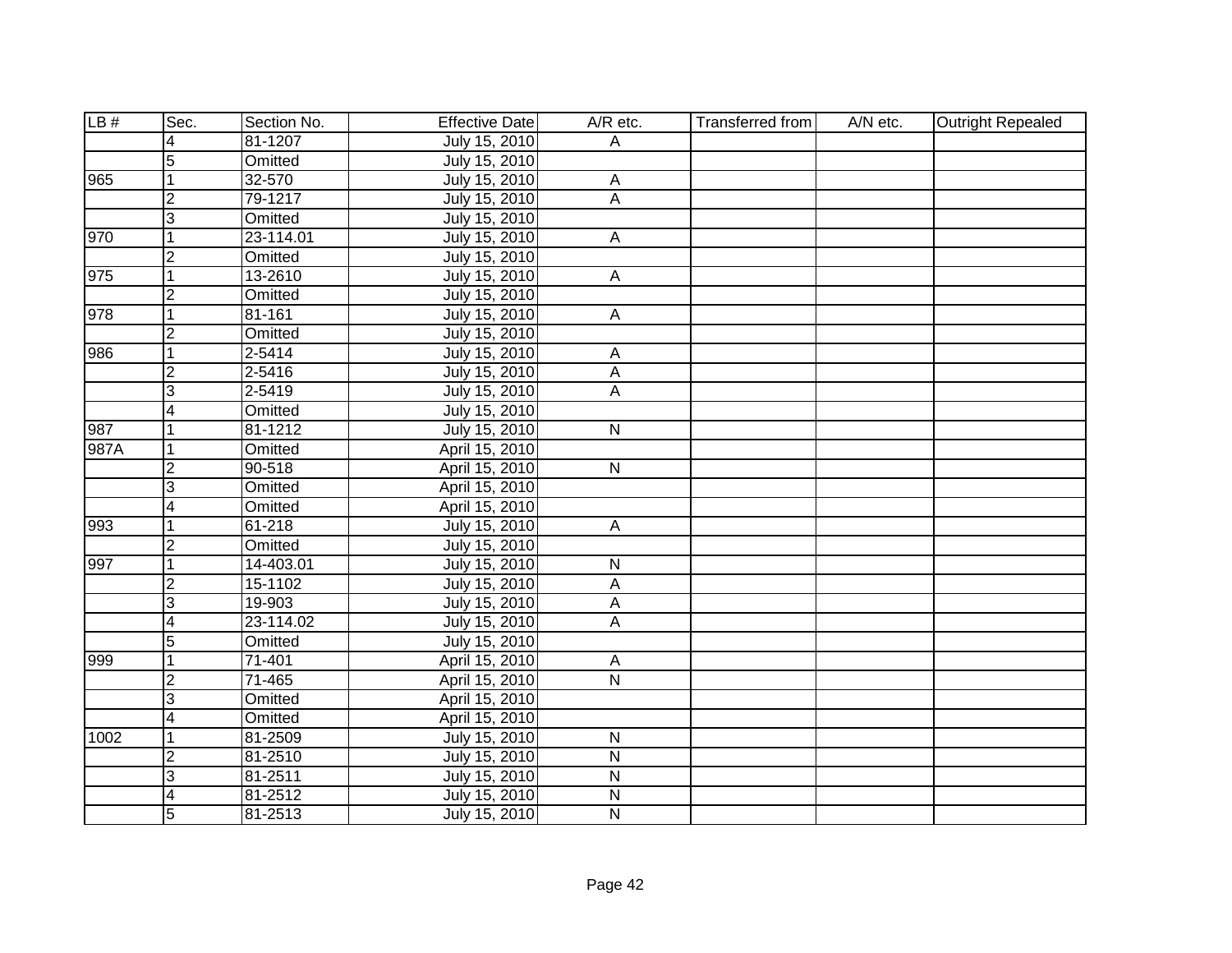| LB#   | Sec.                    | Section No. | <b>Effective Date</b> | $A/R$ etc.              | Transferred from | A/N etc. | <b>Outright Repealed</b> |
|-------|-------------------------|-------------|-----------------------|-------------------------|------------------|----------|--------------------------|
|       | 6                       | 81-2514     | July 15, 2010         | N                       |                  |          |                          |
|       | $\overline{7}$          | 81-2515     | July 15, 2010         | $\overline{N}$          |                  |          |                          |
|       | œ                       | 81-2504     | July 15, 2010         | $\overline{A}$          |                  |          |                          |
|       | g                       | Omitted     | July 15, 2010         |                         |                  |          |                          |
| 1002A |                         | Omitted     | July 15, 2010         |                         |                  |          |                          |
| 1006  | $\mathbf 1$             | 79-101      | July 15, 2010         | $\overline{A}$          |                  |          |                          |
|       | S.                      | 79-214      | July 15, 2010         | Α                       |                  |          |                          |
|       | $\overline{3}$          | Omitted     | July 15, 2010         |                         |                  |          |                          |
| 1010  | 1                       | 2-3234.02   | April 14, 2010        | N                       |                  |          |                          |
|       | $\overline{\mathbf{c}}$ | 2-3234.03   | April 14, 2010        | ${\sf N}$               |                  |          |                          |
|       | ဇာ                      | 2-3234.04   | April 14, 2010        | $\overline{\mathsf{N}}$ |                  |          |                          |
|       | $\overline{4}$          | 2-3234.05   | April 14, 2010        | ${\sf N}$               |                  |          |                          |
|       | 5                       | 2-3234.06   | April 14, 2010        | $\overline{\mathsf{N}}$ |                  |          |                          |
|       | 6                       | 2-3234.07   | April 14, 2010        | $\mathsf{N}$            |                  |          |                          |
|       | $\overline{7}$          | 2-3234.08   | April 14, 2010        | $\overline{\mathsf{N}}$ |                  |          |                          |
|       | ø                       | 2-3234.09   | April 14, 2010        | $\mathsf{N}$            |                  |          |                          |
|       | $\overline{9}$          | 2-3234      | April 14, 2010        | A                       |                  |          |                          |
|       | 10                      | Omitted     | April 14, 2010        |                         |                  |          |                          |
|       | 11                      | Omitted     | April 14, 2010        |                         |                  |          |                          |
|       | $\overline{12}$         | Omitted     | April 14, 2010        |                         |                  |          |                          |
| 1014  | 1                       | 79-309.01   | July 15, 2010         | $\mathsf{N}$            |                  |          |                          |
|       | $\overline{2}$          | 79-1018.01  | July 15, 2010         | A                       |                  |          |                          |
|       | 3                       | 79-1028.01  | July 15, 2010         | A                       |                  |          |                          |
|       | $\overline{\mathbf{4}}$ | 79-1035     | July 15, 2010         | A                       |                  |          |                          |
|       | $\overline{5}$          | Omitted     | July 15, 2010         |                         |                  |          |                          |
|       | 6                       | Omitted     | July 15, 2010         |                         |                  |          |                          |
| 1018  | $\mathbf{1}$            | 77-1001     | July 15, 2010         | $\mathsf{N}$            |                  |          |                          |
|       | $\overline{2}$          | 77-1002     | July 15, 2010         | $\overline{N}$          |                  |          |                          |
|       | 3                       | 77-1003     | July 15, 2010         | $\overline{\mathsf{N}}$ |                  |          |                          |
|       | $\overline{4}$          | 77-1004     | July 15, 2010         | $\overline{\mathsf{N}}$ |                  |          |                          |
|       | $\overline{5}$          | 77-1005     | July 15, 2010         | $\overline{\mathsf{N}}$ |                  |          |                          |
|       | 6                       | 77-1006     | July 15, 2010         | $\overline{\mathsf{N}}$ |                  |          |                          |
|       | $\overline{7}$          | 77-1007     | July 15, 2010         | $\overline{\mathsf{N}}$ |                  |          |                          |
|       | $\overline{8}$          | 77-1008     | July 15, 2010         | N                       |                  |          |                          |
|       | $\overline{9}$          | 77-1009     | July 15, 2010         | $\overline{\mathsf{N}}$ |                  |          |                          |
|       | 10                      | 77-1010     | July 15, 2010         | $\mathsf{N}$            |                  |          |                          |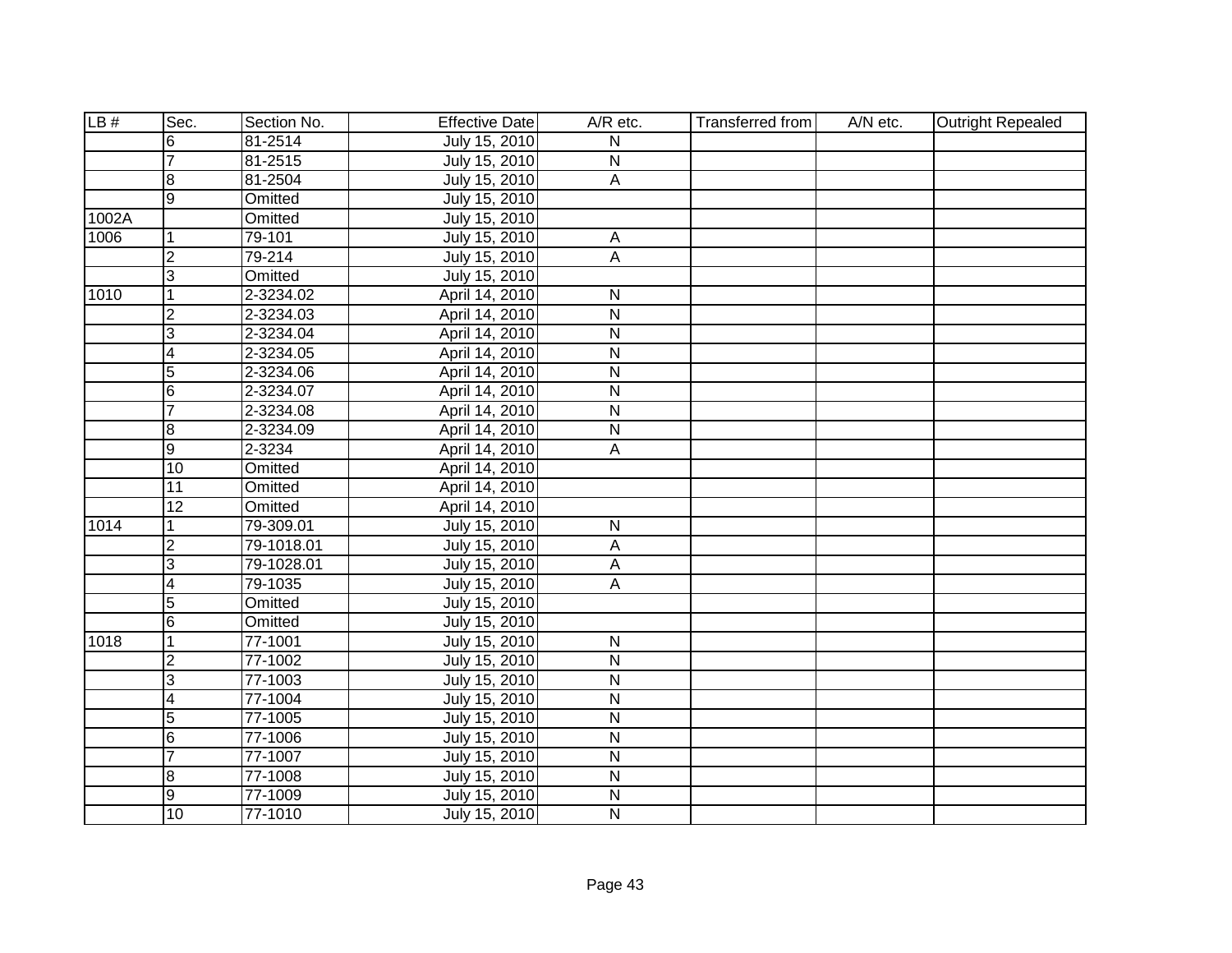| LB#  | Sec.            | Section No. | <b>Effective Date</b> | A/R etc.                | <b>Transferred from</b> | A/N etc. | <b>Outright Repealed</b> |
|------|-----------------|-------------|-----------------------|-------------------------|-------------------------|----------|--------------------------|
|      | 11              | 77-1011     | July 15, 2010         | N                       |                         |          |                          |
|      | $\overline{12}$ | 77-1012     | July 15, 2010         | $\overline{\mathsf{N}}$ |                         |          |                          |
|      | 13              | 77-1013     | July 15, 2010         | $\overline{\mathsf{N}}$ |                         |          |                          |
|      | 14              | 77-1014     | July 15, 2010         | $\overline{\mathsf{N}}$ |                         |          |                          |
|      | 15              | 77-1015     | July 15, 2010         | $\overline{\mathsf{N}}$ |                         |          |                          |
|      | 16              | 77-1016     | July 15, 2010         | $\overline{\mathsf{N}}$ |                         |          |                          |
|      | 17              | 77-1017     | July 15, 2010         | $\overline{N}$          |                         |          |                          |
|      | $\overline{18}$ | 77-1018     | July 15, 2010         | $\overline{\mathsf{N}}$ |                         |          |                          |
|      | 19              | 77-1019     | July 15, 2010         | ${\sf N}$               |                         |          |                          |
|      | $\overline{20}$ | 77-1020     | July 15, 2010         | $\overline{N}$          |                         |          |                          |
|      | $\overline{21}$ | 77-1021     | July 15, 2010         | $\overline{\mathsf{N}}$ |                         |          |                          |
|      | $\overline{22}$ | 77-1022     | July 15, 2010         | $\overline{\mathsf{N}}$ |                         |          |                          |
|      | 23              | 77-1023     | July 15, 2010         | $\overline{\mathsf{N}}$ |                         |          |                          |
|      | $\overline{24}$ | 77-1024     | July 15, 2010         | $\overline{N}$          |                         |          |                          |
|      | $\overline{25}$ | 77-1025     | July 15, 2010         | ${\sf N}$               |                         |          |                          |
|      | $\overline{26}$ | 77-1026     | July 15, 2010         | $\overline{N}$          |                         |          |                          |
|      | $\overline{27}$ | 77-1027     | July 15, 2010         | ${\sf N}$               |                         |          |                          |
|      | 28              | 77-1028     | July 15, 2010         | ${\sf N}$               |                         |          |                          |
|      | $\overline{29}$ | 77-1029     | July 15, 2010         | $\overline{\mathsf{N}}$ |                         |          |                          |
|      | $\overline{30}$ | 77-1030     | July 15, 2010         | ${\sf N}$               |                         |          |                          |
|      | 31              | 77-1031     | July 15, 2010         | ${\sf N}$               |                         |          |                          |
|      | $\overline{32}$ | 77-1032     | July 15, 2010         | N                       |                         |          |                          |
|      | 33              | 77-1033     | July 15, 2010         | N                       |                         |          |                          |
|      | $\overline{34}$ | 77-1034     | July 15, 2010         | N                       |                         |          |                          |
|      | $\overline{35}$ | 77-1035     | July 15, 2010         | $\overline{\mathsf{N}}$ |                         |          |                          |
|      | $\overline{36}$ | 18-2506     | July 15, 2010         | A                       |                         |          |                          |
|      | 37              | Omitted     | July 15, 2010         |                         |                         |          |                          |
| 1020 | 1               | 48-601      | July 1, 2011          | A                       |                         |          |                          |
|      | $\overline{2}$  | 48-602      | July 1, 2011          | A                       |                         |          |                          |
|      | 3               | 48-627      | July 1, 2011          | A                       |                         |          |                          |
|      | $\overline{4}$  | 48-628      | July 1, 2011          | A                       |                         |          |                          |
|      | $\overline{5}$  | 48-628.05   | July 1, 2011          | $\overline{\mathsf{N}}$ |                         |          |                          |
|      | $6\phantom{.}6$ | 48-652      | July 1, 2011          | $\mathsf{A}$            |                         |          |                          |
|      | $\overline{7}$  | Omitted     | July 1, 2011          |                         |                         |          |                          |
|      | 8               | Omitted     | July 1, 2011          |                         |                         |          |                          |
| 1036 | 1               | 71-4824     | January 1, 2011       | N                       |                         |          |                          |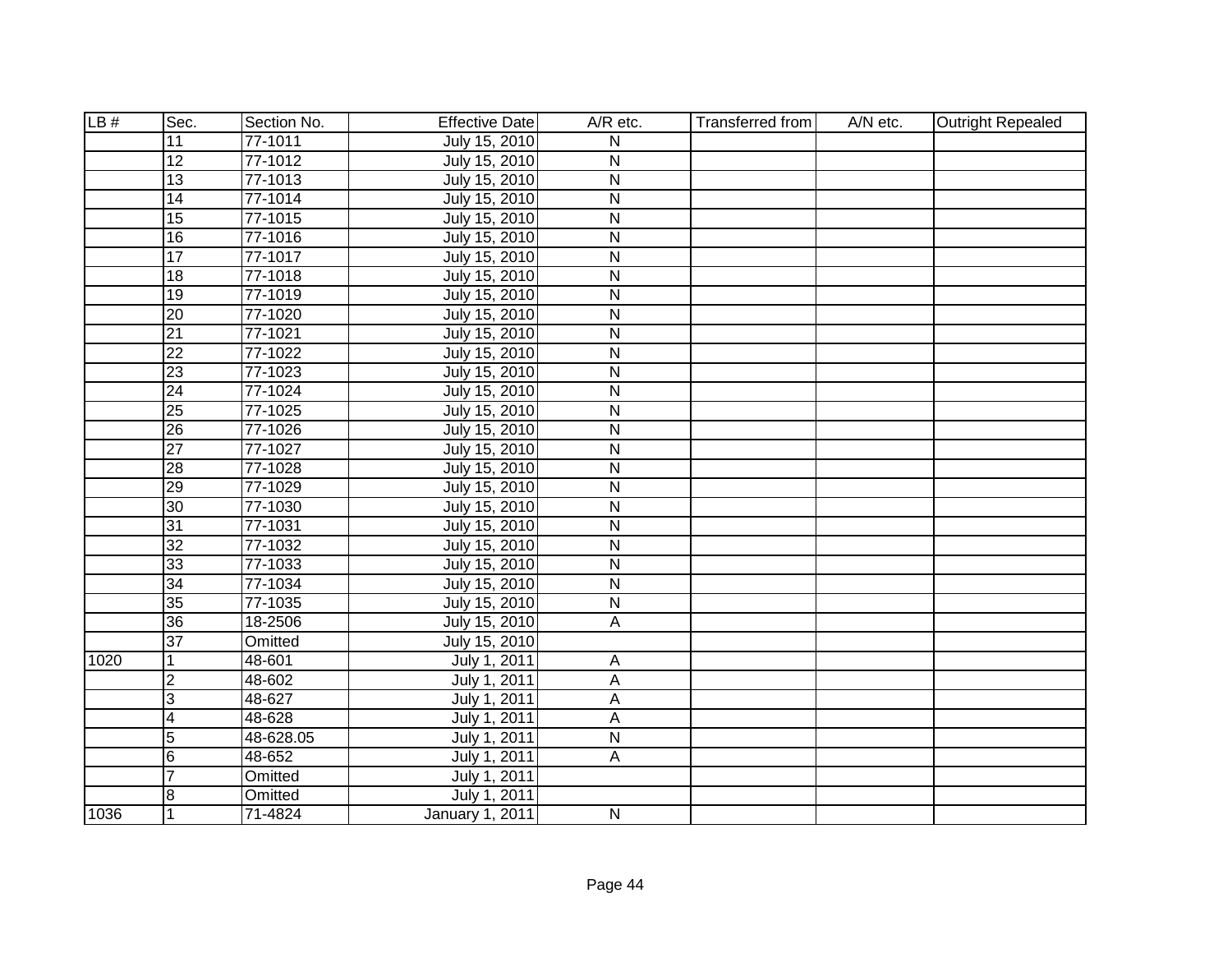| LB# | Sec.            | Section No. | <b>Effective Date</b>  | A/R etc.                | <b>Transferred from</b> | A/N etc. | <b>Outright Repealed</b> |
|-----|-----------------|-------------|------------------------|-------------------------|-------------------------|----------|--------------------------|
|     | $\overline{2}$  | 71-4825     | January 1, 2011        | N                       |                         |          |                          |
|     | 3               | 71-4826     | January 1, 2011        | $\overline{\mathsf{N}}$ |                         |          |                          |
|     | 4               | 71-4827     | January 1, 2011        | $\overline{\mathsf{N}}$ |                         |          |                          |
|     | $\overline{5}$  | 71-4828     | <b>January 1, 2011</b> | $\overline{\mathsf{N}}$ |                         |          |                          |
|     | $\overline{6}$  | 71-4829     | January 1, 2011        | $\overline{\mathsf{N}}$ |                         |          |                          |
|     | $\overline{7}$  | 71-4830     | January 1, 2011        | $\overline{\mathsf{N}}$ |                         |          |                          |
|     | 8               | 71-4831     | January 1, 2011        | $\overline{\mathsf{N}}$ |                         |          |                          |
|     | 9               | 71-4832     | January 1, 2011        | ${\sf N}$               |                         |          |                          |
|     | $\overline{10}$ | 71-4833     | January 1, 2011        | $\overline{\mathsf{N}}$ |                         |          |                          |
|     | 11              | 71-4834     | January 1, 2011        | $\overline{\mathsf{N}}$ |                         |          |                          |
|     | $\overline{12}$ | 71-4835     | January 1, 2011        | $\overline{\mathsf{N}}$ |                         |          |                          |
|     | 13              | 71-4836     | January 1, 2011        | $\overline{\mathsf{N}}$ |                         |          |                          |
|     | $\overline{14}$ | 71-4837     | January 1, 2011        | $\overline{N}$          |                         |          |                          |
|     | $\overline{15}$ | 71-4838     | January 1, 2011        | ${\sf N}$               |                         |          |                          |
|     | $\overline{16}$ | 71-4839     | January 1, 2011        | $\overline{\mathsf{N}}$ |                         |          |                          |
|     | $\overline{17}$ | 71-4840     | January 1, 2011        | ${\sf N}$               |                         |          |                          |
|     | 18              | 71-4841     | January 1, 2011        | ${\sf N}$               |                         |          |                          |
|     | 19              | 71-4842     | January 1, 2011        | $\overline{\mathsf{N}}$ |                         |          |                          |
|     | 20              | 71-4843     | January 1, 2011        | ${\sf N}$               |                         |          |                          |
|     | $\overline{21}$ | 71-4844     | January 1, 2011        | ${\sf N}$               |                         |          |                          |
|     | $\overline{22}$ | 71-4845     | January 1, 2011        | $\overline{\mathsf{N}}$ |                         |          |                          |
|     | $\overline{23}$ | 23-1825     | January 1, 2011        | Α                       |                         |          |                          |
|     | $\overline{24}$ | 23-1826     | January 1, 2011        | A                       |                         |          |                          |
|     | $\overline{25}$ | 23-1827     | January 1, 2011        | A                       |                         |          |                          |
|     | 26              | 23-1828     | January 1, 2011        | A                       |                         |          |                          |
|     | $\overline{27}$ | 23-1829     | January 1, 2011        | A                       |                         |          |                          |
|     | $\overline{28}$ | 23-1830     | January 1, 2011        | Α                       |                         |          |                          |
|     | $\overline{29}$ | 23-1831     | January 1, 2011        | A                       |                         |          |                          |
|     | 30              | 23-1832     | <b>January 1, 2011</b> | $\overline{\mathsf{A}}$ |                         |          |                          |
|     | 31              | 60-493      | January 1, 2011        | Α                       |                         |          |                          |
|     | 32              | 60-494      | January 1, 2011        | A                       |                         |          |                          |
|     | 33              | 60-495      | <b>January 1, 2011</b> | $\overline{\mathsf{A}}$ |                         |          |                          |
|     | $\overline{34}$ | 60-2907     | January 1, 2011        | A                       |                         |          |                          |
|     | 35              | 71-531      | January 1, 2011        | A                       |                         |          |                          |
|     | 36              | 71-4813     | January 1, 2011        | A                       |                         |          |                          |
|     | $\overline{37}$ | 71-4814     | January 1, 2011        | $\overline{A}$          |                         |          |                          |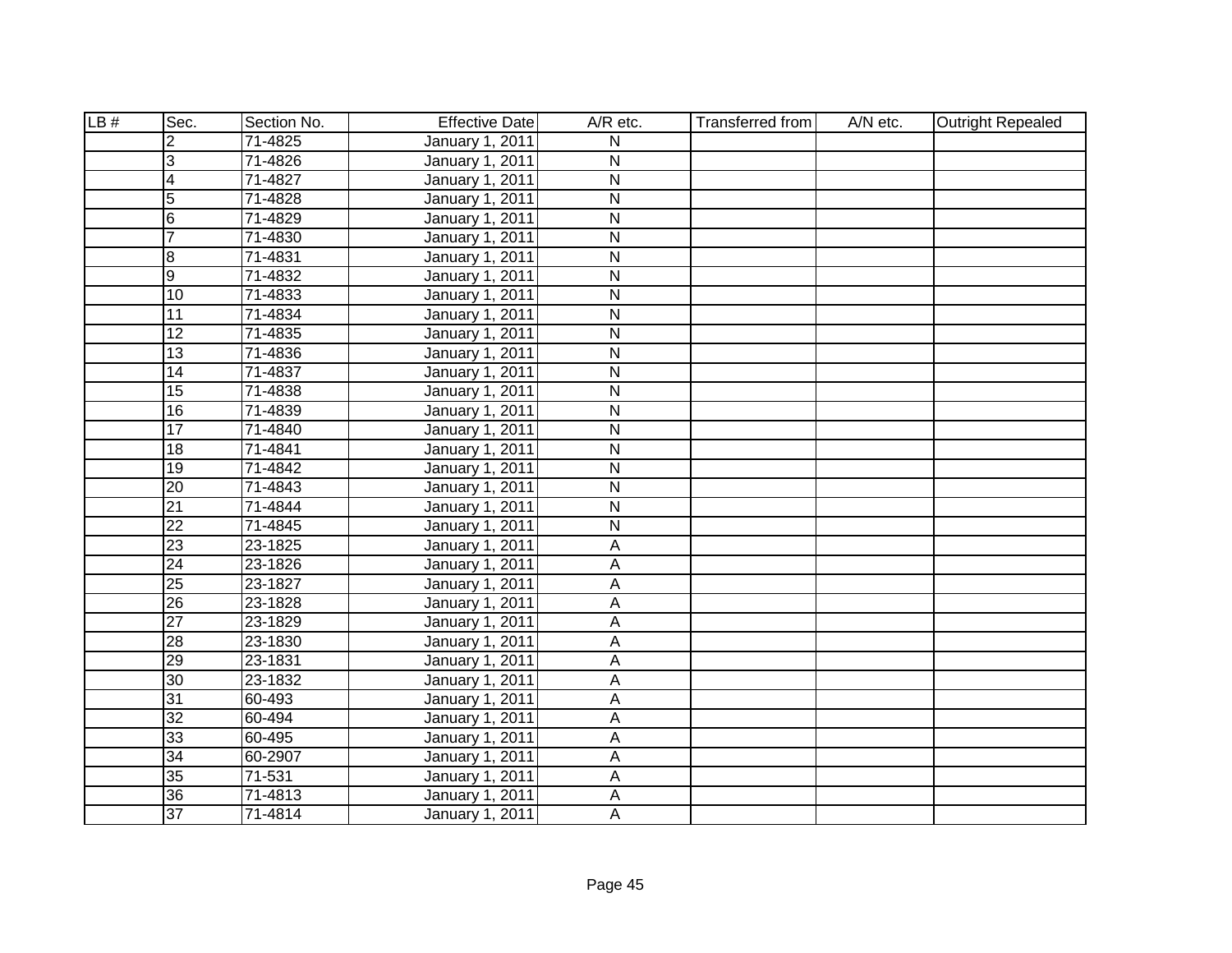| LB#  | Sec.                    | Section No. | <b>Effective Date</b>  | A/R etc.                | Transferred from | A/N etc. | <b>Outright Repealed</b> |
|------|-------------------------|-------------|------------------------|-------------------------|------------------|----------|--------------------------|
|      | 38                      | 71-4816     | January 1, 2011        | А                       |                  |          |                          |
|      | 39                      | 71-4822     | <b>January 1, 2011</b> | A                       |                  |          |                          |
|      | 40                      | Omitted     | <b>January 1, 2011</b> |                         |                  |          |                          |
|      | 41                      | Omitted     | January 1, 2011        |                         |                  |          |                          |
|      | 42                      | Omitted     | January 1, 2011        | $\overline{R}$          |                  |          |                          |
|      | 42                      |             | <b>January 1, 2011</b> | $\overline{R}$          |                  |          | 71-4801                  |
|      | 42                      |             | January 1, 2011        | $\overline{R}$          |                  |          | 71-4802                  |
|      | 42                      |             | January 1, 2011        | $\overline{R}$          |                  |          | 71-4803                  |
|      | 42                      |             | January 1, 2011        | $\overline{R}$          |                  |          | 71-4804                  |
|      | 42                      |             | January 1, 2011        | $\overline{R}$          |                  |          | 71-4805                  |
|      | 42                      |             | January 1, 2011        | $\overline{R}$          |                  |          | 71-4806                  |
|      | 42                      |             | January 1, 2011        | $\overline{R}$          |                  |          | 71-4807                  |
|      | 42                      |             | January 1, 2011        | $\overline{R}$          |                  |          | 71-4809                  |
|      | 42                      |             | January 1, 2011        | $\overline{R}$          |                  |          | 71-4810                  |
|      | 42                      |             | January 1, 2011        | $\overline{R}$          |                  |          | 71-4811                  |
|      | 42                      |             | January 1, 2011        | $\overline{R}$          |                  |          | 71-4812                  |
|      | 42                      |             | January 1, 2011        | $\overline{R}$          |                  |          | 71-4815                  |
|      | 42                      |             | January 1, 2011        | $\overline{R}$          |                  |          | 71-4817                  |
|      | 42                      |             | January 1, 2011        | $\overline{R}$          |                  |          | 71-4818                  |
| 1047 |                         | 30-2342.02  | April 13, 2010         | $\overline{\mathsf{N}}$ |                  |          |                          |
|      | $\overline{2}$          | Omitted     | April 13, 2010         |                         |                  |          |                          |
| 1048 | $\overline{1}$          | 13-518      | July 15, 2010          | $\overline{A}$          |                  |          |                          |
|      | $\overline{2}$          | 70-1001     | July 15, 2010          | $\mathsf{A}$            |                  |          |                          |
|      | 3                       | 70-1001.01  | July 15, 2010          | A                       |                  |          |                          |
|      | $\overline{\mathbf{4}}$ | 70-1013     | July 15, 2010          | $\mathsf A$             |                  |          |                          |
|      | $\overline{5}$          | 70-1014     | July 15, 2010          | A                       |                  |          |                          |
|      | $6\phantom{.}6$         | 70-1014.02  | July 15, 2010          | N                       |                  |          |                          |
|      | $\overline{7}$          | 70-1014.01  | July 15, 2010          | A                       |                  |          |                          |
|      | œ                       | 66-1901     | July 15, 2010          | $\overline{\mathsf{N}}$ |                  |          |                          |
|      | 9                       | 76-710.04   | July 15, 2010          | A                       |                  |          |                          |
|      | $\overline{10}$         | 77-105      | July 15, 2010          | $\overline{A}$          |                  |          |                          |
|      | 11                      | 77-202      | July 15, 2010          | A                       |                  |          |                          |
|      | 12                      | 77-6201     | July 15, 2010          | N                       |                  |          |                          |
|      | 13                      | 77-6202     | July 15, 2010          | N                       |                  |          |                          |
|      | $\overline{14}$         | 77-6203     | July 15, 2010          | N                       |                  |          |                          |
|      | 15                      | 77-6204     | July 15, 2010          | N                       |                  |          |                          |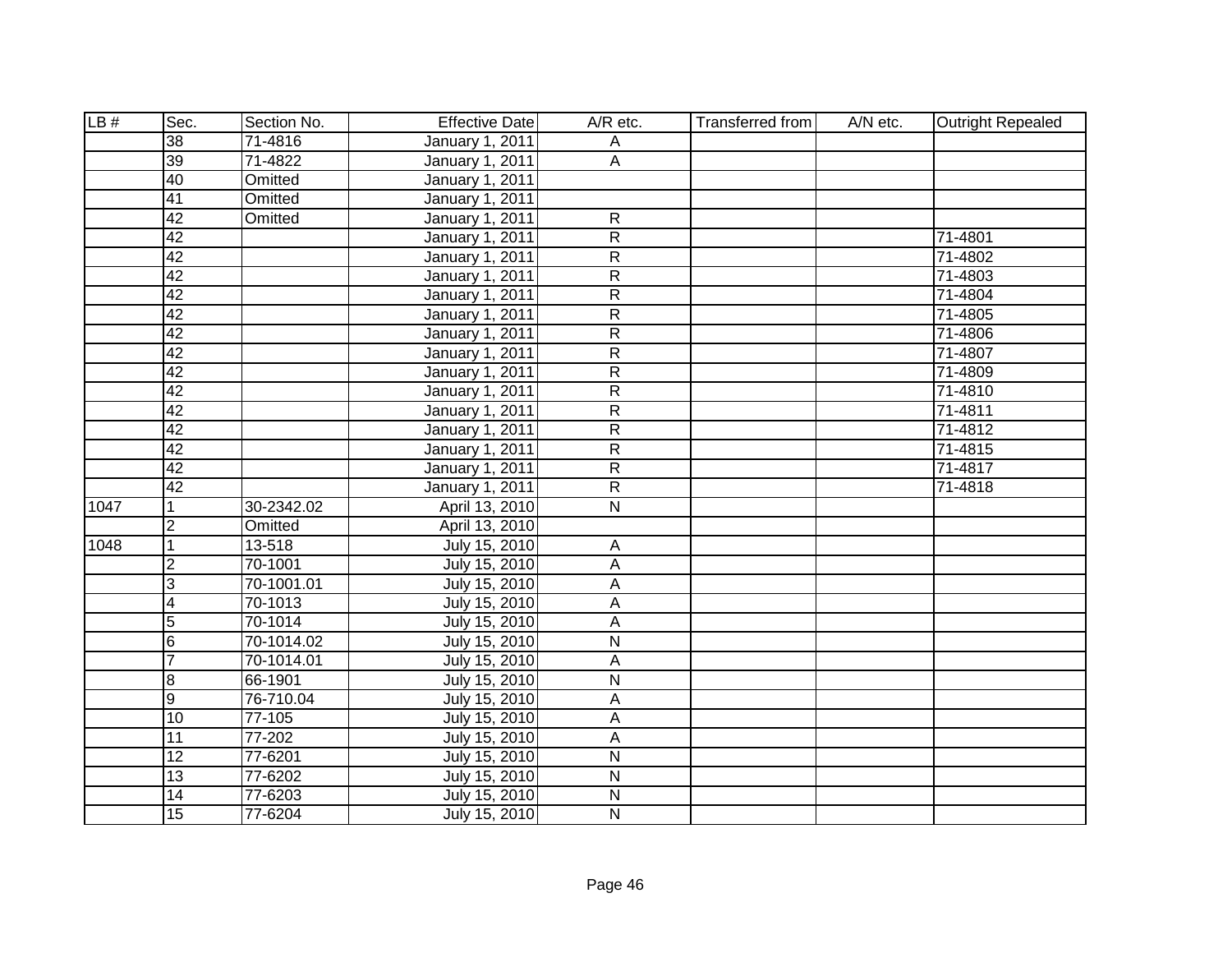| LB#   | Sec.                    | Section No. | <b>Effective Date</b> | A/R etc.                | <b>Transferred from</b> | A/N etc. | <b>Outright Repealed</b> |
|-------|-------------------------|-------------|-----------------------|-------------------------|-------------------------|----------|--------------------------|
|       | 16                      | 79-1018.01  | July 15, 2010         | A                       |                         |          |                          |
|       | $\overline{17}$         | Omitted     | July 15, 2010         |                         |                         |          |                          |
|       | $\overline{18}$         | Omitted     | July 15, 2010         |                         |                         |          |                          |
| 1048A |                         | Omitted     | July 15, 2010         |                         |                         |          |                          |
| 1051  | $\vert$ 1               | 76-545      | April 2, 2010         | A                       |                         |          |                          |
|       | S.                      | 76-547      | April 2, 2010         | A                       |                         |          |                          |
|       | င                       | 76-550      | April 2, 2010         | A                       |                         |          |                          |
|       | $\overline{\mathbf{4}}$ | Omitted     | April 2, 2010         |                         |                         |          |                          |
|       | 5                       | Omitted     | April 2, 2010         |                         |                         |          |                          |
| 1055  | $\overline{1}$          | 48-628.02   | July 15, 2010         | A                       |                         |          |                          |
|       | <u>ر</u>                | 48-628.03   | July 15, 2010         | A                       |                         |          |                          |
|       | င                       | Omitted     | July 15, 2010         |                         |                         |          |                          |
| 1057  | $\vert$ 1               | 46-2,140    | April 6, 2010         | $\mathsf{N}$            |                         |          |                          |
|       | $\overline{2}$          | 46-2,141    | April 6, 2010         | $\overline{\mathsf{N}}$ |                         |          |                          |
|       | 3                       | 46-2,137    | April 6, 2010         | $\mathsf A$             |                         |          |                          |
|       | $\overline{4}$          | 46-753      | April 6, 2010         | $\mathsf A$             |                         |          |                          |
|       | $\overline{5}$          | Omitted     | April 6, 2010         |                         |                         |          |                          |
|       | 6                       | Omitted     | April 6, 2010         |                         |                         |          |                          |
| 1063  | $\overline{1}$          | 82-326      | July 15, 2010         | A                       |                         |          |                          |
|       | $\overline{2}$          | 82-329      | July 15, 2010         | A                       |                         |          |                          |
|       | 3                       | 82-331      | July 15, 2010         | А                       |                         |          |                          |
|       | $\overline{\mathbf{4}}$ | Omitted     | July 15, 2010         |                         |                         |          |                          |
| 1065  | $\overline{1}$          | 60-2401     | July 15, 2010         | A                       |                         |          |                          |
|       | $\overline{2}$          | 60-2401.01  | July 15, 2010         | $\overline{A}$          |                         |          |                          |
|       | င                       | 60-2403     | July 15, 2010         | A                       |                         |          |                          |
|       | $\overline{4}$          | 60-2404     | July 15, 2010         | A                       |                         |          |                          |
|       | 5                       | 60-2405     | July 15, 2010         | A                       |                         |          |                          |
|       | 6                       | 60-2406     | July 15, 2010         | A                       |                         |          |                          |
|       | $\overline{7}$          | 60-2407     | July 15, 2010         | A                       |                         |          |                          |
|       | œ                       | 60-2408     | July 15, 2010         | A                       |                         |          |                          |
|       | Θ                       | 60-2409     | July 15, 2010         | A                       |                         |          |                          |
|       | 10                      | 60-2410     | July 15, 2010         | $\overline{A}$          |                         |          |                          |
|       | 11                      | 60-2411     | July 15, 2010         | $\overline{A}$          |                         |          |                          |
|       | 12                      | Omitted     | July 15, 2010         |                         |                         |          |                          |
| 1070  | 1                       | 32-546.01   | April 6, 2010         | A                       |                         |          |                          |
|       | ا C                     | 70-651.04   | April 6, 2010         | A                       |                         |          |                          |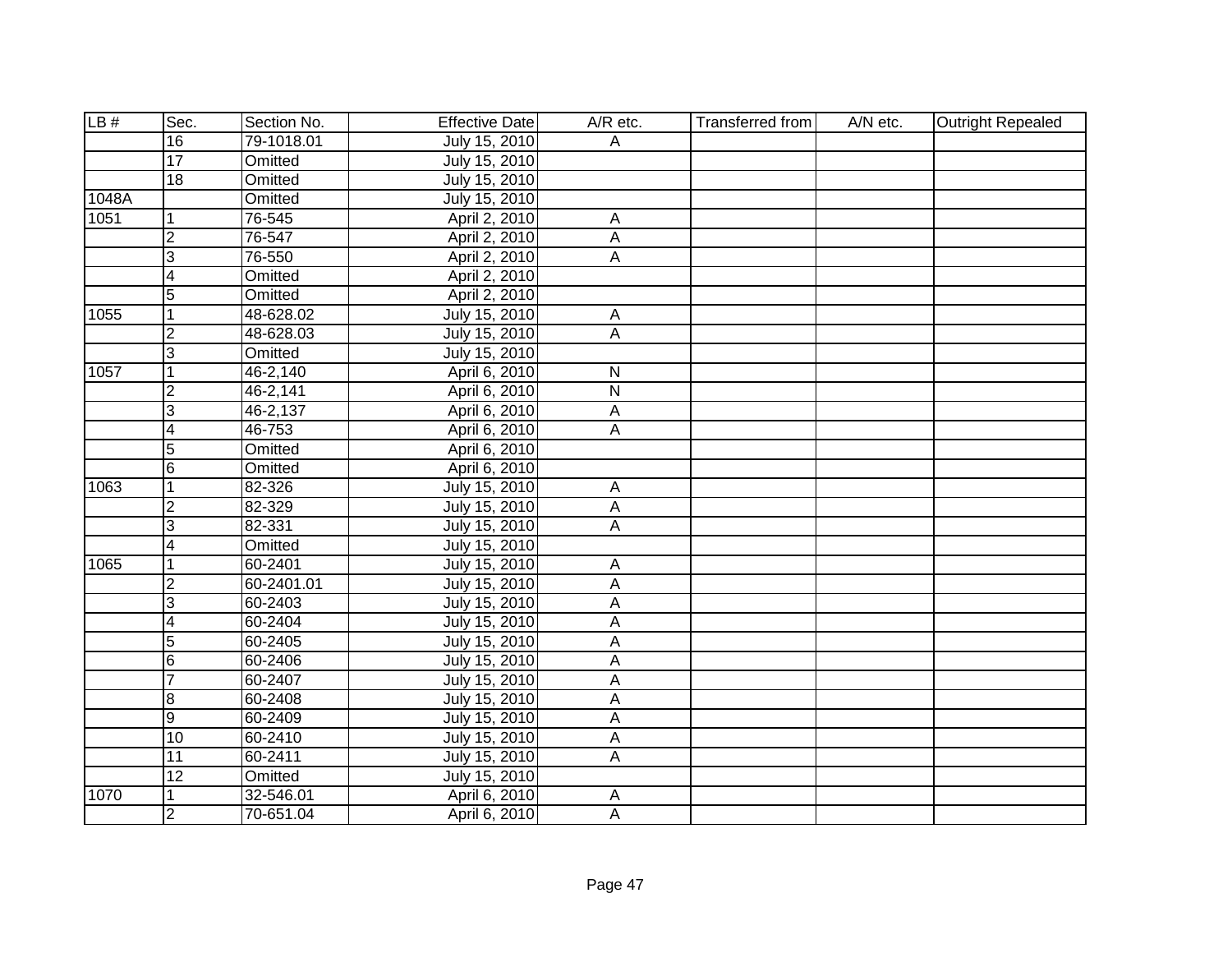| LB#  | Sec.            | Section No. | <b>Effective Date</b> | $A/R$ etc.     | <b>Transferred from</b> | A/N etc. | Outright Repealed |
|------|-----------------|-------------|-----------------------|----------------|-------------------------|----------|-------------------|
|      | 3               | 77-1736.06  | April 6, 2010         | Α              |                         |          |                   |
|      | $\overline{4}$  | 77-3442     | April 6, 2010         | A              |                         |          |                   |
|      | $\overline{5}$  | 79-527      | April 6, 2010         | А              |                         |          |                   |
|      | 6               | 79-528      | April 6, 2010         | А              |                         |          |                   |
|      | $\overline{7}$  | 79-1007.05  | April 6, 2010         | A              |                         |          |                   |
|      | 8               | 79-1036     | April 6, 2010         | $\overline{A}$ |                         |          |                   |
|      | 9               | 79-1073     | April 6, 2010         | A              |                         |          |                   |
|      | 10              | 79-1073.01  | April 6, 2010         | А              |                         |          |                   |
|      | $\overline{11}$ | 79-1241.03  | April 6, 2010         | A              |                         |          |                   |
|      | $\overline{12}$ | 79-1242     | April 6, 2010         | А              |                         |          |                   |
|      | $\overline{13}$ | 79-2104     | April 6, 2010         | А              |                         |          |                   |
|      | $\overline{14}$ | 79-2110     | April 6, 2010         | А              |                         |          |                   |
|      | $\overline{15}$ | 79-2111     | April 6, 2010         | A              |                         |          |                   |
|      | 16              | 79-2112     | April 6, 2010         | A              |                         |          |                   |
|      | 17              | 79-2104.02  | April 6, 2010         | $\mathsf{N}$   |                         |          |                   |
|      | 18              | 79-2115     | April 6, 2010         | A              |                         |          |                   |
|      | $\overline{19}$ | Omitted     | April 6, 2010         |                |                         |          |                   |
|      | $\overline{20}$ | Omitted     | April 6, 2010         |                |                         |          |                   |
|      | 21              | Omitted     | April 6, 2010         |                |                         |          |                   |
| 1071 |                 | 13-509      | July 15, 2010         | Α              |                         |          |                   |
|      | $\overline{c}$  | 79-201      | July 15, 2010         | Α              |                         |          |                   |
|      | 3               | 79-215      | July 15, 2010         | А              |                         |          |                   |
|      | $\overline{4}$  | 79-2,136    | July 15, 2010         | А              |                         |          |                   |
|      | $\overline{5}$  | 79-318      | April 15, 2010        | Α              |                         |          |                   |
|      | 6               | 79-4,108    | July 15, 2010         | А              |                         |          |                   |
|      | $\overline{7}$  | 79-776      | April 15, 2010        | $\mathsf{N}$   |                         |          |                   |
|      | $\overline{8}$  | 79-8,137.01 | April 15, 2010        | A              |                         |          |                   |
|      | $\overline{9}$  | 79-8,137.02 | April 15, 2010        | A              |                         |          |                   |
|      | 10              | 79-8,137.03 | April 15, 2010        | Α              |                         |          |                   |
|      | $\overline{11}$ | 79-8,137.04 | April 15, 2010        | A              |                         |          |                   |
|      | $\overline{12}$ | 79-1003     | July 15, 2010         | A              |                         |          |                   |
|      | $\overline{13}$ | 79-1003.01  | July 15, 2010         | A              |                         |          |                   |
|      | 14              | 79-1007.04  | July 15, 2010         | A              |                         |          |                   |
|      | 15              | 79-1007.05  | July 15, 2010         | Α              |                         |          |                   |
|      | 16              | 79-1007.23  | July 15, 2010         | А              |                         |          |                   |
|      | $\overline{17}$ | 79-1013     | July 15, 2010         | A              |                         |          |                   |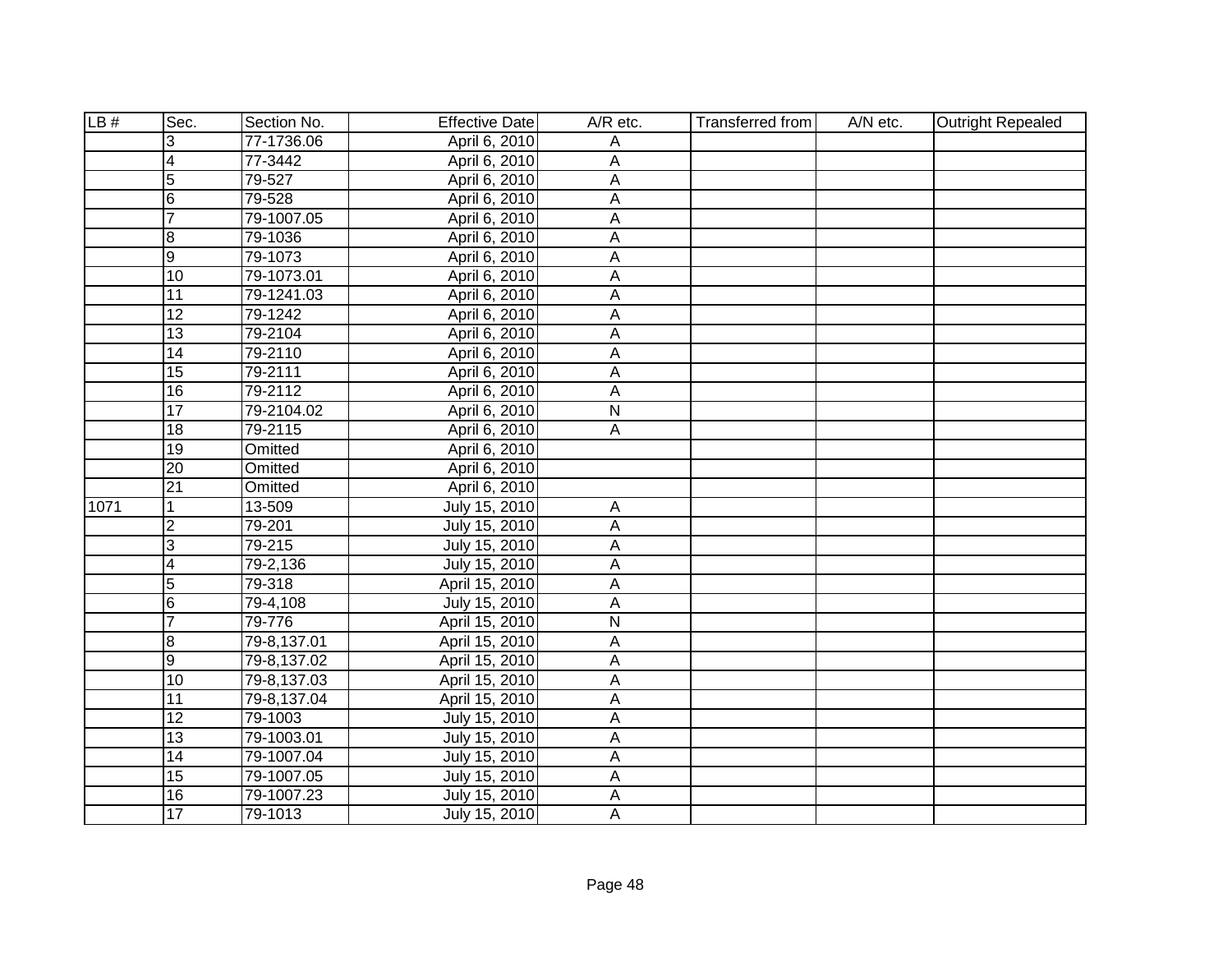| LB#  | Sec.            | Section No. | <b>Effective Date</b> | A/R etc.                  | <b>Transferred from</b> | A/N etc. | <b>Outright Repealed</b> |
|------|-----------------|-------------|-----------------------|---------------------------|-------------------------|----------|--------------------------|
|      | 18              | 79-1014     | July 15, 2010         | Α                         |                         |          |                          |
|      | 19              | 79-1022     | April 15, 2010        | А                         |                         |          |                          |
|      | $\overline{20}$ | 79-1023     | April 15, 2010        | $\overline{\mathsf{A}}$   |                         |          |                          |
|      | 21              | 79-1026.01  | April 15, 2010        | A                         |                         |          |                          |
|      | $\overline{22}$ | 79-1027     | April 15, 2010        | A                         |                         |          |                          |
|      | 23              | 79-1030     | July 15, 2010         | A                         |                         |          |                          |
|      | $\overline{24}$ | 79-1031.01  | April 15, 2010        | $\overline{A}$            |                         |          |                          |
|      | 25              | 79-10,110   | July 15, 2010         | А                         |                         |          |                          |
|      | $\overline{26}$ | 79-1103     | July 15, 2010         | A                         |                         |          |                          |
|      | $\overline{27}$ | 79-1233     | April 15, 2010        | $\boldsymbol{\mathsf{A}}$ |                         |          |                          |
|      | 28              | 79-1241.01  | April 15, 2010        | $\overline{A}$            |                         |          |                          |
|      | $\overline{29}$ | 79-1245     | April 15, 2010        | A                         |                         |          |                          |
|      | 30              | 79-1247     | April 15, 2010        | A                         |                         |          |                          |
|      | 31              | 79-1248     | April 15, 2010        | A                         |                         |          |                          |
|      | $\overline{32}$ | 79-1249     | April 15, 2010        | A                         |                         |          |                          |
|      | 33              | 79-2110.01  | July 15, 2010         | $\mathsf{N}$              |                         |          |                          |
|      | $\overline{34}$ | 85-110      | April 15, 2010        | ${\sf N}$                 |                         |          |                          |
|      | $\overline{35}$ | 85-309      | April 15, 2010        | ${\sf N}$                 |                         |          |                          |
|      | 36              | 85-1511     | April 15, 2010        | Α                         |                         |          |                          |
|      | $\overline{37}$ | 86-501      | April 15, 2010        | Α                         |                         |          |                          |
|      | $\overline{38}$ | 86-505      | April 15, 2010        | A                         |                         |          |                          |
|      | $\overline{39}$ | 86-506      | April 15, 2010        | A                         |                         |          |                          |
|      | 40              | 86-516      | April 15, 2010        | A                         |                         |          |                          |
|      | 41              | 86-520      | April 15, 2010        | A                         |                         |          |                          |
|      | 42              | 86-520.01   | April 15, 2010        | ${\sf N}$                 |                         |          |                          |
|      | 43              | 86-5,100    | April 15, 2010        | A                         |                         |          |                          |
|      | 44              | Omitted     | April 15, 2010        |                           |                         |          |                          |
|      | 45              | Omitted     | April 15, 2010        |                           |                         |          |                          |
|      | 46              | Omitted     | April 15, 2010        |                           |                         |          |                          |
|      | 47              | Omitted     | July 15, 2010         |                           |                         |          |                          |
|      | 48              | Omitted     | April 15, 2010        | $\overline{R}$            |                         |          |                          |
|      | 48              |             | April 15, 2010        | $\overline{R}$            |                         |          | 79-1241.02               |
|      | 48              |             | April 15, 2010        | $\overline{R}$            |                         |          | 79-1243                  |
|      | 48              |             | April 15, 2010        | $\overline{R}$            |                         |          | 79-1331                  |
|      | 49              | Omitted     | April 15, 2010        |                           |                         |          |                          |
| 1072 |                 | 13-518      | April 15, 2010        | A                         |                         |          |                          |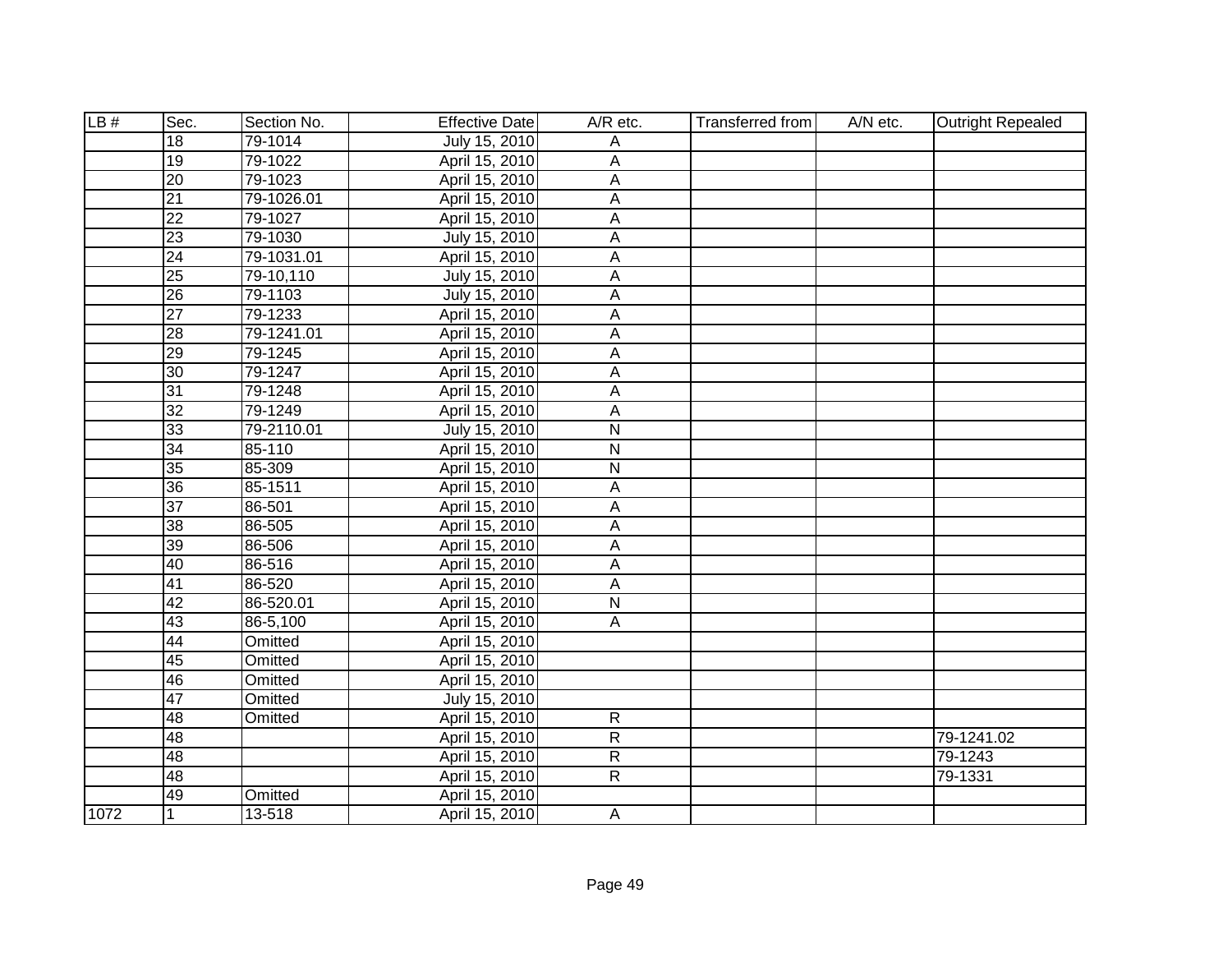| LB#  | Sec.            | Section No. | <b>Effective Date</b> | A/R etc.                | Transferred from | A/N etc. | <b>Outright Repealed</b> |
|------|-----------------|-------------|-----------------------|-------------------------|------------------|----------|--------------------------|
|      | $\overline{2}$  | 13-519      | April 15, 2010        | Α                       |                  |          |                          |
|      | 3               | 77-3442     | April 15, 2010        | Α                       |                  |          |                          |
|      | $\overline{4}$  | 85-1416     | April 15, 2010        | $\overline{A}$          |                  |          |                          |
|      | 5               | 85-1418     | April 15, 2010        | А                       |                  |          |                          |
|      | 6               | 85-1502     | April 15, 2010        | A                       |                  |          |                          |
|      | 7               | 85-1503     | April 15, 2010        | $\overline{A}$          |                  |          |                          |
|      | œ               | 85-1511     | April 15, 2010        | $\overline{A}$          |                  |          |                          |
|      | Θ               | 85-1517     | April 15, 2010        | A                       |                  |          |                          |
|      | $\overline{10}$ | 90-517      | April 15, 2010        | $\overline{\mathsf{N}}$ |                  |          |                          |
|      | $\overline{11}$ | 85-2230     | April 15, 2010        | $\overline{N}$          |                  |          |                          |
|      | 12              | Omitted     | April 15, 2010        |                         |                  |          |                          |
|      | 13              | Omitted     | April 15, 2010        |                         |                  |          |                          |
| 1081 | 1               | 48-3001     | April 8, 2010         | $\mathsf{N}$            |                  |          |                          |
|      | $\overline{2}$  | 48-3002     | April 8, 2010         | ${\sf N}$               |                  |          |                          |
|      | $\overline{3}$  | 48-3003     | April 8, 2010         | ${\sf N}$               |                  |          |                          |
|      | 4               | 48-3004     | April 8, 2010         | ${\sf N}$               |                  |          |                          |
|      | $\overline{5}$  | 48-3005     | April 8, 2010         | ${\sf N}$               |                  |          |                          |
|      | $6\overline{6}$ | 48-3006     | April 8, 2010         | $\mathsf{N}$            |                  |          |                          |
|      | $\overline{7}$  | 48-3007     | April 8, 2010         | $\overline{N}$          |                  |          |                          |
|      | 8               | 48-3008     | April 8, 2010         | $\mathsf{N}$            |                  |          |                          |
|      | $\overline{9}$  | 48-3009     | April 8, 2010         | $\mathsf{N}$            |                  |          |                          |
|      | $\overline{10}$ | 48-3010     | April 8, 2010         | $\overline{N}$          |                  |          |                          |
|      | $\overline{11}$ | 48-3011     | April 8, 2010         | $\overline{\mathsf{N}}$ |                  |          |                          |
|      | $\overline{12}$ | 81-1201.21  | April 8, 2010         | $\overline{A}$          |                  |          |                          |
|      | $\overline{13}$ | Omitted     | April 8, 2010         |                         |                  |          |                          |
|      | 14              | Omitted     | April 8, 2010         |                         |                  |          |                          |
| 1085 | $\mathbf{1}$    | 25-1011     | July 15, 2010         | $\overline{A}$          |                  |          |                          |
|      | $\overline{2}$  | Omitted     | July 15, 2010         |                         |                  |          |                          |
| 1087 | $\overline{1}$  | 79-215      | August 1, 2010        | A                       |                  |          |                          |
|      | $\overline{2}$  | 79-1110     | August 1, 2010        | $\overline{A}$          |                  |          |                          |
|      | 3               | 79-1113     | August 1, 2010        | A                       |                  |          |                          |
|      | $\overline{4}$  | 79-1119.01  | August 1, 2010        | $\overline{N}$          |                  |          |                          |
|      | $\overline{5}$  | 79-1124     | August 1, 2010        | A                       |                  |          |                          |
|      | $6\overline{6}$ | 79-1125.01  | August 1, 2010        | A                       |                  |          |                          |
|      | $\overline{7}$  | 79-1142     | August 1, 2010        | A                       |                  |          |                          |
|      | $\overline{8}$  | Omitted     | August 1, 2010        |                         |                  |          |                          |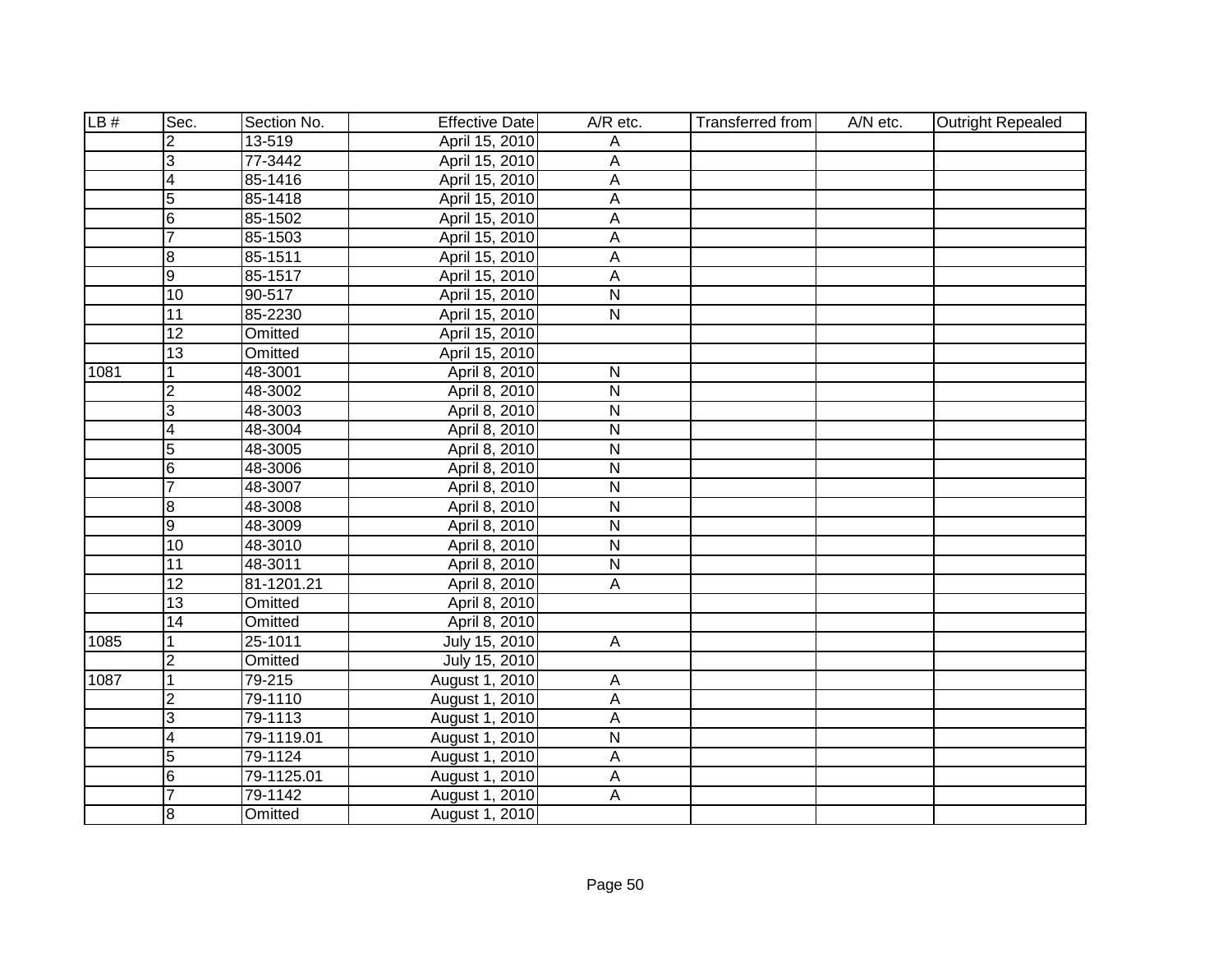| LB#   | Sec.                    | Section No.    | <b>Effective Date</b> | A/R etc.                | Transferred from | A/N etc. | <b>Outright Repealed</b> |
|-------|-------------------------|----------------|-----------------------|-------------------------|------------------|----------|--------------------------|
|       | 9                       | Omitted        | August 1, 2010        |                         |                  |          |                          |
| 1090  | $\overline{1}$          | Omitted        | April 2, 2010         |                         |                  |          |                          |
|       | $\overline{2}$          | <b>Omitted</b> | April 2, 2010         |                         |                  |          |                          |
|       | $\overline{3}$          | Omitted        | April 2, 2010         |                         |                  |          |                          |
|       | 4                       | <b>Omitted</b> | April 2, 2010         |                         |                  |          |                          |
|       | $\overline{5}$          | <b>Omitted</b> | April 2, 2010         |                         |                  |          |                          |
| 1091  | 1                       | <b>Omitted</b> | July 15, 2010         |                         |                  |          |                          |
| 1094  | 1                       | 25-3301        | July 15, 2010         | ${\sf N}$               |                  |          |                          |
|       | $\overline{2}$          | 25-3302        | July 15, 2010         | $\overline{\mathsf{N}}$ |                  |          |                          |
|       | $\overline{3}$          | 25-3303        | July 15, 2010         | $\mathsf{N}$            |                  |          |                          |
|       | $\overline{4}$          | 25-3304        | July 15, 2010         | $\overline{\mathsf{N}}$ |                  |          |                          |
|       | $\overline{5}$          | 25-3305        | July 15, 2010         | $\overline{\mathsf{N}}$ |                  |          |                          |
|       | $6\phantom{.}6$         | 25-3306        | July 15, 2010         | ${\sf N}$               |                  |          |                          |
|       | $\overline{7}$          | 25-3307        | July 15, 2010         | $\overline{\mathsf{N}}$ |                  |          |                          |
|       | $\overline{8}$          | 25-3308        | July 15, 2010         | $\mathsf{N}$            |                  |          |                          |
|       | g                       | 25-3309        | July 15, 2010         | ${\sf N}$               |                  |          |                          |
|       | $\overline{10}$         | 84-907.03      | July 15, 2010         | A                       |                  |          |                          |
|       | $\overline{11}$         | Omitted        | July 15, 2010         |                         |                  |          |                          |
| 1094A |                         | Omitted        | July 15, 2010         |                         |                  |          |                          |
| 1103  | 1                       | 28-3,102       | October 15, 2010      | $\mathsf{N}$            |                  |          |                          |
|       | $\overline{c}$          | 28-3,103       | October 15, 2010      | $\mathsf{N}$            |                  |          |                          |
|       | 3                       | 28-3,104       | October 15, 2010      | $\overline{N}$          |                  |          |                          |
|       | $\overline{4}$          | 28-3,105       | October 15, 2010      | $\overline{N}$          |                  |          |                          |
|       | $\overline{5}$          | 28-3,106       | October 15, 2010      | $\overline{N}$          |                  |          |                          |
|       | $6\overline{6}$         | 28-3,107       | October 15, 2010      | $\overline{N}$          |                  |          |                          |
|       | $\overline{7}$          | 28-3,108       | October 15, 2010      | $\mathsf{N}$            |                  |          |                          |
|       | œ                       | 28-3,109       | October 15, 2010      | $\overline{\mathsf{N}}$ |                  |          |                          |
|       | Θ                       | $28 - 3,110$   | October 15, 2010      | $\overline{N}$          |                  |          |                          |
|       | $\overline{10}$         | 28-3,111       | October 15, 2010      | $\overline{N}$          |                  |          |                          |
|       | 11                      | $28 - 101$     | October 15, 2010      | A                       |                  |          |                          |
|       | $\overline{12}$         | 38-2021        | October 15, 2010      | $\overline{A}$          |                  |          |                          |
|       | 13                      | Omitted        | October 15, 2010      |                         |                  |          |                          |
|       | $\overline{14}$         | Omitted        | October 15, 2010      |                         |                  |          |                          |
| 1106  | 1                       | 68-901         | April 2, 2010         | A                       |                  |          |                          |
|       | $\overline{\mathbf{c}}$ | 68-907         | April 2, 2010         | А                       |                  |          |                          |
|       | 3                       | 68-908         | April 2, 2010         | $\overline{A}$          |                  |          |                          |